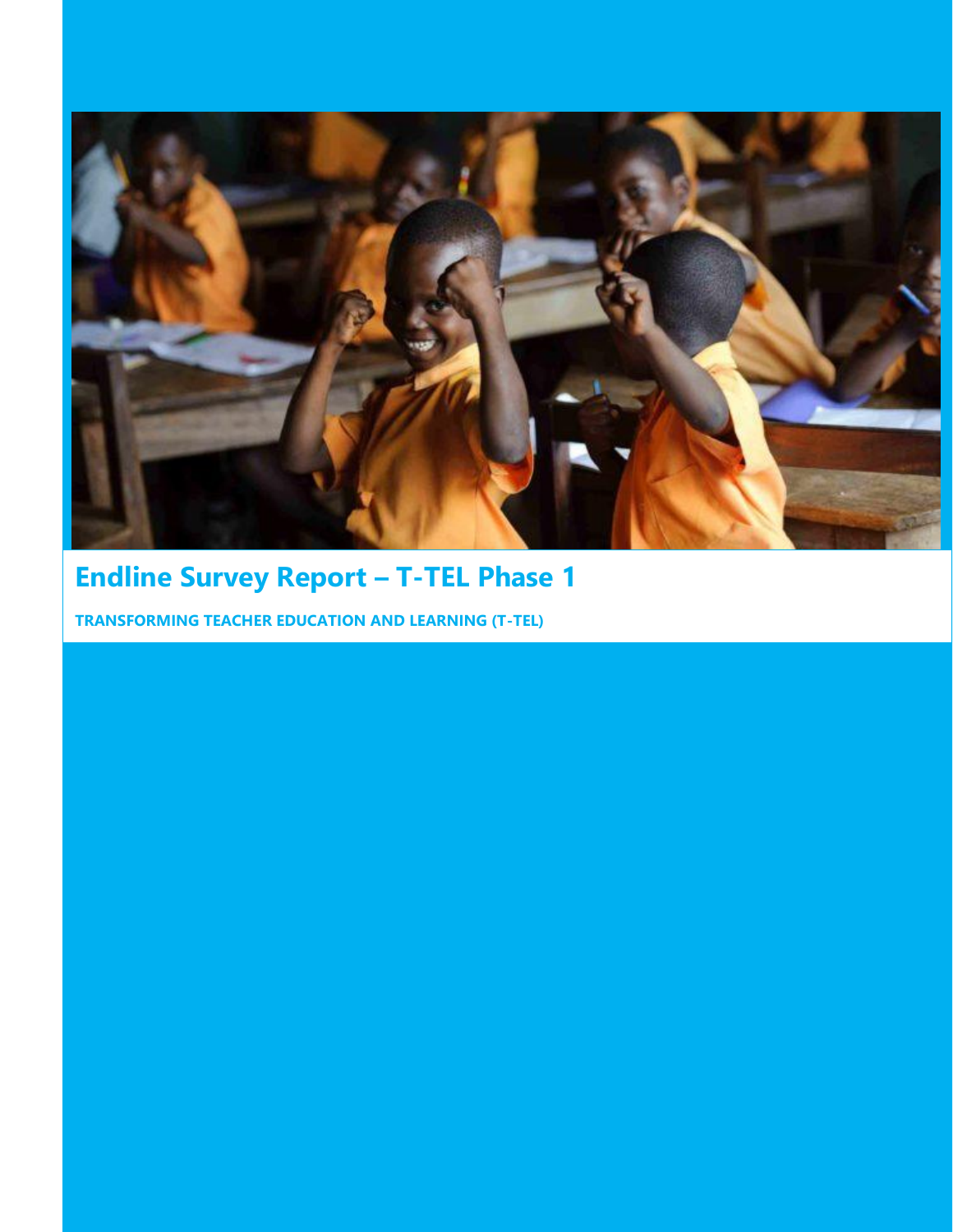Copyright © T-TEL, July 2018 The information appearing in this publication may be freely quoted and reproduced provided the source is acknowledged. No use of this publication may be made for resale or other commercial purposes.

For further information, contact: Transforming Teacher Education and Learning Email: [info@t-tel.org](mailto:info@t-tel.org) Location: No.135 Ambassadorial Residential Area, East Legon, Accra Postal Address: Legon-Accra PMBL47,

Report Prepared by:



PMB L 44, Legon, Accra Ghana Tel: +233-302 418 404; +233-243858235 [info@jmkconsultinggroup.org](mailto:info@jmkconsultinggroup.org)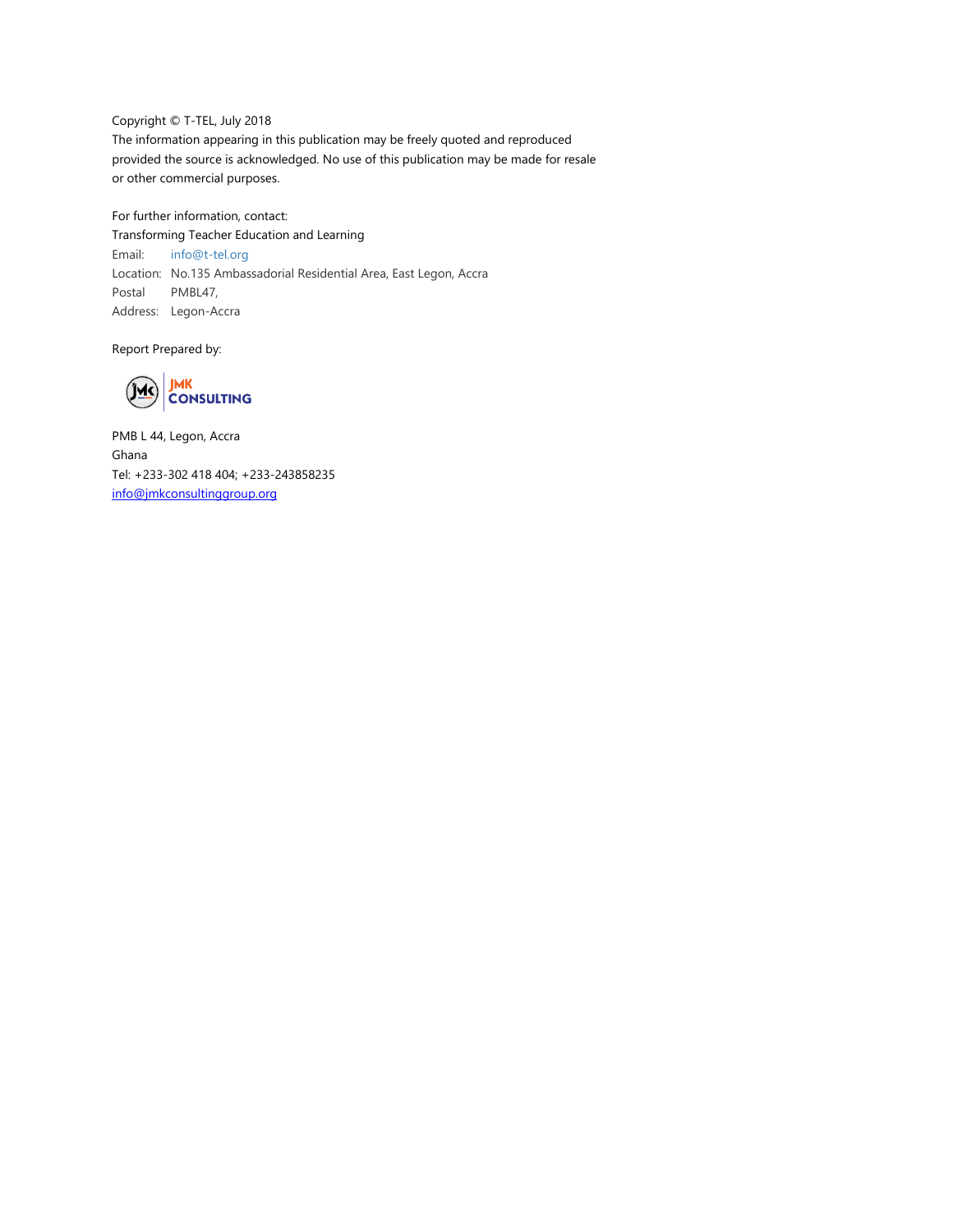## <span id="page-2-0"></span>**TABLE OF CONTENT**

| 3.3.1 Demonstration of Core Competencies in Pre-tertiary Teacher Professional Development and |  |
|-----------------------------------------------------------------------------------------------|--|
|                                                                                               |  |
|                                                                                               |  |
|                                                                                               |  |
|                                                                                               |  |
|                                                                                               |  |
|                                                                                               |  |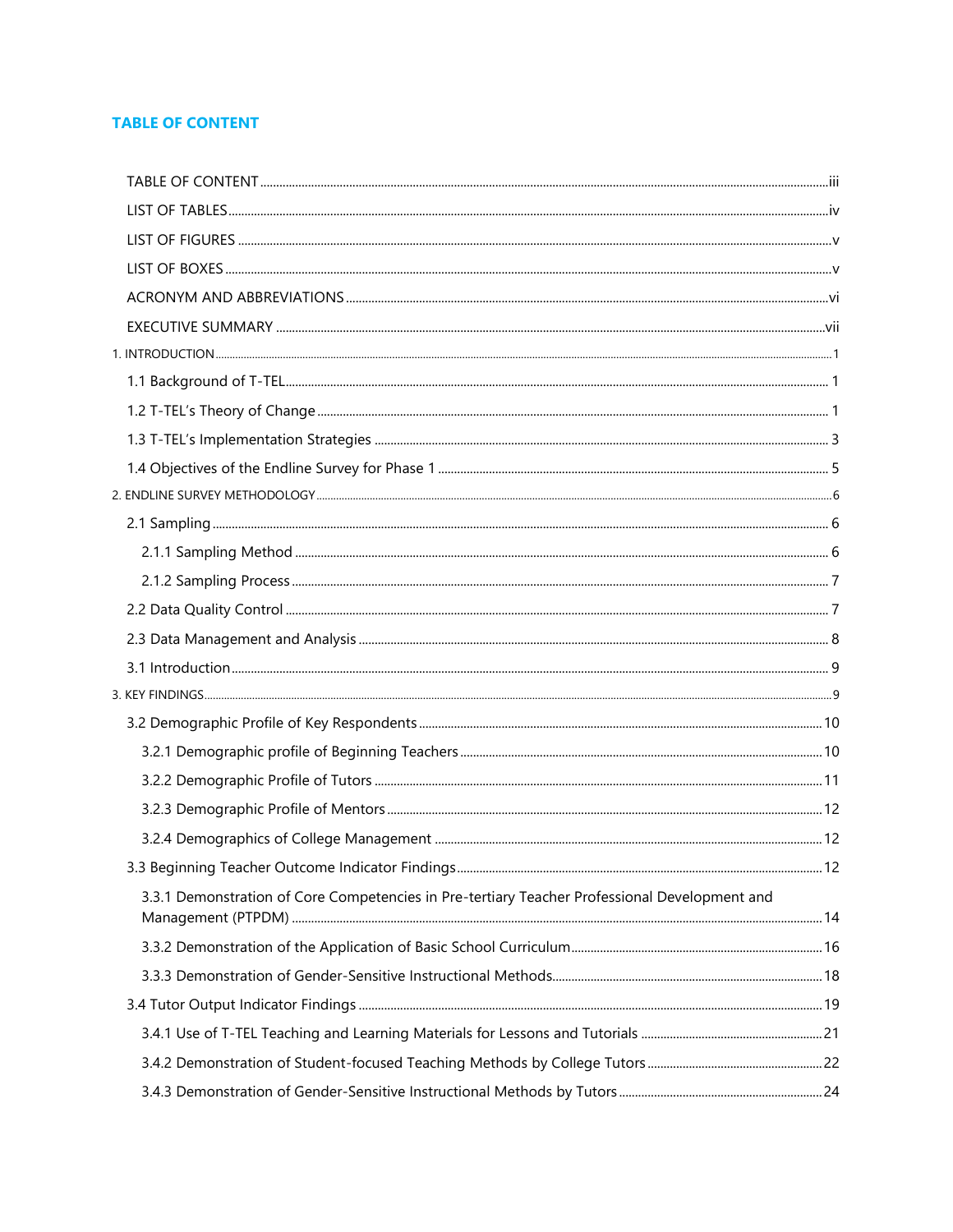| 3.6.2 Meeting Annual Targets, including Gender-related Targets, within College Improvement Plans 28     |  |
|---------------------------------------------------------------------------------------------------------|--|
| 3.6.3 Demonstration of a Defined Set of Management Policies including a Defined Set of Gender-Sensitive |  |
|                                                                                                         |  |
|                                                                                                         |  |
|                                                                                                         |  |

## <span id="page-3-0"></span>**LIST OF TABLES**

| TABLE 3.6: Proportion of beginning teachers who participated in professional development activities (%)  16        |  |
|--------------------------------------------------------------------------------------------------------------------|--|
| TABLE 3.7: Teachers demonstrating the application of basic school curriculum by sex and subject (%)  17            |  |
| TABLE 3.8: Teachers demonstrating the application of the basic school curriculum by sex and class (%)  17          |  |
|                                                                                                                    |  |
|                                                                                                                    |  |
|                                                                                                                    |  |
| TABLE 3.12: Proportion of male and female tutors using T-TEL teaching and learning materials by subject (%) 22     |  |
| TABLE 3.13: Proportion of male and female tutors using T-TEL teaching and learning materials by class (%) 22       |  |
| TABLE 3.14: Proportion of male and female tutors demonstrating student-focused teaching methods by subject (%) 23  |  |
| TABLE 3.15: Proportion of male and female tutors demonstrating student-focused teaching methods by class (%) 23    |  |
| TABLE 3.16: Proportion of male and female tutors demonstrating gender-sensitive instructional methods by subject   |  |
|                                                                                                                    |  |
| TABLE 3.17: Proportion of male and female tutors demonstrating gender-sensitive instructional methods by class (%) |  |
|                                                                                                                    |  |
| TABLE 3.18: Proportion of male and female mentors using gender-sensitive mentoring strategies by subject (%) 26    |  |
|                                                                                                                    |  |
| TABLE 3.20: Colleges with a defined set of management policies demonstrating gender-sensitive criteria (%)  29     |  |
|                                                                                                                    |  |
|                                                                                                                    |  |
|                                                                                                                    |  |
|                                                                                                                    |  |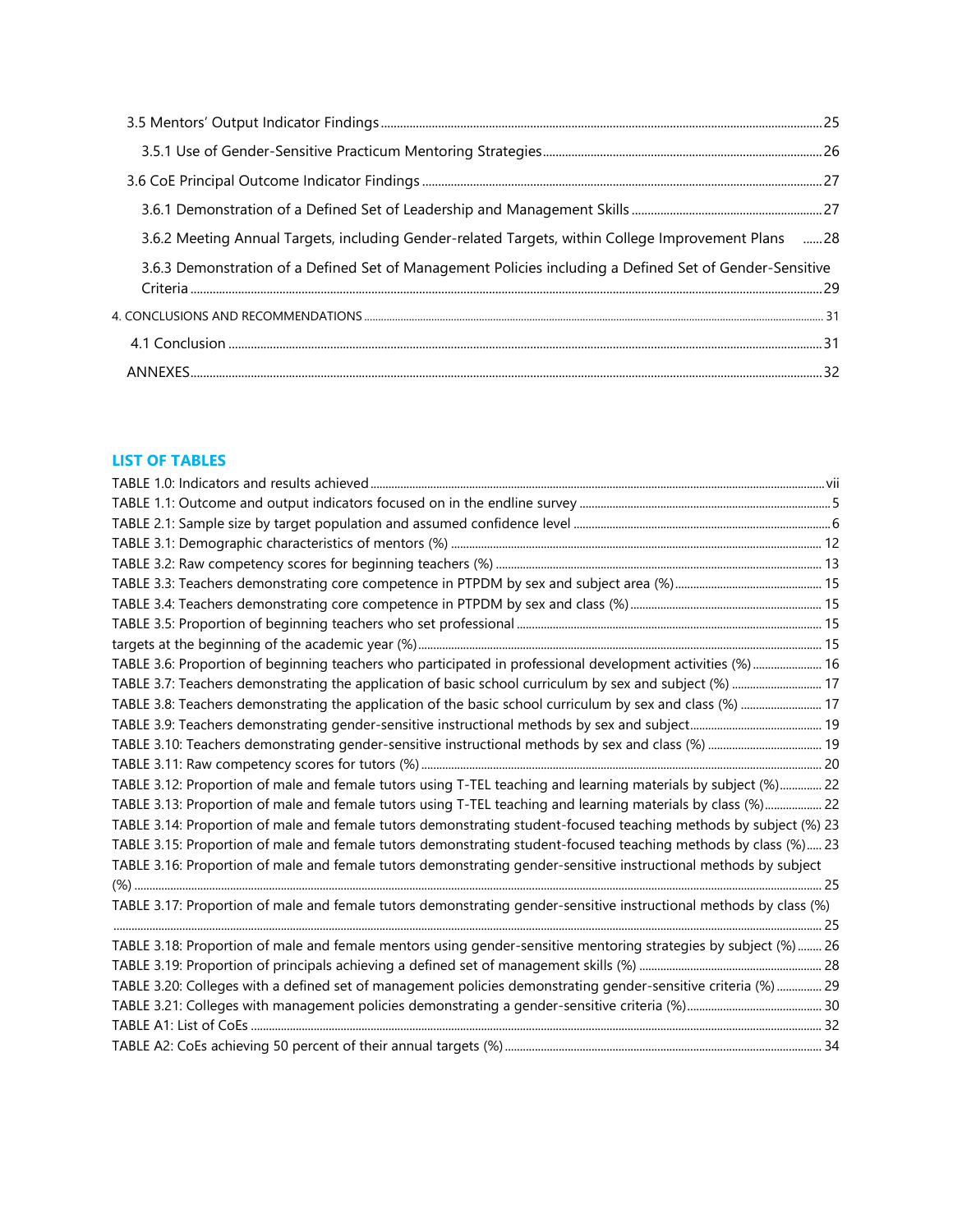## <span id="page-4-0"></span>**LIST OF FIGURES**

## <span id="page-4-1"></span>**LIST OF BOXES**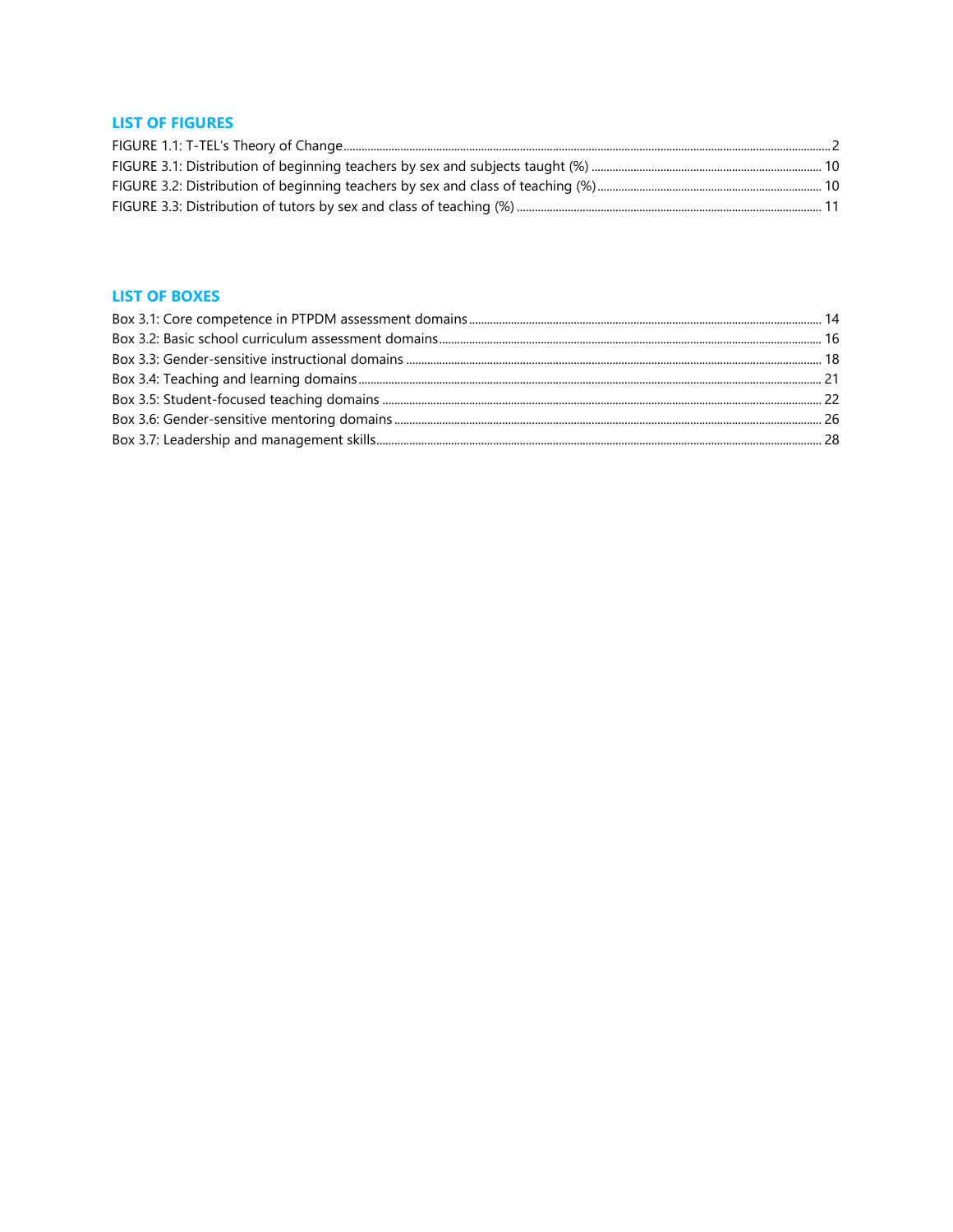## <span id="page-5-0"></span>**ACRONYM AND ABBREVIATIONS**

| <b>CDP</b>   | College Development Plan                                    |
|--------------|-------------------------------------------------------------|
| <b>CIA</b>   | College Improvement Adviser                                 |
| <b>CIP</b>   | College Improvement Plans                                   |
| <b>CoE</b>   | College of Education                                        |
| <b>CoEs</b>  | Colleges of Education                                       |
| <b>DBE</b>   | Diploma in Basic Education                                  |
| <b>GES</b>   | <b>Ghana Education Service</b>                              |
| <b>JHS</b>   | Junior High School                                          |
| <b>MoE</b>   | Ministry of Education                                       |
| <b>NAB</b>   | National Accreditation Board                                |
| <b>NCTE</b>  | National Council for Tertiary Education                     |
| <b>NIB</b>   | National Inspectorate Board                                 |
| <b>ODK</b>   | Open Data Knowledge                                         |
| <b>PD</b>    | Professional Development                                    |
| <b>PDC</b>   | Professional Development Coordinators                       |
| <b>PDS</b>   | Professional Development Sessions                           |
| <b>PTPDM</b> | Pretertiary Teacher Professional Development and Management |
| <b>QA</b>    | <b>Quality Assurance</b>                                    |
| <b>OAAAI</b> | Quality Assurance, Assessment and Accreditation Instrument  |
| <b>TPC</b>   | <b>Teaching Practice Coordinators</b>                       |
| <b>TPD</b>   | <b>Tutor Professional Development</b>                       |
| <b>T-TEL</b> | Transforming Teacher Education and Learning                 |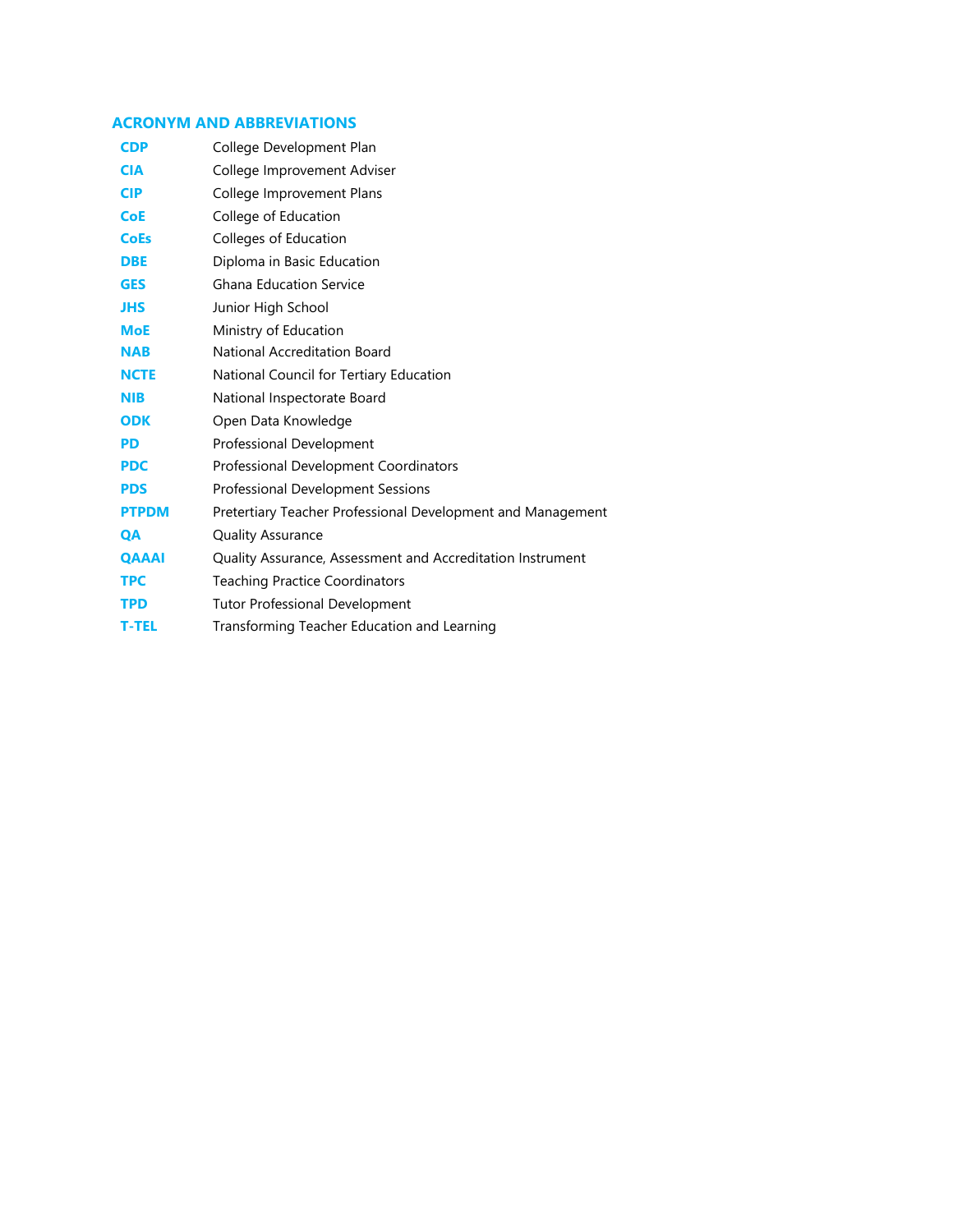## **EXECUTIVE SUMMARY**

The findings as they relate to programme indicators are summarised in Table 1.0

<span id="page-6-1"></span><span id="page-6-0"></span>

|                                                                                 |                                                                                                         | <b>Indicator</b>                                                                                                                                                                                                                      | <b>Baseline (October 2015)</b>                                                                                                                                                         | <b>Target for</b><br>year 2 (July<br>2017)                                                                                    | <b>Midline (May</b><br>2017)                                                                                                                                                                                         | <b>Target for</b><br>year 3 (July<br>2018)                                                                                    | <b>Endline (June</b><br>2018)                                                                                                                                                                                            |
|---------------------------------------------------------------------------------|---------------------------------------------------------------------------------------------------------|---------------------------------------------------------------------------------------------------------------------------------------------------------------------------------------------------------------------------------------|----------------------------------------------------------------------------------------------------------------------------------------------------------------------------------------|-------------------------------------------------------------------------------------------------------------------------------|----------------------------------------------------------------------------------------------------------------------------------------------------------------------------------------------------------------------|-------------------------------------------------------------------------------------------------------------------------------|--------------------------------------------------------------------------------------------------------------------------------------------------------------------------------------------------------------------------|
|                                                                                 |                                                                                                         | <b>Outcome indicator 2</b>                                                                                                                                                                                                            |                                                                                                                                                                                        |                                                                                                                               |                                                                                                                                                                                                                      |                                                                                                                               |                                                                                                                                                                                                                          |
|                                                                                 | <b>Better</b><br>trained and<br>prepared<br>beginning<br>teachers<br>capable of<br>applying<br>student- | Number and % of male<br>and female beginning<br>English, mathematics, and<br>science teachers<br>demonstrating core<br>competencies in the Pre-<br>tertiary Teacher<br>Professional Development<br>and Management policy<br>framework | English - Male (2/81) 2.5%;<br>Female (0/32) 0%<br>Mathematics - Male $(0/68)$ 0%);<br>Female (0/68) 0%<br>Science - Male (3/61) 4.9%;<br>Female (1/60) 1.7%<br>Overall - (6/370) 1.6% | English - Male<br>(15%); Female<br>(15%)<br>Math - Male<br>(15%); Female<br>(15%)<br>Science - Male<br>(15%); Female<br>(15%) | English - Male $(11/48)$<br>22.9%; Female (9/85)<br>10.6%<br>Mathematics - Male<br>(10/67) 14.9%; Female<br>$(9/75)$ 12.0%<br>Science - Male (14/71)<br>19.7%; Female (8/62)<br>12.9%<br>Overall - (61/408)<br>15.0% | English - Male<br>(30%); Female<br>(30%)<br>Math - Male<br>(30%); Female<br>(30%)<br>Science - Male<br>(30%); Female<br>(30%) | English - Male $(21/55)$<br>38.2%; Female (25/76)<br>32.9%<br>Mathematics - Male<br>(29/92) 31.5%; Female<br>$(18/60)$ 30.0%<br>Science - Male (26/74)<br>35.1%; Female (11/51)<br>21.6%<br>Overall - (130/409)<br>31.8% |
| centred and<br>gender<br>sensitive<br>approaches<br>to teaching<br>and learning | <b>Outcome indicator 3</b>                                                                              |                                                                                                                                                                                                                                       |                                                                                                                                                                                        |                                                                                                                               |                                                                                                                                                                                                                      |                                                                                                                               |                                                                                                                                                                                                                          |
|                                                                                 |                                                                                                         | Number and % of male<br>and female beginning<br>English, mathematics, and<br>science teachers<br>demonstrating application<br>of basic school curriculum                                                                              | English - Male (2/81) 2.5%;<br>Female (1/32) 3.1%<br>Mathematics - Male (0/68) 0%;<br>Female (0/68) 0%<br>Science - Male (3/61) 4.9%;<br>Female (1/60) 1.7%<br>Overall - (7/370) 1.6%  | English - Male<br>(15%); Female<br>(15%)<br>Math - Male<br>(15%); Female<br>(15%)<br>Science - Male<br>(15%); Female<br>(15%) | English - Male $(10/48)$<br>20.8%; Female (11/85)<br>12.9%<br>Mathematics - Male<br>(9/67) 13.4%; Female<br>$(9/75)$ 12.0%<br>Science - Male (14/71)<br>19.7%; Female (8/62)<br>12.9%                                | English - Male<br>(30%); Female<br>(30%)<br>Math - Male<br>(30%); Female<br>(30%)<br>Science - Male<br>(30%); Female<br>(30%) | English - Male (20/55)<br>36.4%; Female (27/76)<br>35.5%<br>Mathematics - Male<br>(29/92) 31.5%; Female<br>$(17/60)$ 28.3%<br>Science - Male (28/75)<br>37.3%; Female (12/51)<br>23.5%                                   |

## **TABLE 1.0: Indicators and results achieved**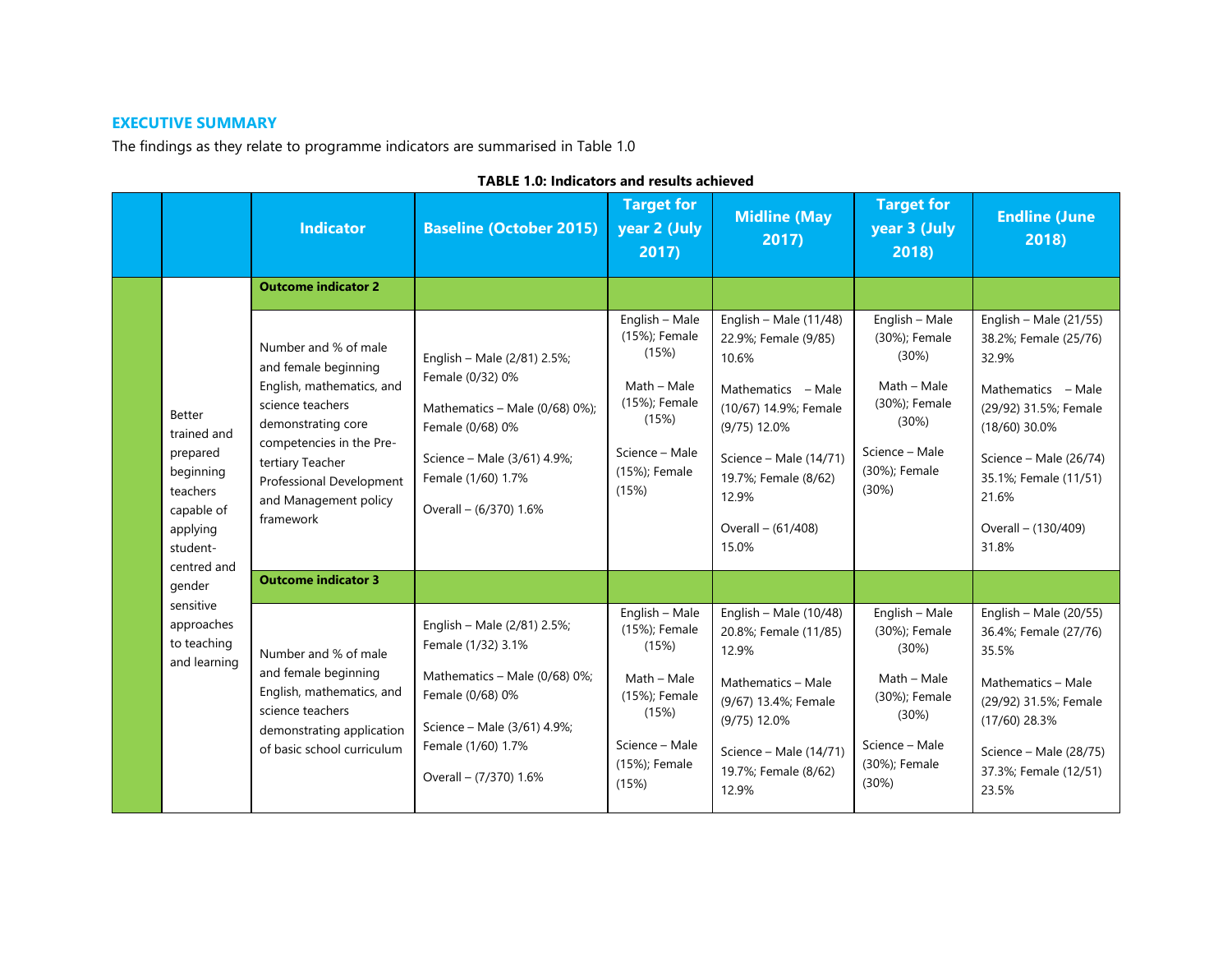|                                 |                                                             | <b>Indicator</b>                                                                                                                                             | <b>Baseline (October 2015)</b>                                                                                                                                                      | <b>Target for</b><br>year 2 (July<br>2017)                                                                                    | <b>Midline (May</b><br>2017                                                                                                                                                                              | <b>Target for</b><br>year 3 (July<br>2018)                                                                                    | <b>Endline (June</b><br>2018)                                                                                                                                                                                       |
|---------------------------------|-------------------------------------------------------------|--------------------------------------------------------------------------------------------------------------------------------------------------------------|-------------------------------------------------------------------------------------------------------------------------------------------------------------------------------------|-------------------------------------------------------------------------------------------------------------------------------|----------------------------------------------------------------------------------------------------------------------------------------------------------------------------------------------------------|-------------------------------------------------------------------------------------------------------------------------------|---------------------------------------------------------------------------------------------------------------------------------------------------------------------------------------------------------------------|
|                                 |                                                             |                                                                                                                                                              |                                                                                                                                                                                     |                                                                                                                               | Overall - (60/408)<br>14.7%                                                                                                                                                                              |                                                                                                                               | Overall - (133/409)<br>32.5%                                                                                                                                                                                        |
|                                 |                                                             | <b>Outcome indicator 4</b>                                                                                                                                   |                                                                                                                                                                                     |                                                                                                                               |                                                                                                                                                                                                          |                                                                                                                               |                                                                                                                                                                                                                     |
|                                 |                                                             | Number and % of male<br>and female beginning<br>English, mathematics, and<br>science teachers<br>demonstrating gender-<br>sensitive instructional<br>methods | English - Male (1/81) 1.2%;<br>Female (1/322/) 3.1%<br>Mathematics - Male (0/68) 0%);<br>Female (0/68) 0%<br>Science- Male (0/61) 0%;<br>Female (0/60) 0%<br>Overall - (2/370) 0.5% | English - Male<br>(15%); Female<br>(15%)<br>Math - Male<br>(15%); Female<br>(15%)<br>Science - Male<br>(15%); Female<br>(15%) | English - Male (4/48)<br>8.3%; Female (7/85)<br>8.2%<br>Mathematics- Male<br>(4/67) 6.0%; Female<br>$(9/75)$ 12.0%<br>Science-Male (11/71)<br>15.5%; Female (3/62)<br>4.8%<br>Overall - (38/408)<br>9.3% | English - Male<br>(30%); Female<br>(30%)<br>Math - Male<br>(30%); Female<br>(30%)<br>Science - Male<br>(30%); Female<br>(30%) | English - Male $(12/55)$<br>21.8%; Female (16/76)<br>21.1%<br>Mathematics- Male<br>(15/92) 16.3%; Female<br>$(10/60)$ 16.7%<br>Science-Male (16/75)<br>21.3%; Female (9/51)<br>17.7%<br>Overall - (78/409)<br>19.1% |
|                                 |                                                             | Output indicator 1.1                                                                                                                                         |                                                                                                                                                                                     |                                                                                                                               |                                                                                                                                                                                                          |                                                                                                                               |                                                                                                                                                                                                                     |
| $\blacksquare$<br><b>DUTPUT</b> | Improved<br>management<br>and<br>leadership<br>practices in | CoE principals<br>demonstrating a percent<br>achievement of a defined<br>set of leadership and<br>management skills                                          | Male Principals $-$ (8/27) 29.6%<br>Female Principals - (5/11)<br>45.5%<br>Overall (13/38) 34.2%                                                                                    | Male (15/29)<br>52%<br>Female (7/11)<br>64%                                                                                   | Male Principals -<br>(20/31) 64.5%<br>Female Principals-<br>$(5/9)$ 55.6%<br>Overall (25/40) 62.5%                                                                                                       | Male (19/29) 67%<br>Female (8/11)<br>73%                                                                                      | Male Principals -<br>$(25/29)$ 86.2%<br>Female Principals-<br>(8/11) 72.7%<br>Overall (33/40) 82.5%                                                                                                                 |
|                                 | Colleges of                                                 | Output indicator 1.2                                                                                                                                         |                                                                                                                                                                                     |                                                                                                                               |                                                                                                                                                                                                          |                                                                                                                               |                                                                                                                                                                                                                     |
|                                 | Education                                                   | Number and % of colleges<br>meeting 50% of annual<br>targets, including gender-                                                                              | Overall (0/38) 0%                                                                                                                                                                   | 4 CoEs<br>10%                                                                                                                 | Overall (3/40) 7.5%                                                                                                                                                                                      | 10 CoEs 26%                                                                                                                   | Overall (8/40) 20.0%                                                                                                                                                                                                |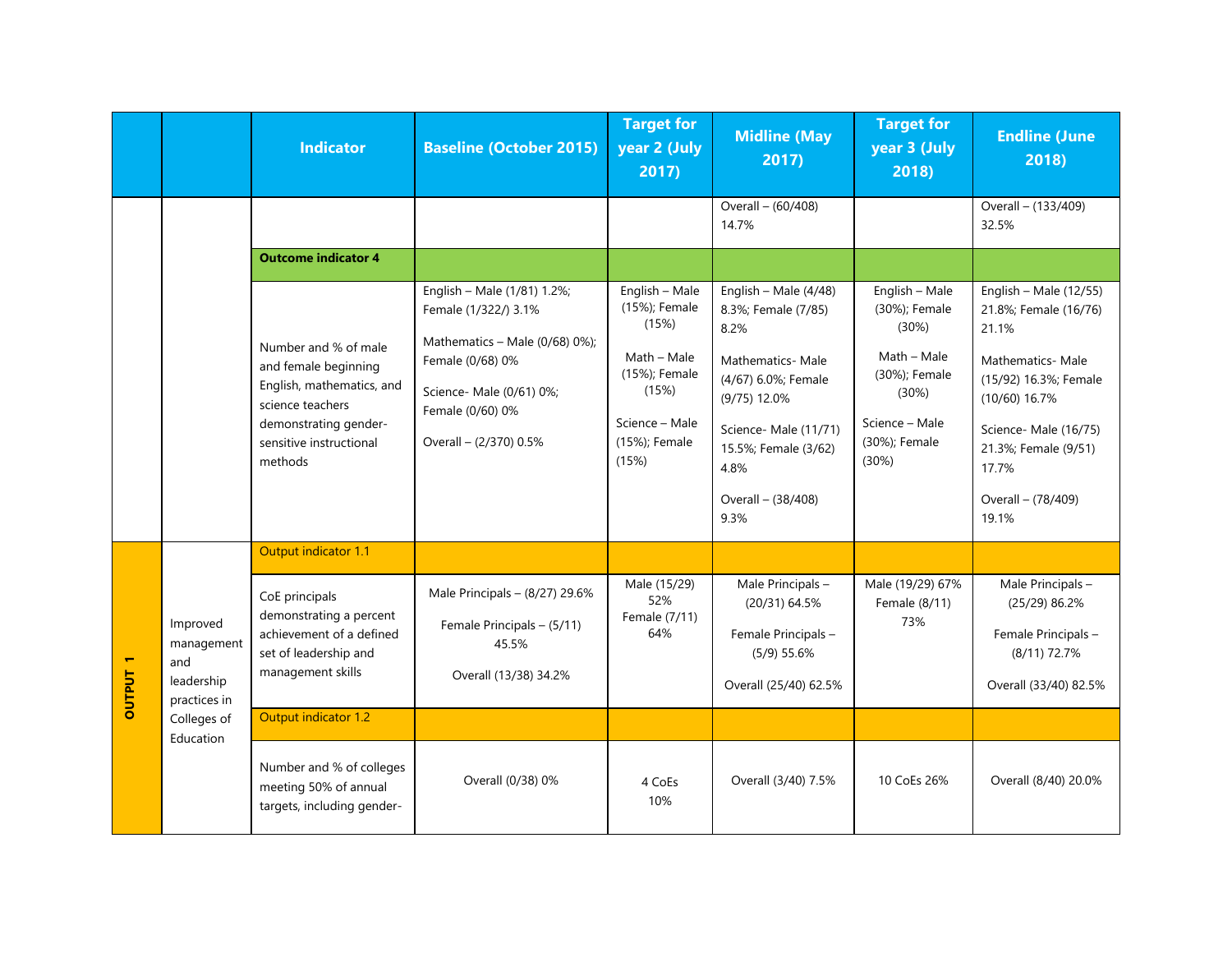|          |                                                  | <b>Indicator</b>                                                                                                                                              | <b>Baseline (October 2015)</b>                                                                                                                                               | <b>Target for</b><br>year 2 (July<br>2017)                                                                                                                | <b>Midline (May</b><br>2017)                                                                                                                                                                                         | <b>Target for</b><br>year 3 (July<br>2018)                                                                                                          | <b>Endline (June</b><br>2018)                                                                                                                                                                                        |
|----------|--------------------------------------------------|---------------------------------------------------------------------------------------------------------------------------------------------------------------|------------------------------------------------------------------------------------------------------------------------------------------------------------------------------|-----------------------------------------------------------------------------------------------------------------------------------------------------------|----------------------------------------------------------------------------------------------------------------------------------------------------------------------------------------------------------------------|-----------------------------------------------------------------------------------------------------------------------------------------------------|----------------------------------------------------------------------------------------------------------------------------------------------------------------------------------------------------------------------|
|          |                                                  | related targets within<br>college improvement plan                                                                                                            |                                                                                                                                                                              |                                                                                                                                                           |                                                                                                                                                                                                                      |                                                                                                                                                     |                                                                                                                                                                                                                      |
|          |                                                  | Output indicator 1.3                                                                                                                                          |                                                                                                                                                                              |                                                                                                                                                           |                                                                                                                                                                                                                      |                                                                                                                                                     |                                                                                                                                                                                                                      |
|          |                                                  | Number and % of colleges<br>with a defined set of<br>management policies<br>demonstrating a defined<br>set of gender-sensitive<br>criteria                    | a) Total number and<br>percentage of all required<br>policies adopted<br>(249/532) 46.8%<br>b) Percentage of policies that<br>are gender sensitive<br>(52/249) 20.9%         | a) Total number<br>and percentage<br>of all required<br>policies<br>adopted<br>80%<br>b) Percentage<br>of policies that<br>are gender<br>sensitive<br>60% | a) Total number and<br>percentage of all<br>required policies<br>adopted<br>(460/560) 82.1%<br>b) Percentage of<br>policies that are<br>gender sensitive<br>(322/460) 70.0%                                          | a) Total number<br>and percentage of<br>all required<br>policies adopted<br>90%<br>b) Percentage of<br>policies that are<br>gender sensitive<br>80% | a) Total number and<br>percentage of all<br>required policies<br>adopted<br>(539/560) 96.3%<br>b) Percentage of<br>policies that are gender<br>sensitive<br>(435/539) 80.7%                                          |
|          |                                                  | Output 2.1                                                                                                                                                    |                                                                                                                                                                              |                                                                                                                                                           |                                                                                                                                                                                                                      |                                                                                                                                                     |                                                                                                                                                                                                                      |
| Dutput 2 | Improved<br>quality of<br>preservice<br>training | Number and % of English,<br>mathematics, and science<br>male and female tutors<br>using T-TEL teaching and<br>learning materials for<br>lessons and tutorials | English - Male (0/43) 0%;<br>Female (0/30) 0%<br>Mathematics - Male (0/77)<br>0.0%, Female (0/9) 0%<br>Science- Male (0/100) 0%;<br>Female (0/17) 0%<br>Overall (0/272) 0.0% | English - Male<br>24%, Female<br>26%<br>Math - Male<br>25%, female<br>22%<br>Science - Male<br>23%, female<br>24%                                         | English - Male $(30/59)$<br>50.8%; Female (20/34)<br>58.8%<br>Mathematics - Male<br>(45/83) 54.2%, Female<br>$(7/16)$ 43.8%<br>Science - Male (48/83)<br>57.8%, Female (9/18)<br>50.0%<br>Overall (159/293)<br>54.3% | English - Male<br>49%, Female 50%<br>Math - Male 45%,<br>female 44%<br>Science - Male<br>45%, female 47%                                            | English - Male $(29/63)$<br>46.0%; Female (13/28)<br>46.4%<br>Mathematics - Male<br>(41/80) 51.3%, Female<br>$(7/14)$ 50.0%<br>Science - Male (39/79)<br>49.4%, Female (6/17)<br>35.3%<br>Overall (135/281)<br>48.0% |
|          |                                                  | Output 2.2                                                                                                                                                    |                                                                                                                                                                              |                                                                                                                                                           |                                                                                                                                                                                                                      |                                                                                                                                                     |                                                                                                                                                                                                                      |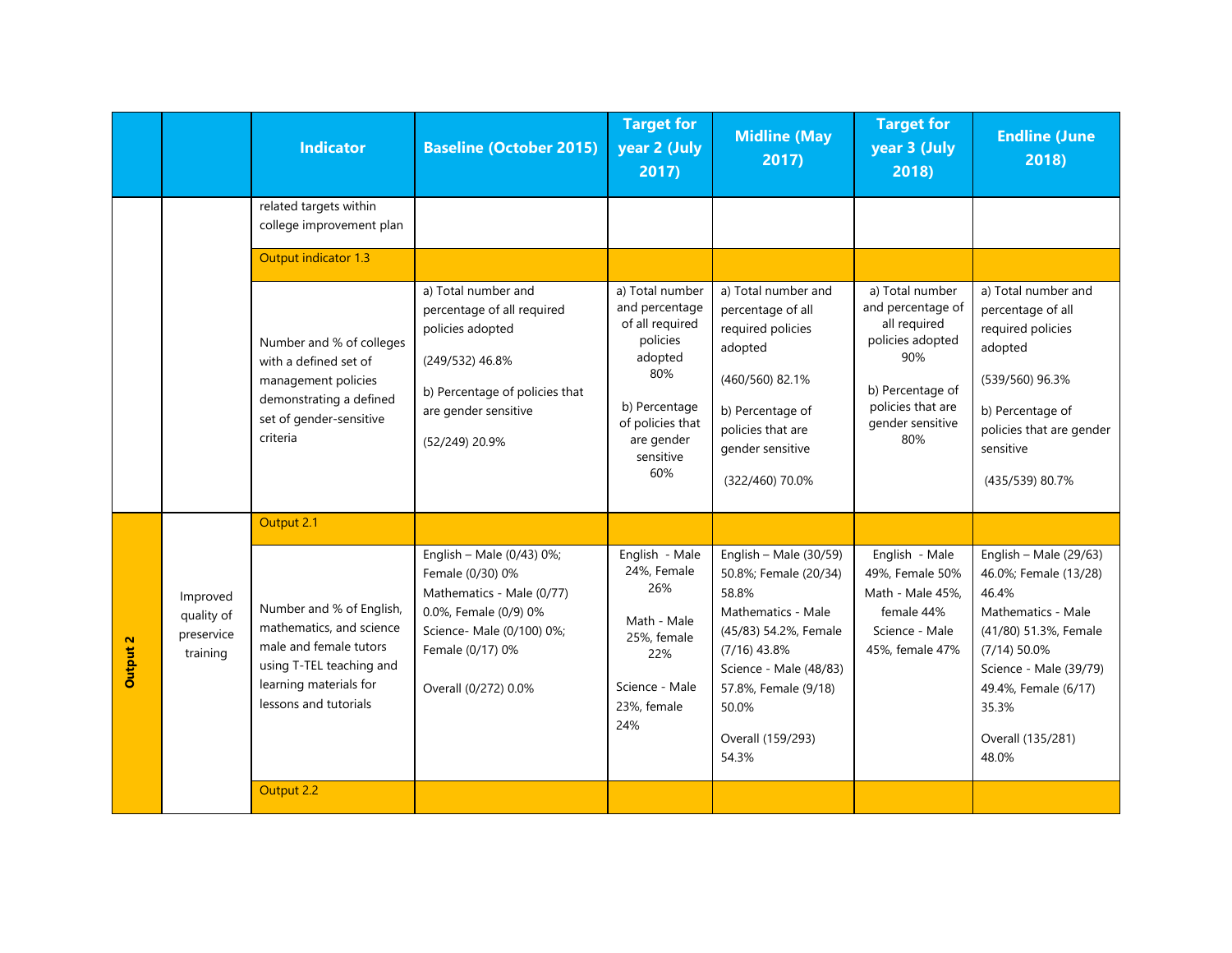|  | <b>Indicator</b>                                                                                                                     | <b>Baseline (October 2015)</b>                                                                                                                                                                   | <b>Target for</b><br>year 2 (July<br>2017)                                                                                    | <b>Midline (May</b><br>2017)                                                                                                                                                                                           | <b>Target for</b><br>year 3 (July<br>2018)                                                                               | <b>Endline (June</b><br>2018)                                                                                                                                                                                          |
|--|--------------------------------------------------------------------------------------------------------------------------------------|--------------------------------------------------------------------------------------------------------------------------------------------------------------------------------------------------|-------------------------------------------------------------------------------------------------------------------------------|------------------------------------------------------------------------------------------------------------------------------------------------------------------------------------------------------------------------|--------------------------------------------------------------------------------------------------------------------------|------------------------------------------------------------------------------------------------------------------------------------------------------------------------------------------------------------------------|
|  | Number and % of English,<br>mathematics, and science<br>male and female tutors<br>demonstrating student-<br>focused teaching methods | English-Male (10/43) 23.3%;<br>Female (11/30) 36.7%<br>Mathematics - Male (22/77)<br>28.6%; Female (2/9) 22.2%<br>Science - Male (26/100) 26.0%;<br>Female (1/17) 5.9%<br>Overall (72/276) 26.1% | English - Male<br>(44%); Female<br>(47%)<br>Math - Male<br>(34%); Female<br>(44%)<br>Science - Male<br>(39%); Female<br>(35%) | English - Male $(40/59)$<br>67.8%; Female (21/34)<br>61.8%<br>Mathematics - Male<br>(52/83) 62.7%; Female<br>$(12/16)$ 75.0%<br>Science - Male (55/83)<br>66.3%; Female (13/18)<br>72.2%<br>Overall (193/293)<br>65.9% | English - Male<br>(63%); Female<br>(63%)<br>Math - Male<br>(58%); Female<br>(66%) Science<br>Male (59%);<br>Female (59%) | English - Male $(47/63)$<br>74.6%; Female (20/28)<br>71.4%<br>Mathematics - Male<br>(69/80) 86.3%; Female<br>$(11/14)$ 78.6%<br>Science - Male (58/79)<br>73.4%; Female (11/17)<br>64.7%<br>Overall (216/281)<br>76.9% |
|  | Output 2.3                                                                                                                           |                                                                                                                                                                                                  |                                                                                                                               |                                                                                                                                                                                                                        |                                                                                                                          |                                                                                                                                                                                                                        |
|  | Number and % of male<br>and female mentors using<br>gender-sensitive<br>practicum mentoring<br>strategies introduced by<br>T-TEL     | Male (2/157) 1.2%; Female<br>$(4/197)$ 2.0%<br>Overall (6/354) 1.6%                                                                                                                              | Male (10%);<br>Female (12%)                                                                                                   | Male (26/213) 12.2%;<br>Female (21/197) 10.7%<br>Overall (47/410) 11.5%                                                                                                                                                | Male (30%);<br>Female (35%)                                                                                              | Male (52/191) 27.2%;<br>Female (48/209) 23.0%<br>Overall (100/400)<br>25.0%                                                                                                                                            |
|  | Output 2.4                                                                                                                           |                                                                                                                                                                                                  |                                                                                                                               |                                                                                                                                                                                                                        |                                                                                                                          |                                                                                                                                                                                                                        |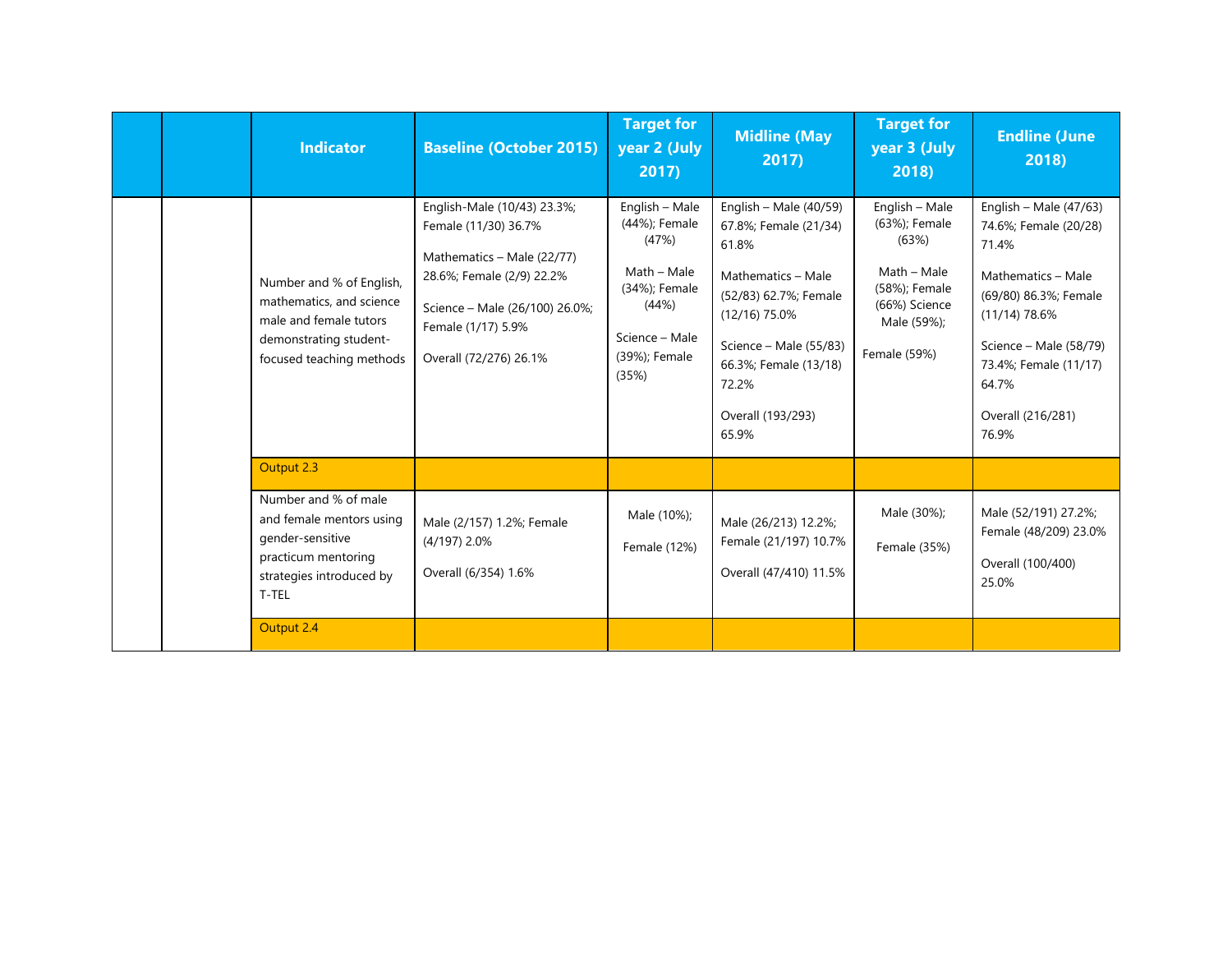|  | <b>Indicator</b>                                                                                                                                      | <b>Baseline (October 2015)</b>                                                                                                                                                       | <b>Target for</b><br>year 2 (July<br>2017)                                                                                    | <b>Midline (May</b><br>2017)                                                                                                                                                                                          | <b>Target for</b><br>year 3 (July<br>2018)                                                                                  | <b>Endline (June</b><br>2018)                                                                                                                                                                                         |
|--|-------------------------------------------------------------------------------------------------------------------------------------------------------|--------------------------------------------------------------------------------------------------------------------------------------------------------------------------------------|-------------------------------------------------------------------------------------------------------------------------------|-----------------------------------------------------------------------------------------------------------------------------------------------------------------------------------------------------------------------|-----------------------------------------------------------------------------------------------------------------------------|-----------------------------------------------------------------------------------------------------------------------------------------------------------------------------------------------------------------------|
|  | Number and % of English,<br>mathematics, and science<br>male and female colleges<br>tutors demonstrating<br>gender-sensitive<br>instructional methods | English - Male (2/43) 4.7%;<br>Female (0/30) 0%<br>Mathematics - Male (2/77)<br>2.6%; Female (1/9) 11.1%<br>Science - Male (0/100) 0%;<br>Female (1/17) 5.9%<br>Overall (6/276) 2.2% | English - Male<br>(39%); Female<br>(40%)<br>Math - Male<br>(31%); Female<br>(33%)<br>Science - Male<br>(37%); Female<br>(29%) | English – Male $(27/59)$<br>45.8%; Female (15/34)<br>44.1%<br>Mathematics - Male<br>(40/83) 48.2%; Female<br>$(8/16)$ 50.0%<br>Science – Male (38/83)<br>45.8%; Female (10/18)<br>55.6%<br>Overall (138/293)<br>47.1% | English - Male<br>(63%); Female<br>(63%), Math -<br>Male (58%);<br>Female<br>(66%) Science -<br>Male (59%);<br>Female (59%) | English – Male $(41/63)$<br>65.1%; Female (16/28)<br>57.1%<br>Mathematics - Male<br>(60/80) 75.0%; Female<br>$(9/14)$ 64.3%<br>Science - Male (52/79)<br>65.8%; Female (13/17)<br>76.5%<br>Overall (191/281)<br>68.0% |

NOTE: Indicator 1, 3.1 and 3.2 were not measured in this study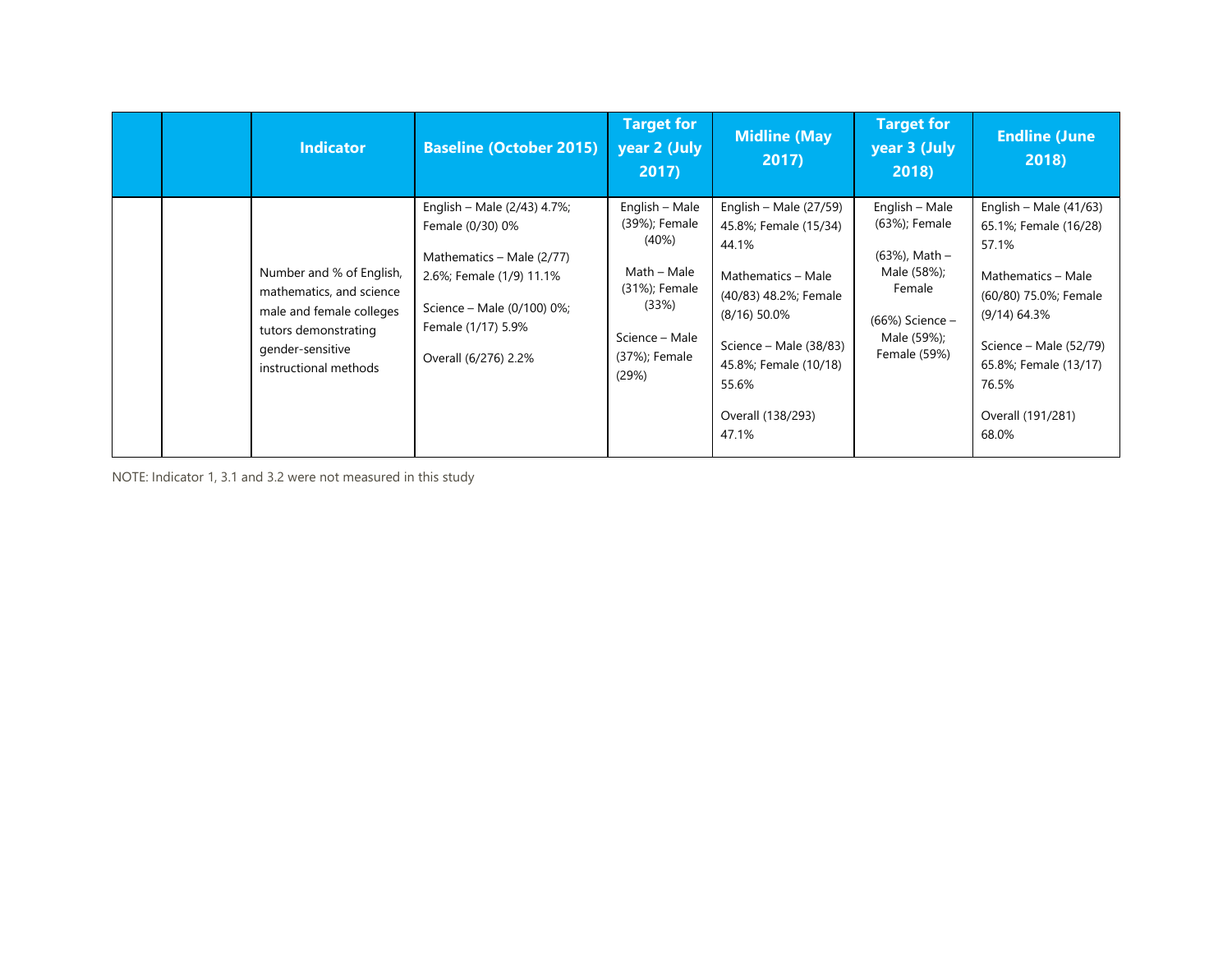#### <span id="page-11-0"></span>**1.1 Background of T-TEL**

Transforming Teacher Education & Learning (T-TEL) is a four-year Government of Ghana programme funded by the United Kingdom's Department for International Development designed to support the implementation of the new policy framework for pretertiary teacher professional development and management (PTPDM). T-TEL seeks to transform the delivery of preservice teacher education in Ghana by improving the quality of teaching and learning in relevant national bodies, institutions and all 40 public Colleges of Education (CoEs)<sup>1</sup>.

T-TEL comes at a critical moment for education in Ghana. The Government of Ghana is determined to address poor learning outcomes and recognises that improving the quality of teaching is critical if this is to be achieved. The current policy environment provides a platform for improving the core and technical skills of teachers, enabling the new policy framework for PTPDM to be implemented.

T-TEL seeks to initiate a reform programme to instigate effective professional learning for college tutors and student teachers with the view to developing professional teachers who are well equipped with knowledge, skills, and the disposition to learn, and who will guide their pupils to achieve the learning outcomes of the national curriculum in basic education. The intended outcome of the programme is the development of beginning teachers<sup>2</sup> who demonstrate interactive, student-focused instructional methods, who demonstrate gendersensitive and student-centred instructional strategies, and who know and can apply the school curriculum and assessment. The programme's activities reflect these goals.

#### <span id="page-11-1"></span>**1.2 T-TEL's Theory of Change**

l

T-TEL's theory of change, as shown in Figure 1.1, posits that the poor quality of new teachers entering basic schools in Ghana is due to the outdated, poor quality of teacher education provided by CoEs. As T-TEL strives to improve on the quality of teacher education, it is expected that new teachers would teach as they have been taught, basing classroom lessons and instructional methods on the styles and strategies they have experienced in their own schooling, or observed in the schools where they are teaching.

<sup>&</sup>lt;sup>1</sup> From June 2015 to August 2016, T-TEL worked with 38 CoEs. In July 2016, the MoE required T-TEL to add two new public CoEs. The new CoEs were inducted during August 2016, and from September 2016, T-TEL has worked with 40 colleges. From May 2018 T-TEL has worked with a further six CoEs which were absorbed into the public system in early 2018. These six new CoEs have not been included in this endline survey due to their late participation in the programme.

<sup>2</sup> A beginning teacher has a Diploma in Basic Education (DBE) from one of Ghana's CoEs. Beginning teachers interviewed in this survey were deployed in September 2017 by the Ghana Education Service, which means that they had been teaching for approximately nine months at the time of the midline survey in June 2018.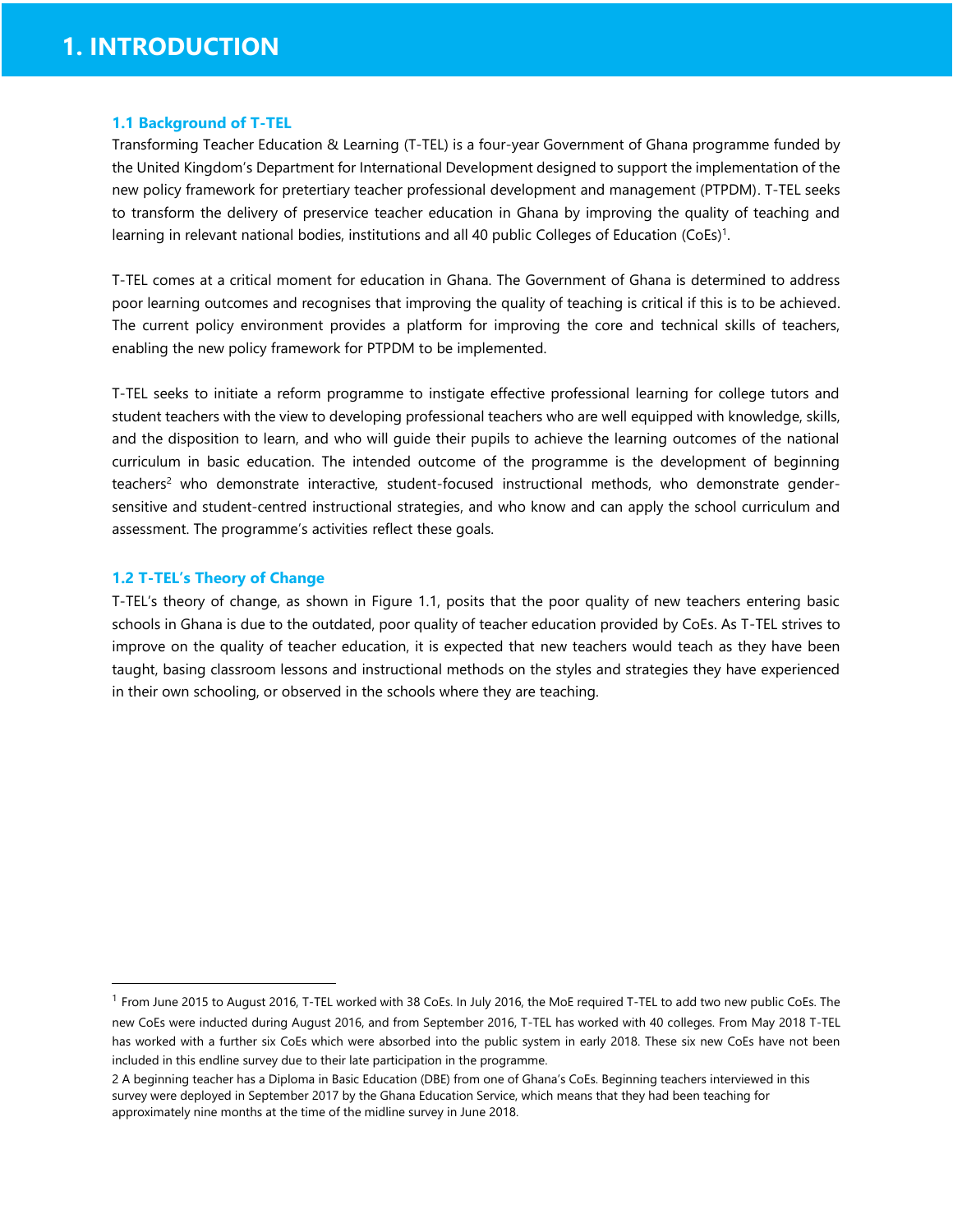#### <span id="page-12-0"></span>**FIGURE 1.1: T-TEL's Theory of Change**









Student-focused methods (Outcome indicator 1)

Core competencies from the PTTPDM (Outcome indicator 2)

Knowledge of basic school curriculum assessment (Outcome indicator 3)

Gender-responsive pedagogy (Outcome indicator 4)



#### **IMPROVED COLLEGE MANAGEMENT**

- CoE principals demonstrating key  $\blacksquare$ leadership and management skills
- CoEs meet 50% of targets within College Development Plan
- CoEs have management policies with gender-sensitive criteria
- CoEs submit College improvement plans to National Council for **Tertiary Education**
- CoEs meet accreditation standards defined by National Accreditation Board

#### **IMPROVED QUALITY OF PRE-ERVICE TRAINING**

- Tutors effectively use T-TEL teaching and learning materials for lessons and tutorials
- Tutors demonstrate studentfocused teaching methods
- Tutors demonstrate genderresponsive teaching methods
- Mentors use gender-responsive mentoring strategies

#### **IMPROVED NATIONAL POLICIES**

- Number of programmes to support national institutions involved in Act 847
- Diploma in Basic Education curriculum reviewed and revised
- Research studies in teacher education and gender
- Number of scholarships/Challenge Funds disbursed
- Number of communication and dissemination activities implemented

A core assumption underpinning the theory of change is that the quality of preservice education is constrained by several factors operating at each level of the system and that all have to be addressed simultaneously. These are:

• Gaps and inconsistencies in teacher education policies that do not serve the sector well.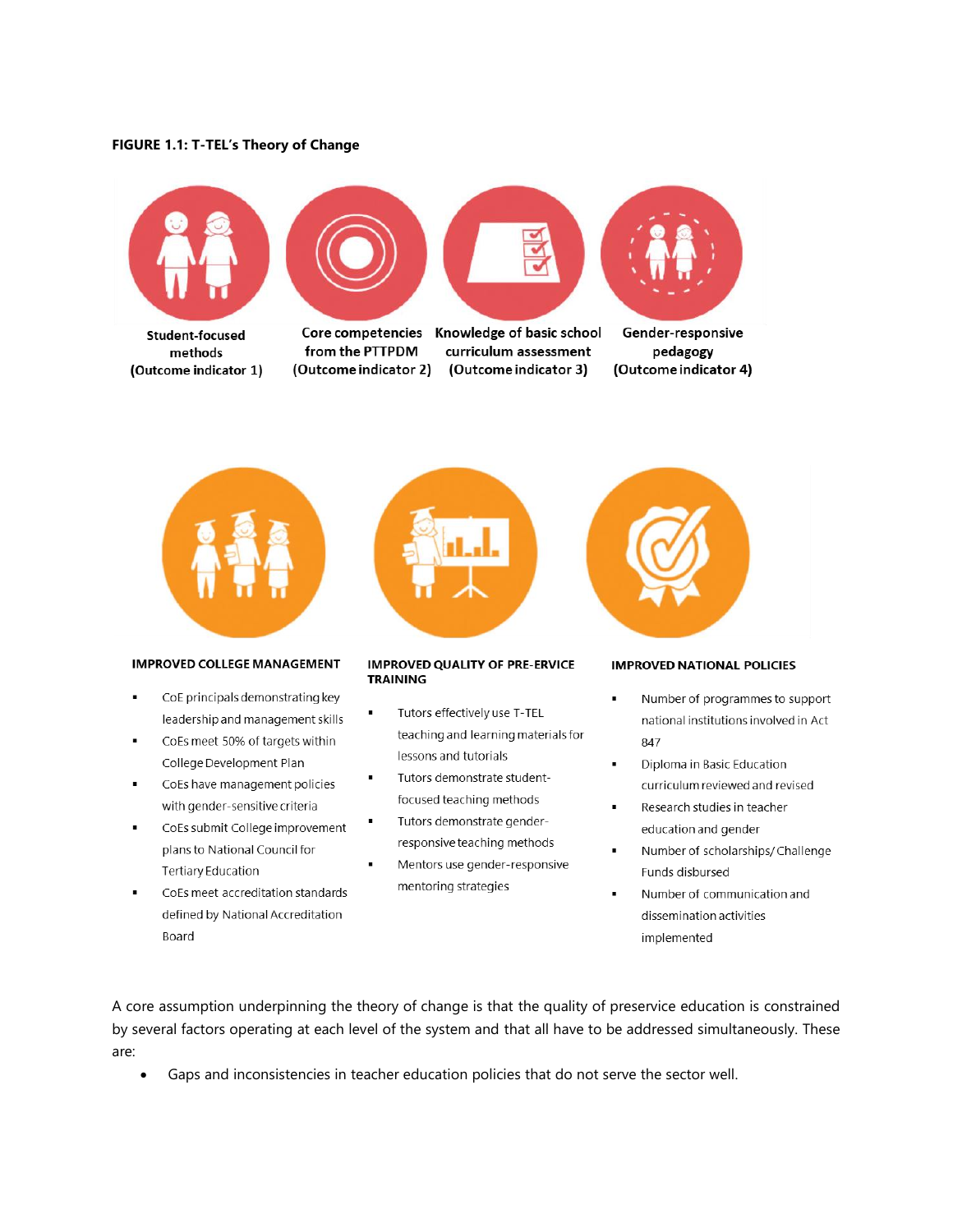- Capacity of national institutions established to govern (quality assure) teachers' education as part of the tertiary education sector.
- Leadership and management skills of college principals and their teams.
- Teaching skills of tutors in CoEs, particularly in inclusive, student-centred pedagogies.
- Mentoring skills of mentors in the schools where student teachers practice teaching (and particularly gender-responsive mentoring strategies and inclusive, student-centred pedagogies).<sup>3</sup>
- Diploma in Basic Education (DBE) curriculum used to train student teachers, which is overloaded with upper secondary subject content, exam driven, and not designed to deliver teachers with specialist skills at each level of basic education<sup>4</sup>.

In response to this assumption, T-TEL is designed as a complex, multicomponent programme with a wide range of intervention strategies.

A further assumption is that interventions to improve tutors' teaching skills will lead to changes in the teaching skills of student teachers even without any T-TEL interventions targeted at student teachers. This assumption is based on evidence that beginning teachers are strongly influenced by models of good practice that they experienced as pupils in schools and as students in colleges. As a result, T-TEL's outcome targets aim for improvements in beginning teachers' performance without direct interventions with student teachers. Therefore, the main areas in which T-TEL aims to catalyse change are:

• Tutors

l

- College leaders
- National policy, institutions, and curriculum
- Mentors in partner schools<sup>5</sup>

## <span id="page-13-0"></span>**1.3 T-TEL's Implementation Strategies**

T-TEL is working closely with the Ministry of Education (MoE) and the National Council for Tertiary Education (NCTE), in consultation with national-level institutions such as the Ghana Education Service (GES), National Teaching Council (NTC), the National Accreditation Board (NAB), the National Inspectorate Board (NIB), five public universities and 40 CoEs. Key implementation strategies in each of the programmes core areas are summarised below:

i. Tutor Professional Development (TPD) materials are designed to support the implementation of a specific model of professional development. The TPD materials are developed for use in the professional development (PD) sessions and to scaffold classroom implementation. The materials are structured as a series of themes. For each theme the materials include a Handbook for Professional Development Coordinators (PDCs) and a PD Guide for Tutors. As well as supporting tutors' participation during the weekly professional development sessions (PDS)<sup>6</sup>, the PD Guide for Tutors encourages tutors to consider how to apply the strategies in their own teaching in their classrooms, provides examples of the strategy applied from the DBE curriculum, and contains Plan and Practise Together activities during which tutors

<sup>&</sup>lt;sup>3</sup> Student teacher refers to students pursuing a DBE at a CoE

<sup>&</sup>lt;sup>4</sup> The levels of basic education are from Primary one to junior high school (JHS) three

 $<sup>5</sup>$  Partner schools are basic schools where CoEs send their student teachers for field practicums.</sup>

<sup>6</sup> PDS are organized for tutors to improve their practice using T-TEL's professional development materials. The sessions are organized by PDCs who have been trained by T-TEL.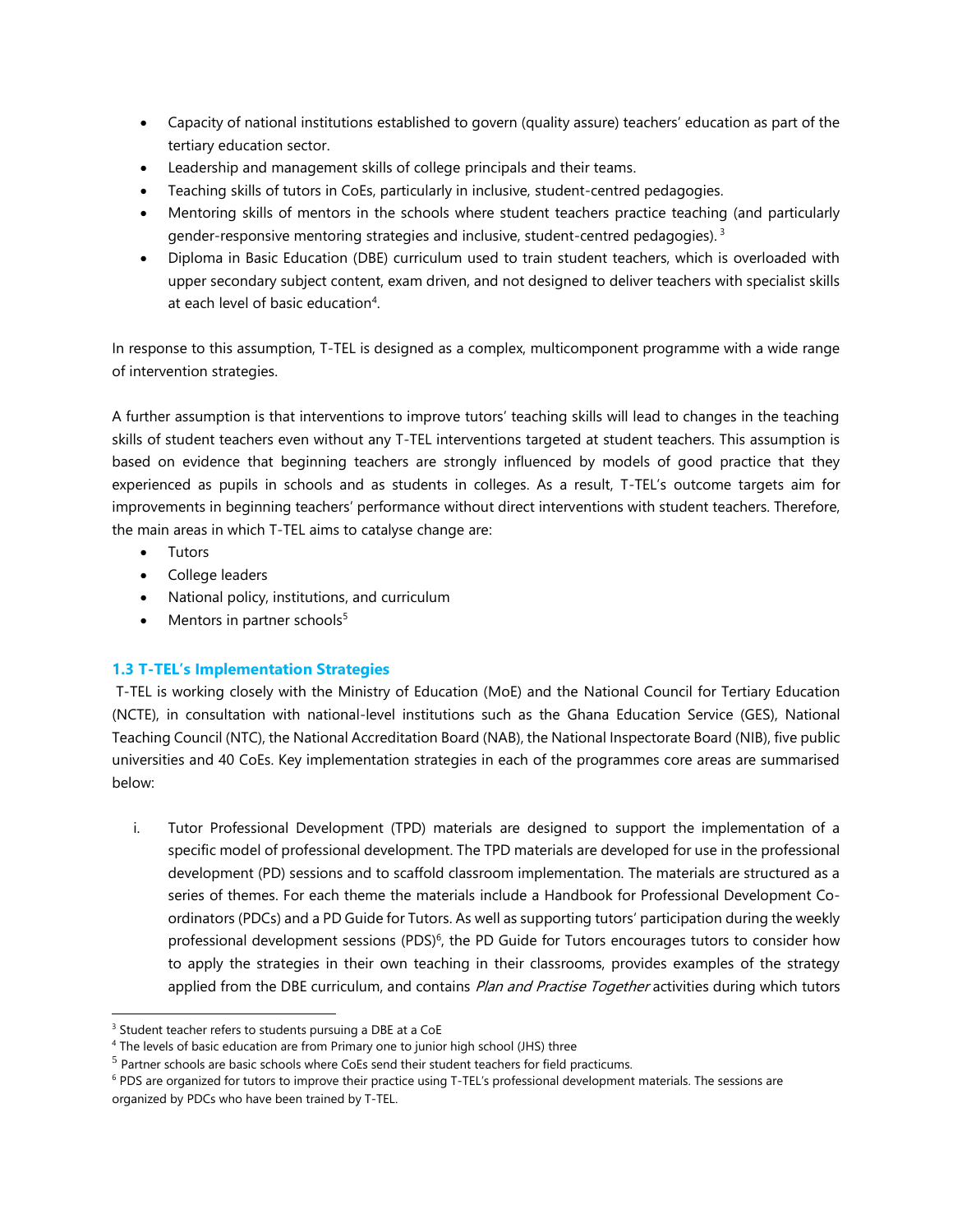plan for classroom teaching. A significant part of T-TEL's TPD is the provision of PD Guides for Tutors, which cover various themes such as Creative Approaches, Questioning and Gender-Responsive Pedagogy. Within each theme, the guides contain six teaching strategies with *Example-Plan-Teach-*Reflect sequences for English, mathematics, and science. These guides were printed and distributed in hard copy and published online, following the sequence of the PD sessions.

- ii. Professional development for all CoE tutors with an emphasis on the use of English, mathematics, and science. To date, the main T-TEL implementation strategy for tutor development is the college-based TPD Programme, which supports colleges to deliver weekly PDS coordinated by PDCs. T-TEL leads the development of learning resources for use in the PDS, trains the PDC (and other facilitators as required). T-TEL's teaching and learning advisers provide regular coaching support to tutors to implement new strategies in their classrooms. The TPD has prioritised teaching and learning strategies that are genderresponsive, student-centred, and inclusive<sup>7</sup>.
- iii. Professional development for CoE management and leadership. The main T-TEL implementation strategy is a training programme for college leaders. This is structured into six units, with one week-long unit delivered prior to each new semester (i.e., two per year), and has included the integration of *gender*responsive management into all training. T-TEL leads the development of the training programme and accompanying resources including college improvement advisers (CIAs) who provide regular coaching support to college leaders in the areas of management and leadership.
- iv. Professional development for teaching practice coordinators, tutors, and teaching practice mentors. The main implementation strategy has been the development of handbooks that provide a structured learning experience for student teachers during their teaching practice experiences in Years 1, 2, and 3 of their teacher training. Matching resources have been developed for tutors in colleges and for mentors in schools. T-TEL's school partnership advisers<sup>8</sup> have trained teaching practice co-ordinators (TPCs) how to use the resources within teaching practice. T-TEL has also supported TPCs to train all tutors responsible for visiting students on teaching practice. Through T-TEL, all colleges ran a three-day training workshop for mentors in partner schools
- v. A challenge fund awards grants to CoEs to implement innovative projects. Some colleges are working with partner districts and schools; a few colleges have formed partnerships with other colleges.
- vi. A payment-by-results fund provides financial incentives (awards) for CoEs to improve their management through achieving agreed improvement targets within their college improvement plans (CIPs).

l

<sup>&</sup>lt;sup>7</sup> The themes that had been completed by the time of the endline survey were: Creative Approaches, Questioning, Talk for Learning, Group work, Teaching and Learning, Assessment of Trainee teachers and Tutor as a researcher.

<sup>&</sup>lt;sup>8</sup> The school partnership adviser works with CoEs and partner schools to support trainees and mentors during the 'teaching practice' components of the DBE. They also provide training to teaching practice coordinators, school principals, circuit supervisors, girls' education officers and district education officers in the use of the mentoring managers' materials.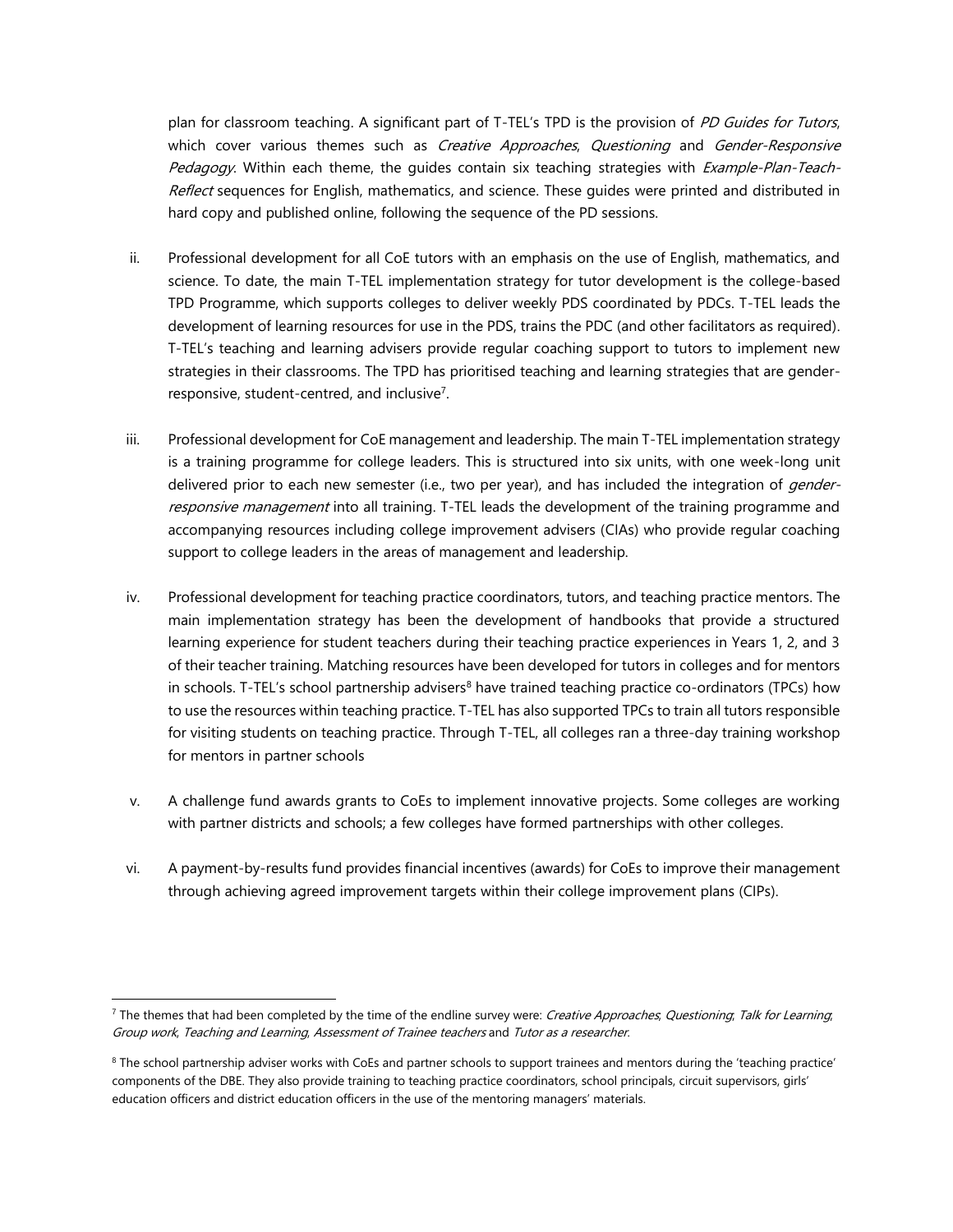## <span id="page-15-0"></span>**1.4 Objectives of the Endline Survey for Phase 1**

This endline survey was carried out as part of the strategy to evaluate the progress of T-TEL against the log frame indicators over the four-year implementation period. Baseline and midline surveys were completed in October 2015 and August 2017 respectively $9$ .

| <b>Outcome/Output</b>        | <b>Indicators</b>                                                                                |  |  |  |  |  |
|------------------------------|--------------------------------------------------------------------------------------------------|--|--|--|--|--|
| Outcome - Better trained and | Indicator 1: % of male and female beginning teachers demonstrating interactive student-focused   |  |  |  |  |  |
| prepared beginning teachers  | instructional methods disaggregated by subjects - English, Math and Science.**                   |  |  |  |  |  |
| capable of applying student  | Indicator 2: Number and % of male and female beginning English, mathematics, and science         |  |  |  |  |  |
| and gender-sensitive         | teachers demonstrating core competencies in the PTPDM Policy Framework.                          |  |  |  |  |  |
| approaches to teaching and   | Indicator 3: % of male and female beginning English, mathematics, and science teachers           |  |  |  |  |  |
| learning                     | demonstrating the application of the basic school curriculum.                                    |  |  |  |  |  |
|                              | Indicator 4: Number and % of male and female beginning English, mathematics, and science         |  |  |  |  |  |
|                              | teachers demonstrating gender-sensitive instructional strategies.                                |  |  |  |  |  |
| Output 1- Improved           | Indicator 1.1: Number and % of college principals demonstrating a % achievement of a defined set |  |  |  |  |  |
| management and leadership    | of leadership and management skills.                                                             |  |  |  |  |  |
| practices in CoEs            | Indicator 1.2: Number and % of colleges meeting 50% of annual targets, including gender-related  |  |  |  |  |  |
|                              | targets within College Development Plan.                                                         |  |  |  |  |  |
|                              | Indicator 1.3: Number and % of colleges with a defined set of management policies demonstrating  |  |  |  |  |  |
|                              | a defined set of gender-sensitive criteria.                                                      |  |  |  |  |  |
| Output 2 - Improved quality  | Indicator 2.1: Number and % of male and female tutors effectively using T-TEL teaching and       |  |  |  |  |  |
| of preservice training       | learning materials for lessons and tutorials.                                                    |  |  |  |  |  |
|                              | Indicator 2.2: Number and % of English, mathematics, and science male and female tutors          |  |  |  |  |  |
|                              | demonstrating student-focused teaching methods.                                                  |  |  |  |  |  |
|                              | 2.3 Number and % of male and female mentors using gender-sensitive practicum mentoring           |  |  |  |  |  |
|                              | strategies introduced by T-TEL                                                                   |  |  |  |  |  |
|                              | 2.4 Number and % of male and female college tutors demonstrating gender-sensitive instructional  |  |  |  |  |  |
|                              | methods.                                                                                         |  |  |  |  |  |
| Output 3 - National policies | 3.1 Number and % of CoEs with effective governing councils**                                     |  |  |  |  |  |
| for preservice teacher       | 3.2 Number of programs implemented to support national institutions involved in pre-tertiary     |  |  |  |  |  |
| education reviewed and       | teacher education as described in Act 847**                                                      |  |  |  |  |  |
| operationalised              | 3.3 Number and % colleges meeting institutional accreditation standards defined by the NAB or    |  |  |  |  |  |
|                              | equivalent. **                                                                                   |  |  |  |  |  |
|                              | 3.4 DBE Curriculum reviewed and revised**                                                        |  |  |  |  |  |
|                              |                                                                                                  |  |  |  |  |  |

<span id="page-15-1"></span>

\*\* Indicators not measured in the endline survey

l

<sup>&</sup>lt;sup>9</sup> T-TEL Baseline and Midline Survey Reports are available at [www.t-tel.org.](http://www.t-tel.org/) T-TEL has been extended through December 2020, so further surveys similar to the one reported here are anticipated.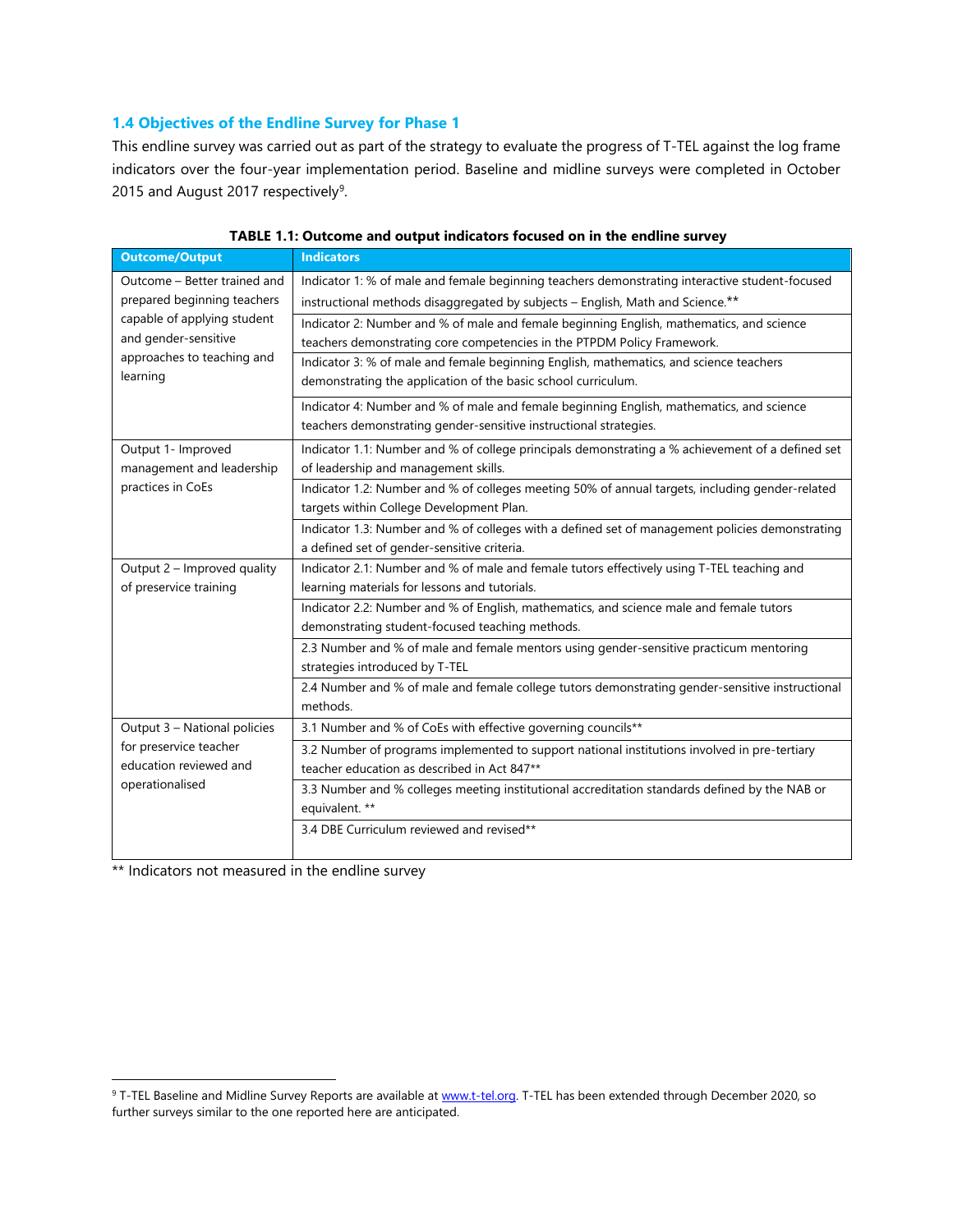#### <span id="page-16-0"></span>**2.1 Sampling**

The endline survey adopted the same methodology employed at baseline and midline to ensure comparability of data and results. The survey adopted a combination of different probability sampling strategies to draw a useful sample while maintaining cost effectiveness. The overall strategy can be described as stratified, multistage, systematic random sampling. This sample design permitted all sampling units to have a known nonzero or calculable chance of being selected. Also, to achieve a sample representative of the population, the random selection of sampling units was done proportionately to the size and in line with the pattern of the target population.

#### <span id="page-16-1"></span>**2.1.1 Sampling Method**

l

Similar to the baseline and midline survey, the sample size assumed varying sampling error for specific targets (See Table 2.1). A confidence level of 95 percent was adopted for tutors, beginning teachers, mentors and mentees<sup>10</sup> and 3 percent standard error for student teachers and basic school pupils. To ensure a conservative sample size, a highly heterogeneous population with a maximum degree of variability of 50 percent was assumed. The implication is that if the study were to be repeated using different participants from the same population, but selected in line with the sampling method, we would be 95 percent certain that observations made by other studies would be within a range or interval of +/-5 percent of observations made in this survey (i.e., for tutors, beginning teachers, mentors and mentees). Table 2.1 details the targeted and achieved sample size.

<span id="page-16-2"></span>

|    | <b>Population</b>                                | <b>Population</b> | <b>Estimated</b><br>sample<br>size |                 | <b>Achieved sample size</b> |                | <b>Assumed</b><br><b>Confidence Level</b><br>(CL) and<br><b>Confidence</b> |
|----|--------------------------------------------------|-------------------|------------------------------------|-----------------|-----------------------------|----------------|----------------------------------------------------------------------------|
|    |                                                  |                   |                                    | <b>Baseline</b> | <b>Midline</b>              | <b>Endline</b> | Interval (CI) or<br><b>Margin of Error</b>                                 |
| 1. | Principals/ vice principals                      | 40                | 40                                 | 38              | 40                          | 40             | Not applicable                                                             |
| 2. | College secretary/<br>Quality assurance officer  | 40                | 40                                 | 38              | 40                          | 40             | Not applicable                                                             |
| 3. | Student teachers                                 | 37,107            | 2,256                              | 2,720           | 2,930                       | 2,810          | $(CL=95\%, CI = +/-$<br>1.8%                                               |
| 4. | Tutors (English,<br>mathematics, and<br>science) | 929               | 272                                | 276             | 293                         | 281            | (CL=95%, CI<br>$= +/-$<br>4.9%)                                            |
| 5. | Beginning teachers                               | 7,491             | 366                                | 368             | 408                         | 409            | $(CL=95\%, CI = +/-$<br>4.7%                                               |
| 6. | Basic school pupils                              | 224,730           | 2,376                              | 2,720           | 4,080                       | 4,090          | $(CL=95\%, CI = +/-$<br>1.5%                                               |
| 7. | <b>Mentors</b>                                   | 7,491             | 366                                | 368             | 410                         | 400            | $(CL=95\%, CI = +/-$<br>4.8%)                                              |
| 8. | Mentees                                          | 7491              | 366                                | 368             | 410                         | 400            | (CL=95%, CI<br>$= +/-$<br>5%)                                              |

|  |  | TABLE 2.1: Sample size by target population and assumed confidence level |
|--|--|--------------------------------------------------------------------------|
|--|--|--------------------------------------------------------------------------|

Note: The margin of error is based on the achieved sample size for the endline.

 $10$  To validate the responses from the key target stakeholders, student teachers, pupils and mentees were sampled for triangulation purposes only.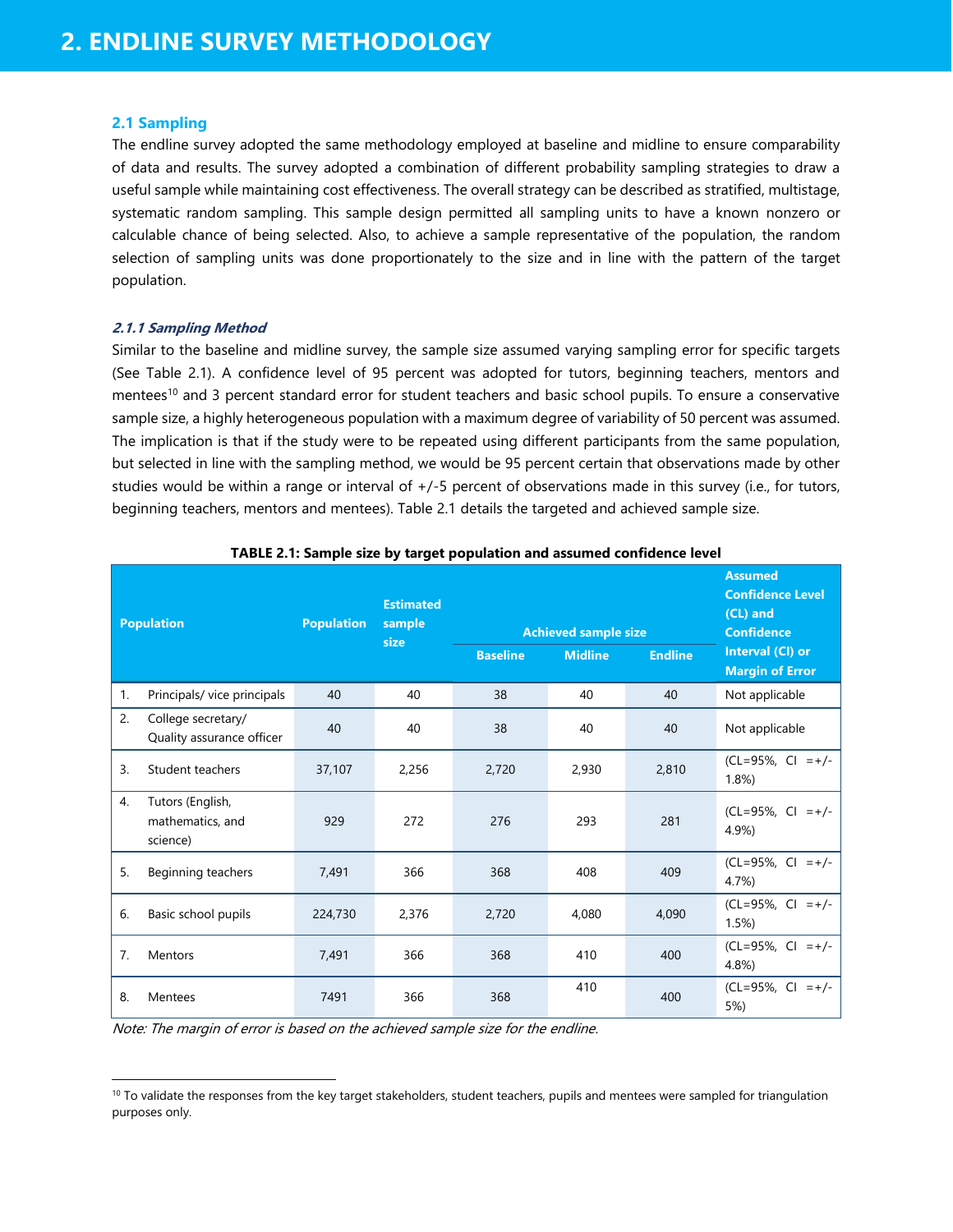#### <span id="page-17-0"></span>**2.1.2 Sampling Process**

A total of 20 CoEs were sampled for classroom observation with college tutors across the five T-TEL geographical zones. To facilitate the analysis of subgroups, CoEs were further stratified according to the sex composition of students (i.e., female- only CoEs, male-only CoEs, and mixed-sex CoEs). As the survey sought to assess the gender dynamics within CoEs, a deliberate effort was made to select mixed-sex CoEs for the survey. In total, two femaleonly CoEs, and 18 mixed-sex CoEs were sampled. For principals, vice principals and secretaries, the study targeted respondents across all 40 CoEs. For the list of CoEs in the endline survey, see Table A1 in Annex 1.

#### **Tutor sampling**

In each of the 20 CoEs selected for the sample, 14 tutors were randomly sampled based on subjects (English, mathematics, and science) and level of study. Similar to the baseline and midline approach, the method of selection of tutors was stratified using random sampling in which tutors were first categorized by subjects and the level (year 1 and 2) after which they were randomly selected. Ten student teachers (five males and five females) were randomly selected from a class in which a tutor was observed to triangulate the results based on the rubrics. A self-administered questionnaire was distributed to the randomly selected student teachers for completion.

#### **Mentor sample**

During teaching practice, student teachers are placed under the guidance of qualified professionals called mentors who introduce them to teaching and its routines to develop in them the required professional skills and competencies and towards the teaching profession. These mentors, who teach in public basic schools, were sampled from districts in which the CoEs are located. This is explained by the fact that mentees are posted to nearby schools in the district to facilitate supervision by their mentors in the CoEs. In each district, an average of 20 mentors were interviewed. In selecting the sample, the JMK team collected a list of mentees and the names of basic schools in which they had been posted for practicums from the respective CoEs. A cross-section of schools was randomly selected for mentors' interviews. The information collected from mentors was further triangulated with mentees of the sampled mentors.

#### **Beginning teacher sample**

Beginning teachers were also selected from the district where a CoE is located. This did not always work for colleges in urban districts, as beginning teachers are mostly posted to deprived districts and communities where teachers are in short supply. When a sample of beginning teachers could not be generated in an urban district, the sample was completed with beginning teachers from the adjoining/nearer rural district in the same zone. This was the case in six CoEs, namely Akrokerri, Nusrat Jahan Ahmadiyya, Berekum, Bimbilla, Tamale, and St John Bosco. In selecting beginning teachers, the lists of new teachers were collected from district education offices after which the teachers were stratified by sex. An average of 19 beginning teachers were randomly sampled for classroom observation and interview per district. Having observed and interviewed beginning teachers, ten of their pupils (five males and five females) were randomly selected as was done at the baseline and midline.

#### <span id="page-17-1"></span>**2.2 Data Quality Control**

A team of five supervisors was distributed across the T-TEL and the conference of principals geographic zones. The field supervisors randomly visited the data-collection team in the regions assigned to observe the data collection to ensure that the enumerators were adhering to the survey protocols. The supervisors verified that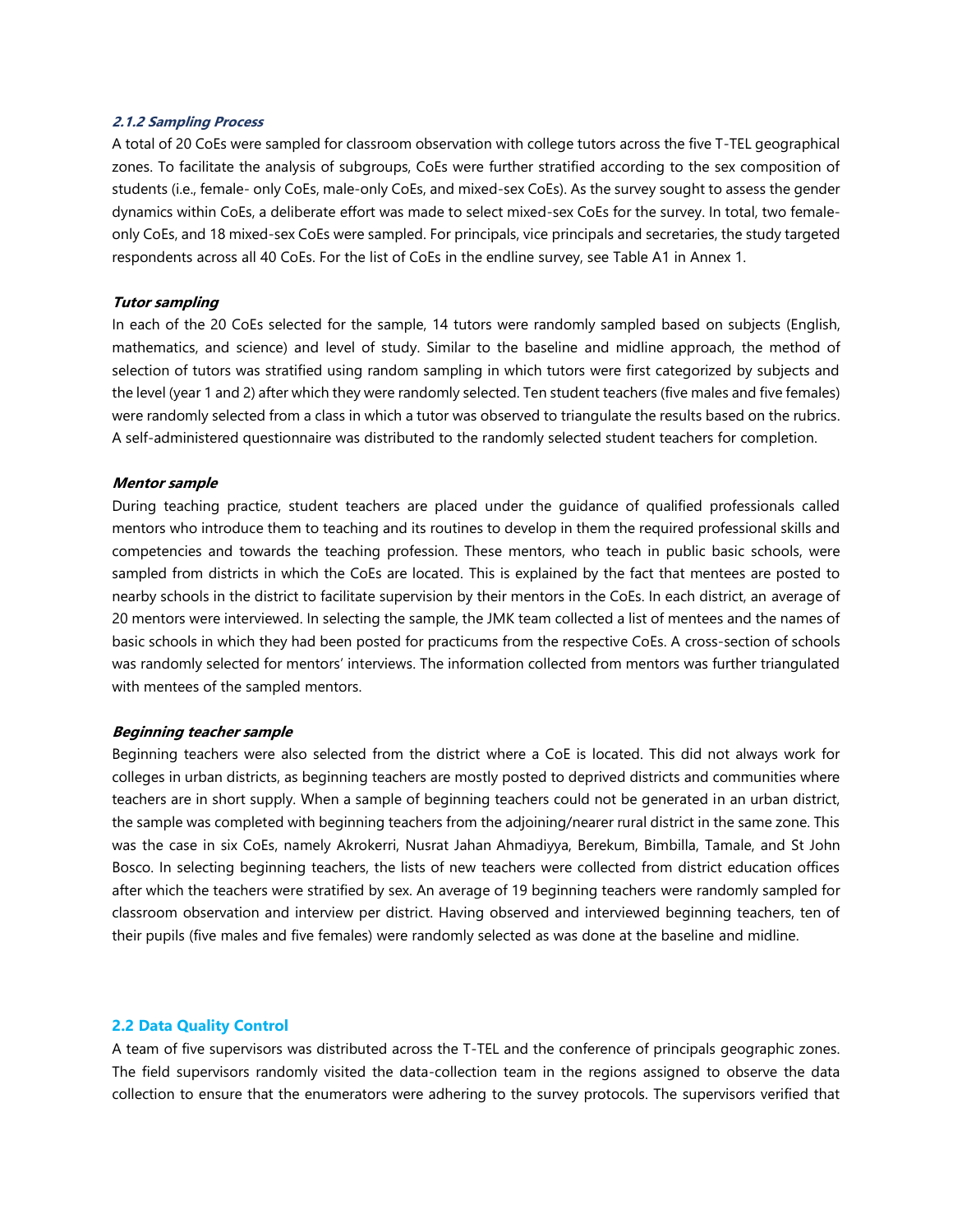nonresponses resulting from the field were not deliberate omissions by enumerators. Also, spot checks and reinterviews and classroom observations were conducted to ensure compliance. The Open Data Kit (ODK) design software allows for the cross-referencing of observations and re-interviews with the original records recorded by enumerators. The data-management team at JMK cross-checked the observation and interviews conducted by the supervisors with the actual interview records to compute inter-rater reliability tests<sup>11</sup>. The supervisors and quality assurance team provided technical support to the team if they found significant differences between the observation and interview records that the respective enumerator collected.

#### <span id="page-18-0"></span>**2.3 Data Management and Analysis**

l

The data were imported from the SurveyCTO platform and analysed using Stata version 13 software after field work was completed. The *Do File*<sup>12</sup> feature of the Stata software allowed the endline data to be computed using the same computational procedure used for the baseline and midline surveys to ensure comparability of results across the three surveys. It is important to note that some computational procedures of some indicators were recomputed based on a review of those indicators prior to the endline survey (The changes are discussed under the specific indicators in the findings).

The data were analysed using descriptive statistical analysis to establish disaggregated scores for each datacollection tool. Data analysis and computation of indicator values were informed by scoring rubrics (See Table 3.23 in Annex 2). These scoring rubrics were developed to determine and make explicit, the **ideal scores** needed to be considered 'demonstrating' the specific practices or competencies highlighted in the log frame. For example, the composite score for outcome indicator 1 (Number and % of English, mathematics, and science male and female beginning teachers demonstrating interactive student-focused instructional methods) is an average of the three scores that a teacher received for the student-focused components of the lesson observation, followup interview, and pupil interviews. If beginning teachers received the composite score needed to indicate that they had satisfactorily demonstrated student-focused methods, they would be counted towards that indicator in the log frame. It should be noted that the requisite composite scores reflect what is ideal and required to substantively affect student learning (as opposed to a basic or minimum standard). Each of the scoring rubrics, along with the rationale for the ideal composite scores, were shared with T-TEL's key advisers for technical validation (see Annex 2 for documents on all the scoring rubrics).

For most key variables, t-tests were used to determine whether differences in the midline and endline scores were statistically significant at an alpha level less than or equal to .05. Where there were differences between or among groups, a Bonferroni multiple comparison tests at .05 was used to establish differences. For all differences noted in the report, an asterisk (\*) has been used to indicate statistically significant differences between midline and endline scores. Significant difference tests were not conducted for indicators targeting CoEs because the entire population of CoEs provided information for the endline survey so there is no sampling error. It would be useful to note that statistical significance is partially affected by sample sizes. Due to the relatively higher number of males compared with females, statistically significant differences are more likely to occur for male than for female. As a result of this situation, males and females may have the same percentage changes but the change might be statistically significant for males but not for females.

<sup>11</sup> A kappa model was used to compute the inter-rater test. The result of the test showed a rater agreement of 0.88 out of 1.0  $12$  The Do File feature of Stata allows the saving of computational procedures for validation and future usage given the same variables names and analysis procedures.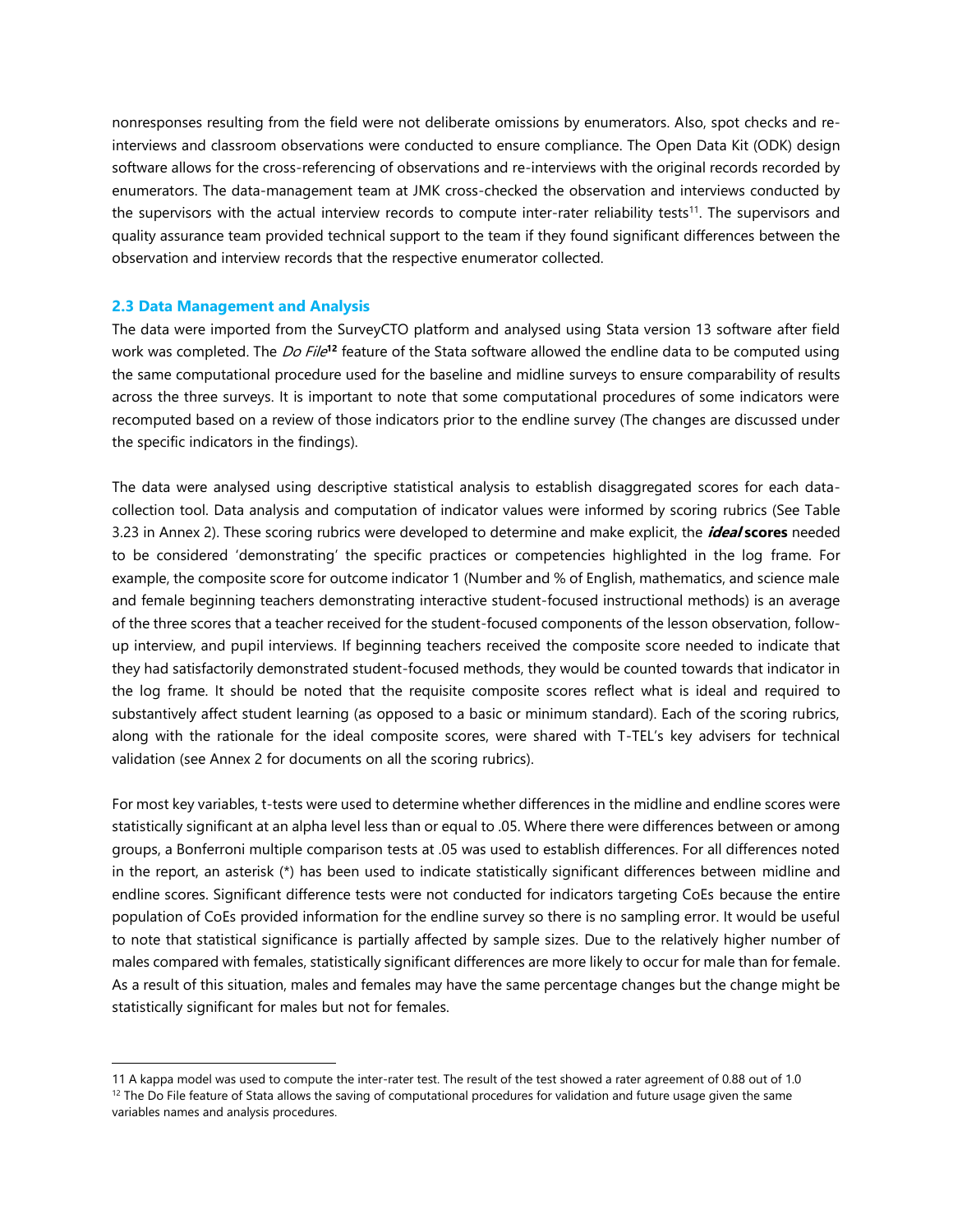Also, data for male beginning teachers, tutors and mentors are on the left side of each page with a male icon while the data for females are on the right side of each page with a female icon.

## **3. KEY FINDINGS**

## <span id="page-19-0"></span>**3.1 Introduction**

This chapter presents the key findings of the endline survey. The subsections of this chapter address each of the indicators, with the outcome indicators first and then the output indicators. The findings are presented in order of change agents involved: beginning teachers, tutors, mentors, and college principals. This ensures the logical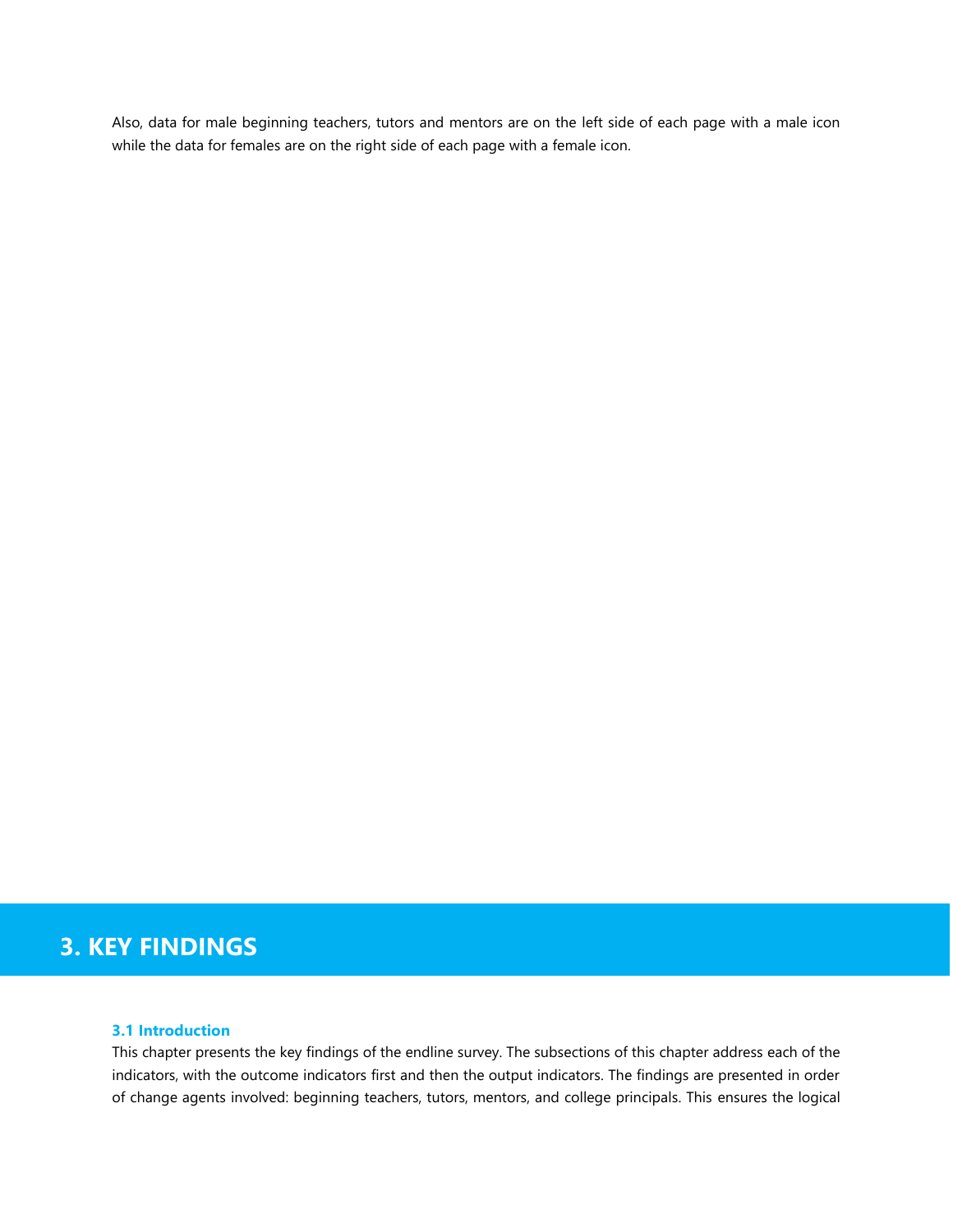flow of the report rather than using the numerical order of the indicators. This survey report starts with a short descriptive summary of the demographic characteristics of stakeholders and then focuses on the analysis of indicator findings by change agents involved. As required by the T-TEL log frame, the data have been disaggregated by sex and the main subjects of interest – English, mathematics, and science. The endline results have been compared with the midline results to evaluate any changes. Also, the percentage change from midline to endline scores have been indicated in the extreme right column of the tables to evaluate performance.

#### <span id="page-20-0"></span>**3.2 Demographic Profile of Key Respondents**

#### <span id="page-20-1"></span>**3.2.1 Demographic profile of Beginning Teachers**

As shown in Figure 3.1, of the 409 beginning teachers observed and interviewed, females account for 187 representing 45.7 percent while males constituted 222 representing 54.3 percent. The overall subject distributions of beginning teachers are evenly split within the sample. However, more female teachers than male teachers were observed teaching English while more male teachers than female teachers were observed teaching mathematics and science.

<span id="page-20-2"></span>

**FIGURE 3.1: Distribution of beginning teachers by sex and subjects taught (%)**

The results in Figure 3.2 also shows that the majority of female beginning teachers were observed teaching at lower primary schools (51.3 percent), followed by upper primary schools (42.3 percent). The plurality of male beginning teachers were observed teaching pupils in upper primary (42.3 percent).

#### <span id="page-20-3"></span>**FIGURE 3.2: Distribution of beginning teachers by sex and class of teaching (%)**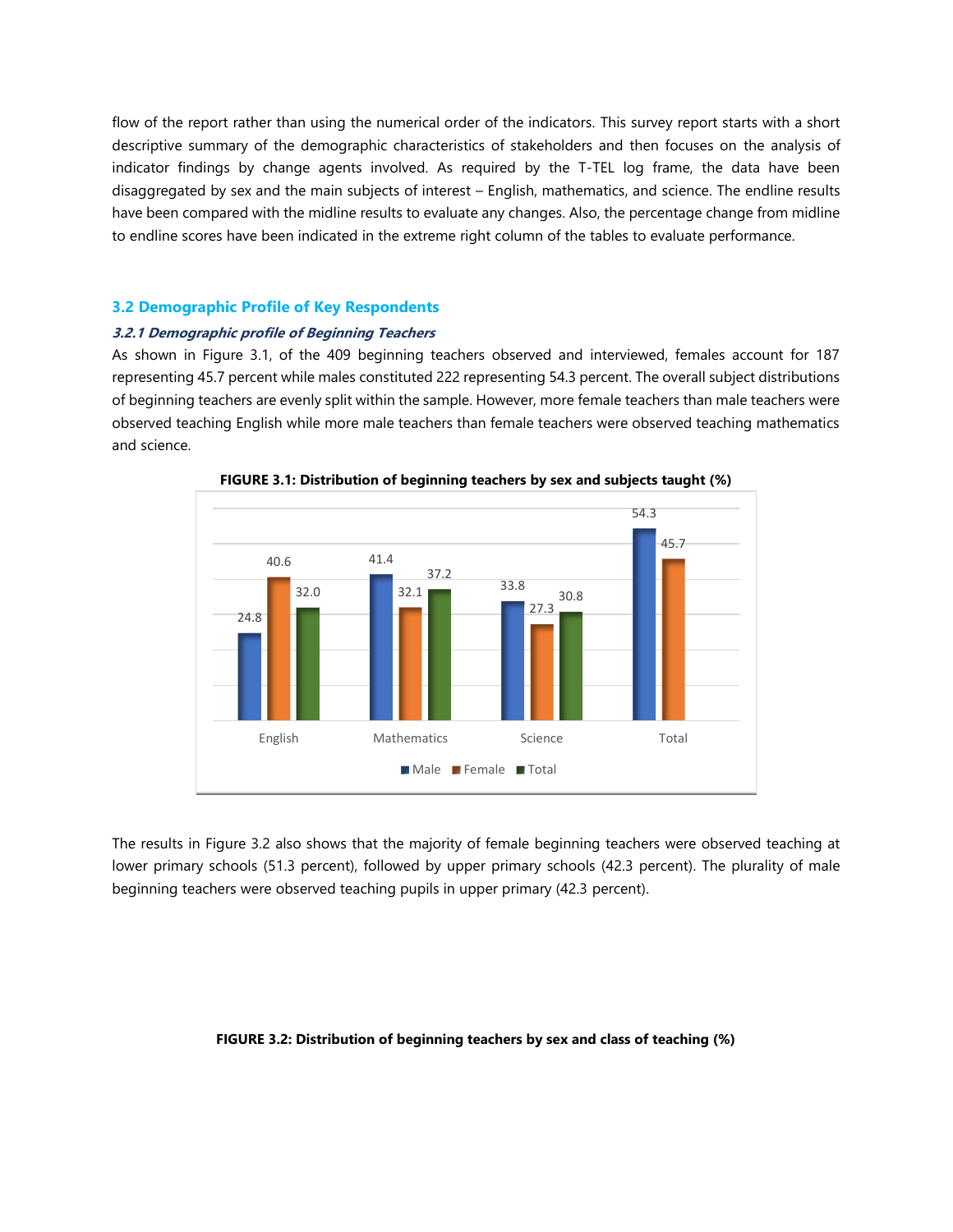

#### <span id="page-21-0"></span>**3.2.2 Demographic Profile of Tutors**

Figure 3.3 shows the demographic characteristics of tutors. Of the 281 tutors surveyed, male tutors account for 79 percent while female tutors represent 21 percent. The distribution of subjects taught by tutors is evenly split. More female tutors were observed teaching English (47.5 percent) while the distribution of male and female tutors teaching mathematics and science was similar.

<span id="page-21-1"></span>

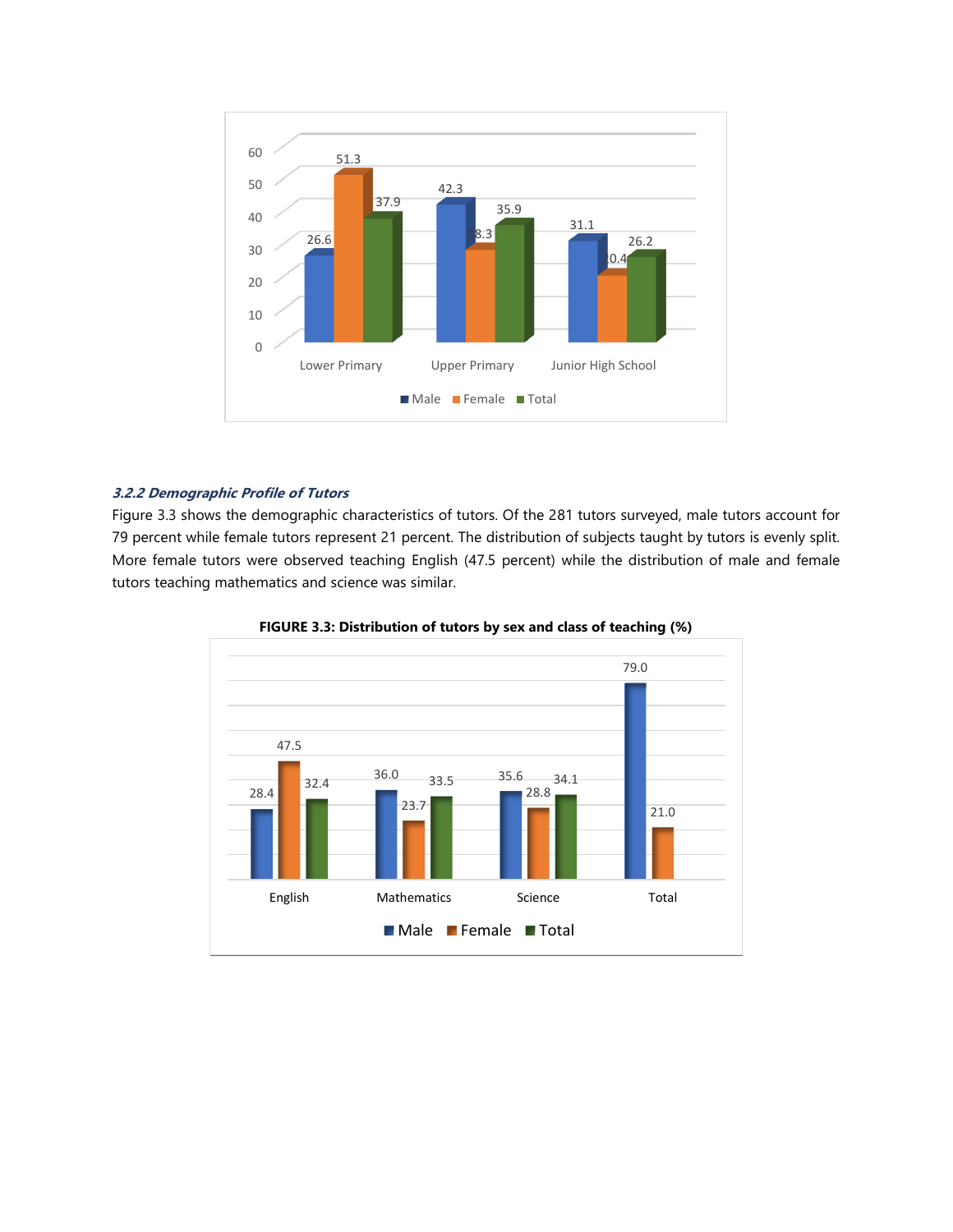#### <span id="page-22-0"></span>**3.2.3 Demographic Profile of Mentors**

Male mentors constituted 47.8 percent while female mentors constituted the remaining 52.2 percent of the 400 mentors sampled. Also, over half of the mentors surveyed (53.3 percent) teach all subjects while the remaining teach specific subjects. This observation was, however, not the same for all subject areas when analysed by sex. The proportion of female mentors who teach all subjects is higher compared with the proportion of males. Also, the majority of male mentors teach JHS (45.0 percent) while about a fifth (19.6 percent) of female mentors teach junior high school (JHS) (See Table 3.1).

<span id="page-22-3"></span>

| <b>Subject of Mentors</b> | <b>Male</b> | <b>Female</b> | <b>Overall</b> |
|---------------------------|-------------|---------------|----------------|
| English                   | 13.1        | 12.4          | 12.8           |
| <b>Mathematics</b>        | 17.3        | 8.1           | 12.5           |
| Science                   | 16.8        | 5.3           | 10.8           |
| All subjects              | 40.8        | 64.6          | 53.3           |
| Specific subjects         | 12.0        | 9.6           | 10.8           |
| <b>Class of Mentors</b>   |             |               |                |
| Lower Primary             | 11.0        | 44.0          | 28.2           |
| <b>Upper Primary</b>      | 44.0        | 36.4          | 40.0           |
| <b>JHS</b>                | 45.0        | 19.6          | 31.8           |

#### **TABLE 3.1: Demographic characteristics of mentors (%)**

Note: All sums do not add up to 100 percent due to rounding

#### <span id="page-22-1"></span>**3.2.4 Demographics of College Management**

As shown in Figure 3.4, college principals are predominantly men. Males represent 72.5 percent of the college principals while females represent 27.5 percent; this shows a wide gender disparity in colleges. There is also considerable disparity across other management staff of CoEs. Male secretaries make up 87 percent while female secretaries constitute 13 percent. Almost 94 percent of college quality assurance (QA) officers are males.

#### <span id="page-22-2"></span>**3.3 Beginning Teacher Outcome Indicator Findings**

One of the key aims of T-TEL is to reinforce preservice training in all CoEs to prepare beginning teachers to improve their skills and apply what they have learned. A well-trained teacher can impart knowledge and skills that can help children secure their educational rights, improve their health and self-esteem, and gain employment. A dedicated and well-trained teacher can provide children with the essential skills to critically analyse, challenge and mitigate the discriminatory attitudes or behaviours that may be present in their homes, schools, and communities. This report measures the extent to which newly trained beginning teachers demonstrate varying competencies in the delivery of their teaching practice.

Table 3.2 present the results of the classroom competency observation scores. The results show that across competency areas evaluated, beginning teachers recorded significantly high scores from midline to endline except for teachers' attention to seating arrangements in the classroom. Teachers' use of teaching and learning materials had the most significant net gain (50 percent) from midline to endline.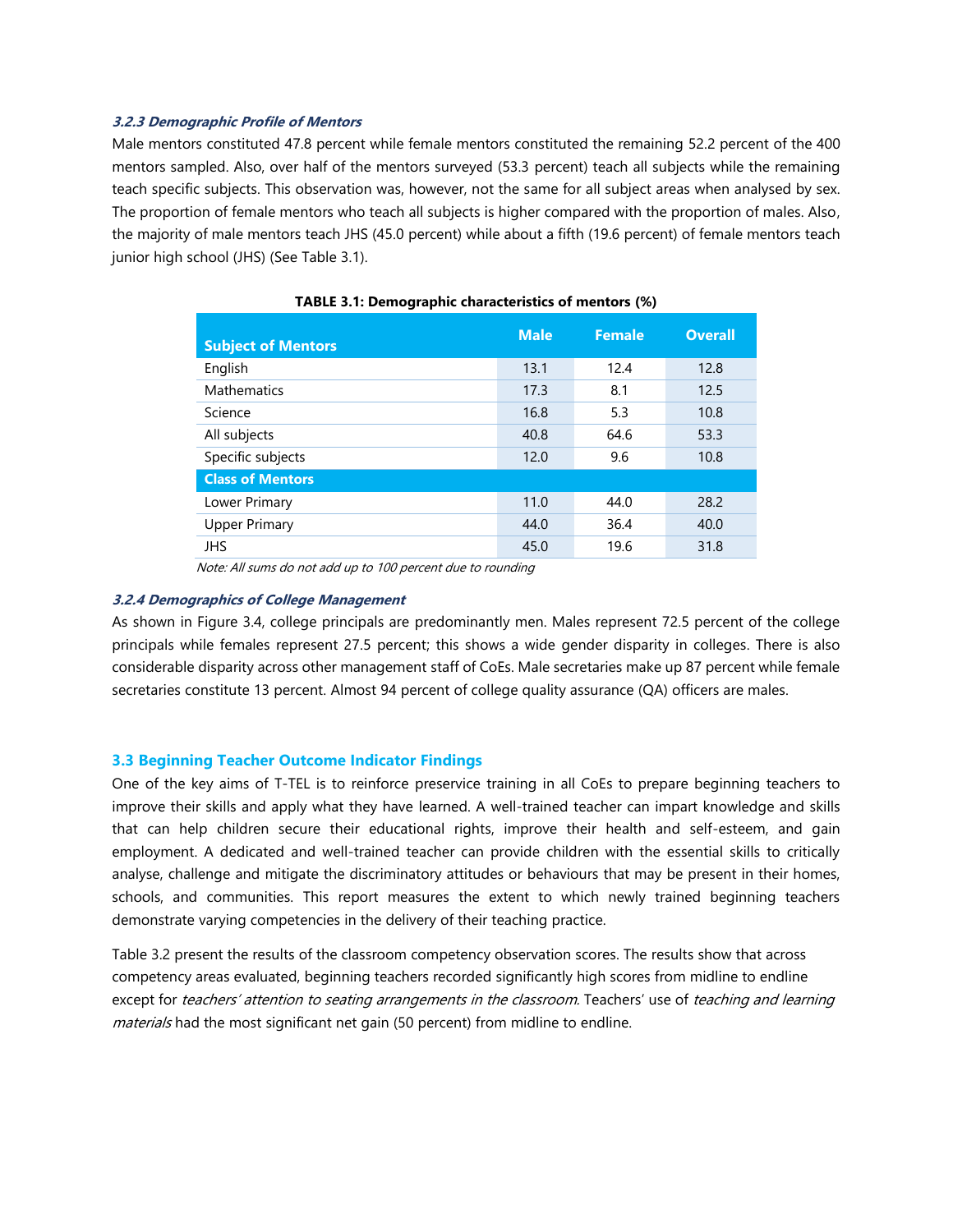<span id="page-23-0"></span>

| Areas of competency                                                                                    | <b>BL</b>  | <b>ML</b>  | EL             | $\Delta$ from ML |  |
|--------------------------------------------------------------------------------------------------------|------------|------------|----------------|------------------|--|
|                                                                                                        | (Oct-2015) | (May-2017) | $(Jun - 2018)$ | to EL            |  |
| The teacher gives constructive feedback on<br>student's answers, work or effort.                       | 48.7       | 64.3       | 92.2           | $+27.9*$         |  |
| The teacher asks students a range of<br>questions during the lesson.                                   | 57.6       | 62.6       | 90.2           | $+27.6*$         |  |
| The teacher has a clear, high-quality lesson<br>plan or activity plan for parts of the lesson.         | 50.9       | 67.8       | 89.7           | $+21.9*$         |  |
| The teacher applies all teaching methods<br>equally to female and male students.                       | 55.0       | 63.5       | 89.7           | $+26.2*$         |  |
| The teacher uses strategies to provide clear<br>explanations for new concepts, knowledge<br>or skills. | 49.5       | 58.8       | 88.0           | $+29.2*$         |  |
| The teacher uses strategies to open the<br>lesson.                                                     | 42.0       | 55.9       | 83.1           | $+27.2*$         |  |
| The teacher uses different teaching and<br>learning materials to facilitate learning.                  | 14.8       | 32.4       | 82.4           | $+50.0*$         |  |
| The teacher uses strategies to assess<br>student understanding.                                        | 22.6       | 34.0       | 80.2           | $+46.2*$         |  |
| The teacher has demonstrated the use of<br>strategies to manage a class.                               | 48.3       | 65.3       | 77.5           | $+12.2*$         |  |
| The teacher uses different interactive<br>methods/ activities to facilitate learning.                  | 23.4       | 34.3       | 75.3           | $+41.0*$         |  |
| The teacher uses strategies to close lesson.                                                           | 36.5       | 56.0       | 67.5           | $+11.5*$         |  |
| The teacher has clearly paid attention to the<br>seating                                               | 42.7       | 57.2       | 55.9           | $-1.3$           |  |
| The teacher uses techniques to address<br>mixed abilities.                                             | 22.5       | 39.8       | 48.2           | $+8.4*$          |  |
| The teacher uses gender-responsive<br>strategies to challenge gender roles and<br>gender norms.        | 4.9        | 23.8       | 37.9           | $+14.1*$         |  |

## **TABLE 3.2: Raw competency scores for beginning teachers (%)**

Note: \* p=*≤*0.05; BL = Baseline; ML=Midline; EL=Endline; *∆* **<sup>=</sup>**percentage change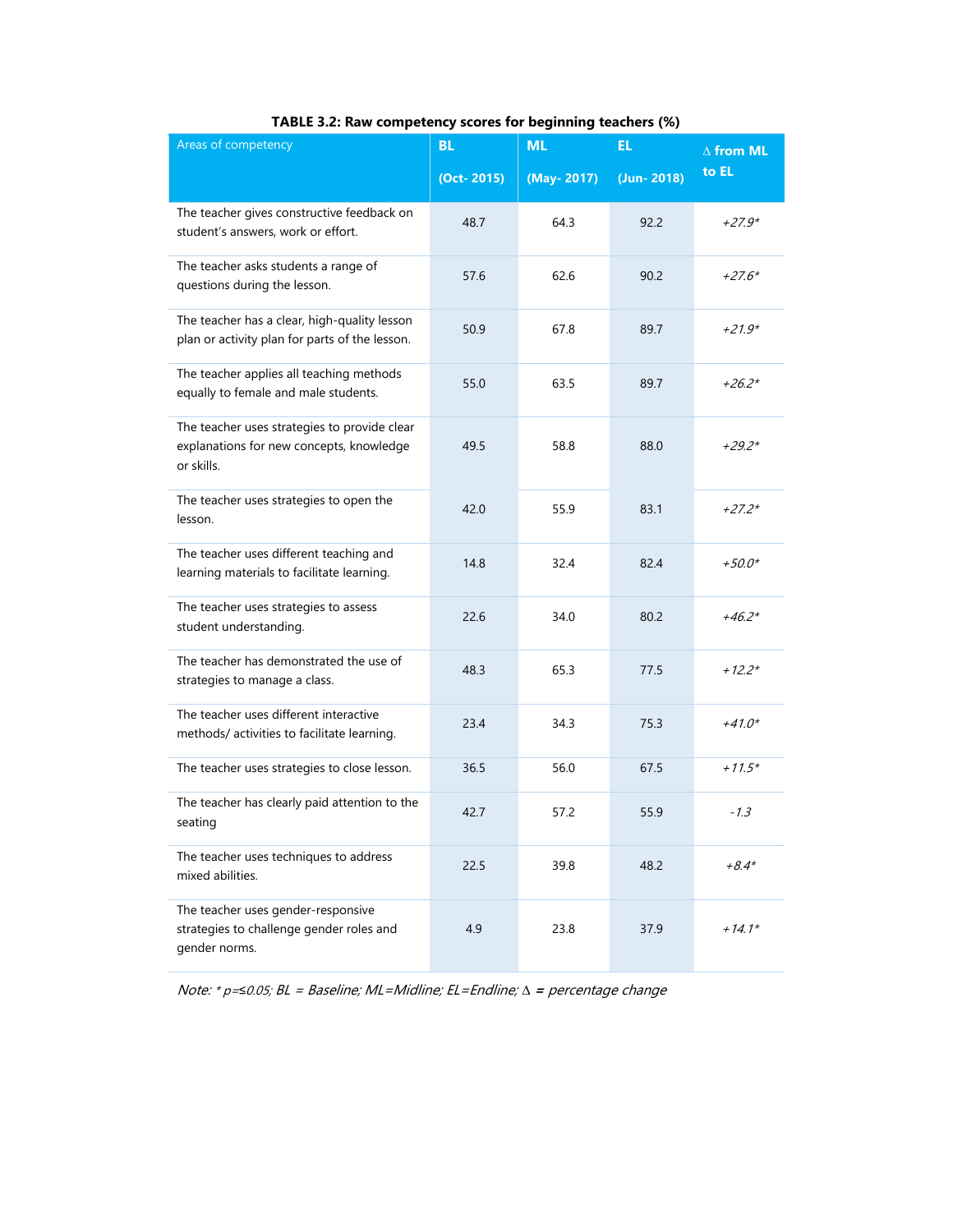<span id="page-24-0"></span>**3.3.1 Demonstration of Core Competencies in Pre-tertiary Teacher Professional Development and Management (PTPDM)** 

**Outcome Indicator 2: Number and percentage (%) of male and female beginning English, mathematics, and science teachers demonstrating core competencies in the PTPDM policy framework.** 

**(Endline target for English, mathematics and science male and female beginning teachers is 30 percent)** 

The policy framework is focused on issues that relate to teacher development and management of pretertiary education. The PTPDM seeks to enable teachers to function effectively at the basic and secondary levels and to develop and nurture teachers to become reflective and proficient practitioners. Contained in the PTPDM policy document are competency-based frameworks and professional standards that all teachers are expected to exhibit. T-TEL outcome indicator 2 measures the proportion of beginning teachers demonstrating core competencies in PTPDM.

Beginning teachers were observed during English, mathematics and science lessons to assess the demonstration of specific competencies (See Box 3.1).

#### **Box 3.1: Core competence in PTPDM assessment domains**

- Use of strategies to open the lesson
- Use of strategies to provide clear explanations for new concepts or skills
- Use of different teaching and learning materials
- Asking pupils a range of questions during the lesson
- Use of strategies to assess pupil understanding
- Giving constructive feedback on students' answers
- Use of techniques to address mixed abilities
- Use of strategies to effectively manage a class
- Paying attention to the seating arrangements in the classroom
- Have a clear, high-quality lesson plan

The scores from the demonstration of core competencies were

generated using defined scoring rubrics (see Annex 2). The composite score for this indicator is the average of the scores of the lesson observation, interview, and pupil game tools.

At endline, the results in Table 3.3 show an improvement for male beginning teachers of 15.4 percentage points from the midline. Across subjects, significant improvements were also recorded for male mathematics and science beginning teachers by 16.6 and 15.4 percentage points respectively. Among female beginning teachers, a statistically significant improvement was also recorded from midline to endline by 17.2 percentage points. Females teaching English and mathematics also showed significant improvement in demonstrating core competencies in PTPDM during lessons.

The results over the project period show that at endline, targets (30 percent of beginning teachers demonstrating core competence) for male beginning teachers have been achieved across the subjects. For female beginning teachers, the endline targets have been achieved for English and mathematics.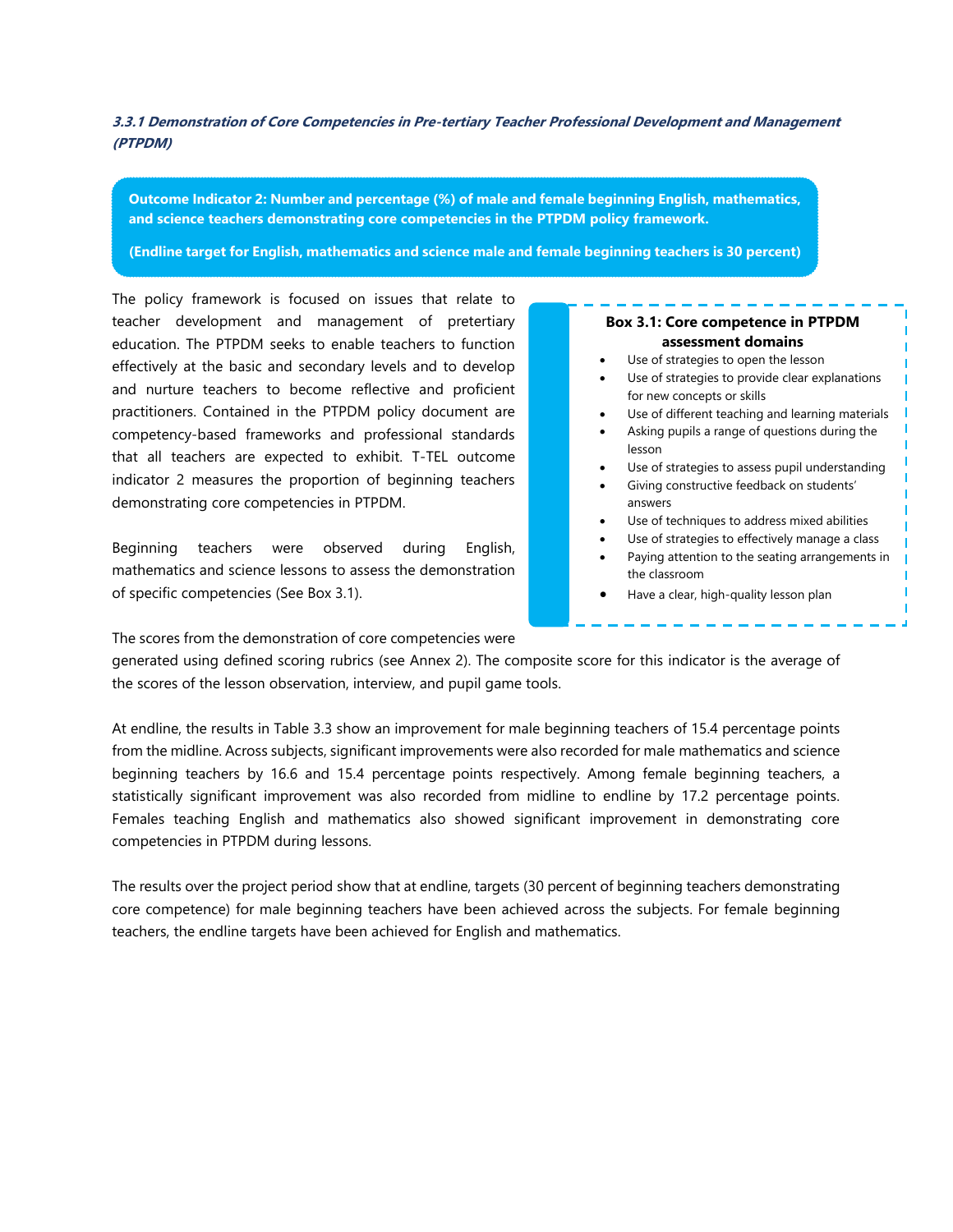| <b>Subjects</b>    | <b>BL</b><br>(Oct-<br>2015 | <b>ML</b><br>(May-<br>2017) | EL<br>(Jun-<br>2018) | $\Delta$ from ML<br>to EL | <b>Subjects</b> | <b>BL</b><br>$(Oct -$<br>2015) | <b>ML</b><br>(May-<br>2017 | Ħ<br>(Jun-<br>2015) | $\Delta$ from<br><b>ML</b> to EL |
|--------------------|----------------------------|-----------------------------|----------------------|---------------------------|-----------------|--------------------------------|----------------------------|---------------------|----------------------------------|
| English            | 2.5                        | 22.9                        | 38.2                 | $+15.3$                   | English         | 0.0                            | 10.6                       | 32.9                | $+22.3*$                         |
| <b>Mathematics</b> | 0.0                        | 14.9                        | 31.5                 | $+16.6*$                  | Mathematics     | 0.0                            | 12.0                       | 30.0                | $+18.0*$                         |
| Science            | 4.9                        | 19.7                        | 35.1                 | $+15.4*$                  | Science         | 1.6                            | 12.9                       | 21.6                | $+8.7$                           |
| Total              | 2.4                        | 18.8                        | 34.2                 | $+15.4*$                  | Total           | 0.6                            | 11.7                       | 28.9                | $+17.2*$                         |
| <b>Total N</b>     | 210                        | 186                         | <b>222</b>           |                           | <b>Total N</b>  | 160                            | 222                        | 187                 |                                  |

<span id="page-25-0"></span>**TABLE 3.3: Teachers demonstrating core competence in PTPDM by sex and subject area (%)**

Note: BL = Baseline; ML=Midline; EL=Endline; *∆* **<sup>=</sup>**percentage change

The study further analysed the proportion of beginning teachers demonstrating core competencies in PTPDM based on the class they teach. As illustrated in Table 3.4, male beginning teachers at lower, upper and JHS reported statistically significant changes from midline to endline. Also, female beginning teachers in upper primary and JHS also showed significant improvement from the midline.

|                      |                             |                            |                     |                                  | - |                      |                               |                             |                      |                                  |
|----------------------|-----------------------------|----------------------------|---------------------|----------------------------------|---|----------------------|-------------------------------|-----------------------------|----------------------|----------------------------------|
| <b>Level</b>         | <b>BL</b><br>(Oct-<br>2015) | <b>ML</b><br>(May-<br>2017 | Π<br>(Jun-<br>2018) | $\Delta$ from<br><b>ML</b> to EL |   | <b>Level</b>         | <b>BL</b><br>$(Oct -$<br>2015 | <b>ML</b><br>(May-<br>2017) | EL<br>(Jun-<br>2015) | $\Delta$ from<br><b>ML</b> to EL |
| Lower Primary        | 1.1                         | 19.1                       | 23.7                | +4.6                             |   | Lower Primary        | 3.1                           | 13.7                        | 24.0                 | $+10.3$                          |
| <b>Upper Primary</b> | 2.5                         | 23.0                       | 35.1                | $+12.1$                          |   | <b>Upper Primary</b> | 0.0                           | 7.5                         | 22.6                 | $+15.1*$                         |
| <b>JHS</b>           | 5.0                         | 24.3                       | 42.0                | $+17.7*$                         |   | JHS                  | 0.0                           | 13.2                        | 50.0                 | $+36.8*$                         |
| Total                | 2.4                         | 18.8                       | 34.2                | $+15.4*$                         |   | Total                | 0.6                           | 11.7                        | 28.9                 | $+17.2*$                         |
| <b>Total N</b>       | 210                         | 186                        | 222                 |                                  |   | <b>Total N</b>       | 160                           | 222                         | 187                  |                                  |

<span id="page-25-1"></span>**TABLE 3.4: Teachers demonstrating core competence in PTPDM by sex and class (%)**

Note: \* p*≤*0.05; BL = Baseline; ML=Midline; EL=Endline; *∆* **<sup>=</sup>**percentage change

In addition to the student-focused instructional methods, the PTPDM requires that teachers set professional targets at the beginning of each academic year that will then be used to assist teachers to achieve quality education goals. The endline survey therefore sought to determine the proportion of beginning teachers who set professional targets at the beginning of the academic year 2017/2018. Results in Table 3.5 reveal that about seven of ten teachers indicated that they set targets. Across subjects and sex of teachers, no significant differences were observed.

<span id="page-25-3"></span><span id="page-25-2"></span>The specific targets set by teachers, focused on student performance enhancement in the classroom with on literacy and numeracy; others focused on completing the syllabus before the end of the academic year.

| targets at the beginning of the academic year (%) |             |               |      |
|---------------------------------------------------|-------------|---------------|------|
| <b>Indicator</b>                                  | <b>Male</b> | <b>Female</b> | All  |
| English                                           | 72.7        | 80.3          | 77.1 |
| <b>Mathematics</b>                                | 69.6        | 65.0          | 67.8 |
| Science                                           | 70.7        | 74.5          | 72.2 |
| Overall                                           | 70.7        | 73.8          | 72.1 |

| TABLE 3.5: Proportion of beginning teachers who set professional |  |
|------------------------------------------------------------------|--|
| targets at the beginning of the academic year (%)                |  |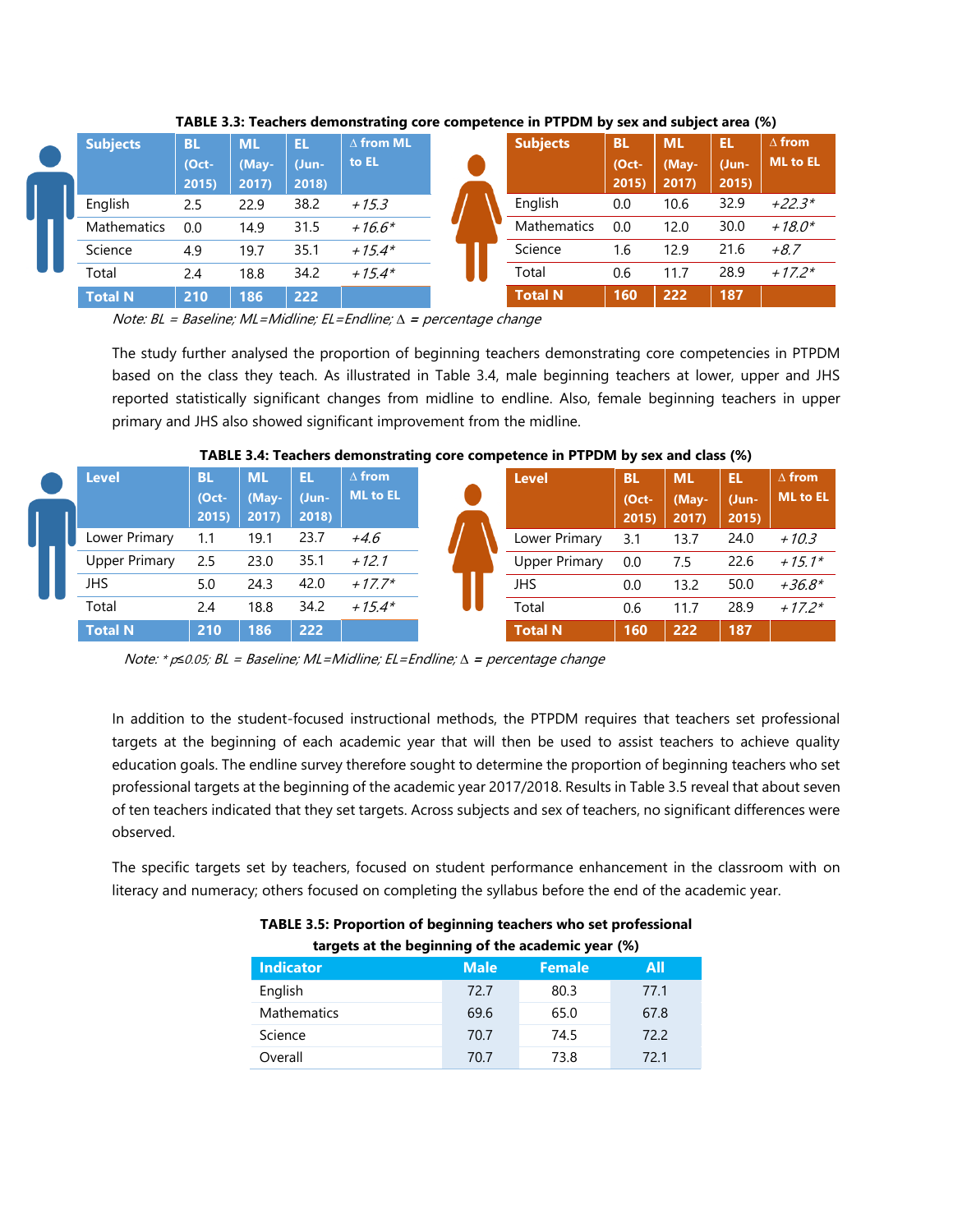As per the requirements of the PTPDM, the study went further to ask teachers if they had ever participated in professional development activities as a means to demonstrate professional growth and achievement. Results in Table 3.6 reveal that over 60 percent of the teachers have participated at any time as a teacher in professional development activities with similar results across subjects taught by teachers. With respect to the type of professional development activities in which teachers have participated, the majority mentioned T-TEL training workshops, school and cluster-based in-service training, Jolly phonics workshops, induction and orientation workshops and USAID programmes on coaching.

| <b>Indicator</b>   | <b>Male</b> | <b>Female</b> | All  |
|--------------------|-------------|---------------|------|
| English            | 72.5        | 62.3          | 66.3 |
| <b>Mathematics</b> | 64.1        | 53.9          | 60.2 |
| Science            | 66.0        | 60.5          | 63.7 |
| Overall            | 66.9        | 59.4          | 63.4 |

<span id="page-26-1"></span>

| TABLE 3.6: Proportion of beginning teachers who participated in professional development activities (%) |  |  |
|---------------------------------------------------------------------------------------------------------|--|--|
|                                                                                                         |  |  |

#### <span id="page-26-0"></span>**3.3.2 Demonstration of the Application of Basic School Curriculum**

**Outcome Indicator 3: Number and percentage (%) of male and female beginning English, mathematics, and science teachers demonstrating the application of basic school curriculum.**

**(Endline target for English, mathematics and science male and female beginning teachers is 30 percent)** 

T-TEL outcome indicator 3 was revised to measure the proportion of beginning teachers demonstrating the application of basic school curriculum. Based on the revision of this indicator, the computation was revised accordingly to reflect changes in the baseline and midline results. In assessing this indicator beginning teachers were observed during English, mathematics, and science lessons against specific competencies highlighted in Box 3.2. Similar to outcome indicator 2, the composite scores for the application

#### **Box 3.2: Basic school curriculum assessment domains**

- Use of strategies to provide clear explanations for new concepts or skills Use of different teaching and learning materials Use of different interactive methods
- 
- Use of strategies to assess pupil understanding
- Use of strategies to close the lesson Use of high quality lesson plan
	-

of basic school curriculum were generated using scoring rubrics (see Annex 2). The scoring rubrics benchmark deployed in the analysis is the ideal score, which is the score recognised to be the level required to demonstrate the application of the basic school curriculum. This benchmark score represents beginning teachers who scored at least 36 points for classroom observation, 21 points on the teacher interview, and 40 points on the pupil interviews.

Based on results in Table 3.7, the endline result shows a significant improvement for male beginning teachers by 17 percentage points from the midline (17.7 percent) to endline (34.7 percent). Across subjects, significant improvements were also recorded for male science beginning teachers by 17.6 percentage points. Among female beginning teachers, a statistically significant improvement was also recorded from midline to endline by 17.4 percentage points. Females teaching English and mathematics also showed significant improvement in demonstrating the application of basic school curriculum. At endline, the results over the project period show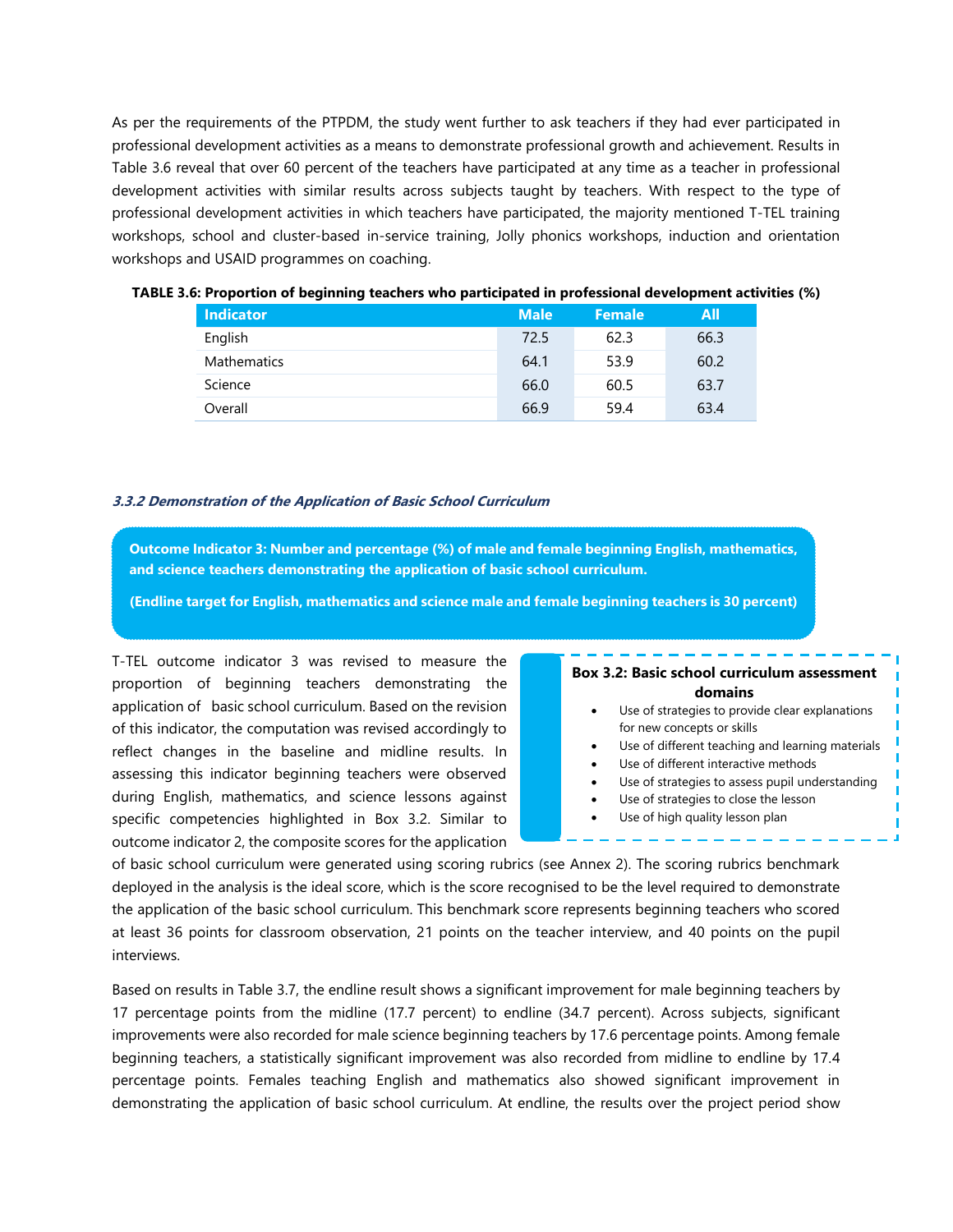that targets for male beginning teachers have been achieved across the subject areas. For female beginning teachers, the endline targets have been achieved for English and mathematics<sup>13</sup>.

| <b>Subjects</b>    | BL<br>(Oct-<br>2015 | <b>ML</b><br>(May-<br>2017 | EL<br>(Jun-<br>2018) | $\Delta$ from<br><b>ML</b> to<br>EL | <b>Subjects</b> | <b>TBI</b><br>(Oct-<br>2015) | <b>ML</b><br>(May-<br>2017) | EL<br>(Jun-<br>2018) | $\Delta$ from ML<br>to EL |
|--------------------|---------------------|----------------------------|----------------------|-------------------------------------|-----------------|------------------------------|-----------------------------|----------------------|---------------------------|
| English            | 2.5                 | 20.8                       | 36.4                 | $+15.6$                             | English         | 3.1                          | 12.9                        | 35.5                 | $+22.6*$                  |
| <b>Mathematics</b> | 0.0                 | 13.4                       | 31.5                 | $+18.1$                             | Mathematics     | 0.0                          | 12.0                        | 28.3                 | $+16.3*$                  |
| Science            | 4.9                 | 19.7                       | 37.3                 | $+17.6*$                            | Science         |                              | 12.9                        | 23.5                 | $+10.6$                   |
| Total              | 2.8                 | 17.7                       | 34.7                 | $+17.0*$                            | Total           | 1.3                          | 12.6                        | 30.0                 | $+17.4*$                  |
| <b>Total N</b>     | 210                 | 186                        | 222                  |                                     | <b>Total N</b>  | 160                          | 222                         | 187                  |                           |

<span id="page-27-0"></span>**TABLE 3.7: Teachers demonstrating the application of basic school curriculum by sex and subject (%)**

Note: \* p*≤*0.05; BL = Baseline; ML=Midline; EL=Endline; *∆* **<sup>=</sup>**percentage change

Further analysis was conducted to measure the proportion of beginning teachers demonstrating the application of the basic school curriculum based on the class taught by beginning teachers. As illustrated in Table 3.8, male beginning teachers in JHS reported statistically significant endline results from midline by 27.8 percentage points. Also, female beginning teachers in upper primary and JHS also showed significant improvement from midline by 20.8 and 36.8 percentage points respectively.

<span id="page-27-1"></span>**TABLE 3.8: Teachers demonstrating the application of the basic school curriculum by sex and class (%)**

| <b>Level</b>         | <b>BL</b><br>$(Oct -$<br>2015 | <b>ML</b><br>(May-<br>2017 | EL<br>(Jun-<br>2018) | $\Delta$ from ML<br>to EL | <b>Level</b>         | <b>BL</b><br>(Oct-<br>2015 | <b>ML</b><br>(May-<br>2017) | EL<br>(Jun-<br>2018) | $\Delta$ from<br>ML to EL |
|----------------------|-------------------------------|----------------------------|----------------------|---------------------------|----------------------|----------------------------|-----------------------------|----------------------|---------------------------|
| Lower Primary        | 2.1                           | 19.1                       | 28.8                 | $+9.7$                    | Lower Primary        | 3.3                        | 17.1                        | 25.0                 | $+7.9$                    |
| <b>Upper Primary</b> | 3.1                           | 18.9                       | 31.9                 | $+13.0$                   | <b>Upper Primary</b> | 0.0                        | 7.5                         | 28.3                 | $+20.8*$                  |
| JHS                  | 0.0                           | 15.7                       | 43.5                 | $+27.8*$                  | JHS                  | 0.0                        | 7.9                         | 44.7                 | $+36.8*$                  |
| Total                | 2.8                           | 17.7                       | 34.7                 | $+17.0*$                  | Total                | 0.7                        | 12.6                        | 30.0                 | $+17.4*$                  |
| <b>Total N</b>       | 210                           | 186                        | 222                  |                           | <b>Total N</b>       | 160                        | 222                         | 187                  |                           |

Note: \* p*≤*0.05; BL = Baseline; ML=Midline; EL=Endline; *∆* **<sup>=</sup>**percentage change

l

<sup>&</sup>lt;sup>13</sup> The score for mathematics (28.3 percent) is within the confidence interval (23.6 percent,33.0 percent) given a margin of error of 4.7 percent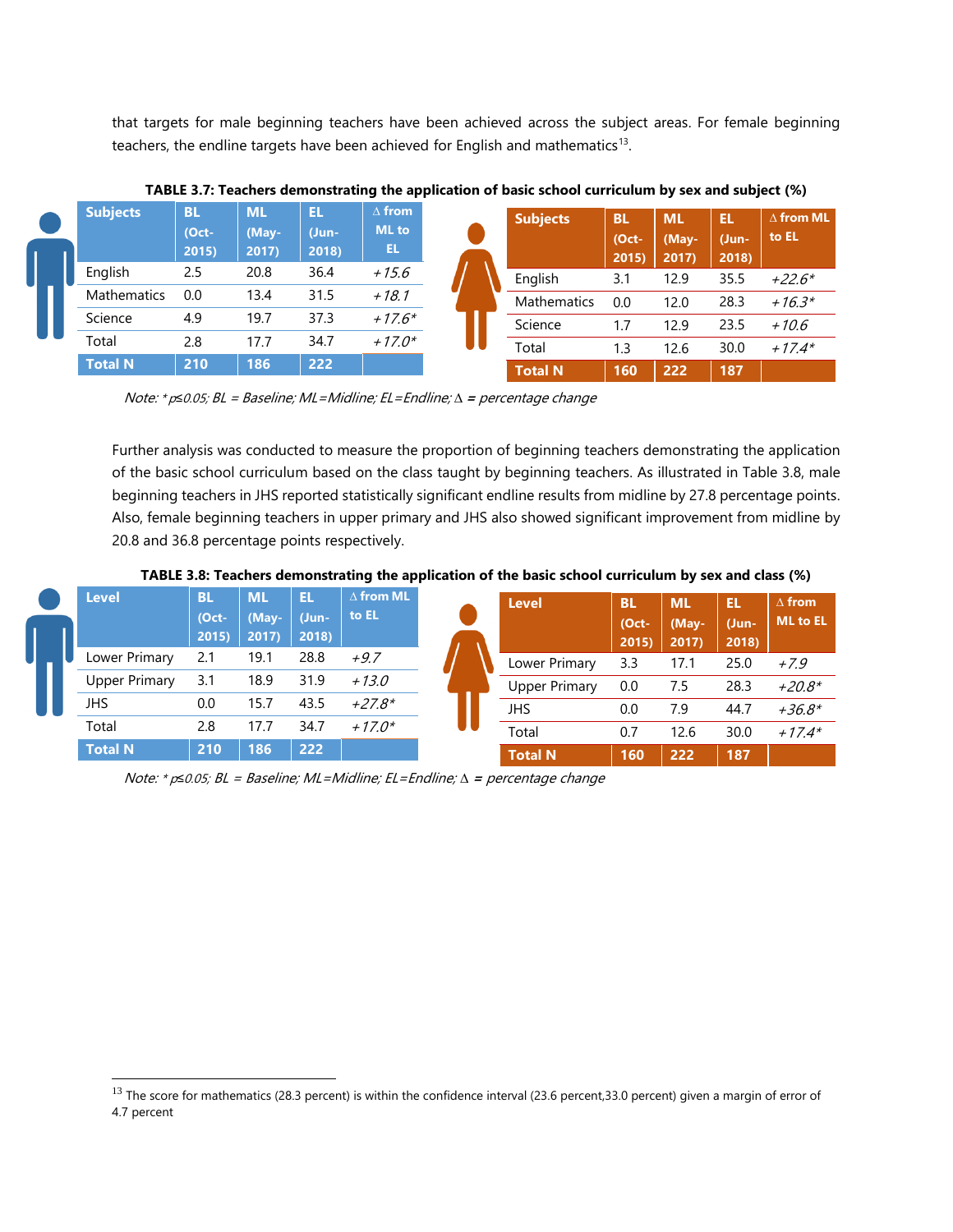#### <span id="page-28-0"></span>**3.3.3 Demonstration of Gender-Sensitive Instructional Methods**

**Outcome Indicator 4: Number and percentage (%) of male and female beginning English, mathematics, and science teachers demonstrating gender-sensitive instructional methods.**

**(Endline target for English, Mathematics and Science male and female beginning teachers is 30 percent)** 

Prior to the endline survey, the wording of indicator 4 was revised<sup>14</sup>. The indicator now measures the proportion of beginning teachers demonstrating gender-sensitive instructional methods. In assessing the demonstration of these instructional methods, beginning teachers were observed during English, mathematics, and science lessons against specific competencies highlighted in Box 3.3. Similar to the previous outcome indicators, the composite scores from the demonstration of gender-sensitive

l

## **Box 3.3: Gender-sensitive instructional domains** • Application of all teaching methods equally to male and female students Use of gender-responsive strategies to challenge gender roles and gender norms • Having clearly paid attention to the seating arrangement in the classroom

instructional methods were generated using scoring rubrics (see Annex 2). The scoring rubric deployed in the analysis is an **ideal score**, which is the score recognised to be the level required to demonstrate gender-sensitive instructional methods. This benchmark score represents beginning teachers who scored at least 24 points for classroom observation,10 points in the teacher interview, and 32 points in the pupil interviews.

At endline, results in Table 3.9 show an improvement for male beginning teachers by 9.2 percentage points from the midline (10.2 percent) to endline (19.4 percent). Across subjects, significant improvements were also recorded for male mathematics beginning teachers by 10.3 percentage points. Among female beginning teachers, a statistically significant improvement was also recorded from midline to endline by 10.1 percentage points. Females teaching English and science also showed statistically significant improvement in demonstrating gendersensitive instructional strategies. The endline target for this indicator has not been achieved.

<sup>&</sup>lt;sup>14</sup> The indicator was changed from "Percentage of male and female beginning English, math, and science teachers demonstrating gender-sensitive and learner-centred instructional methods" to "Percentage of male and female beginning English, math, and science teachers demonstrating gender-sensitive instructional methods."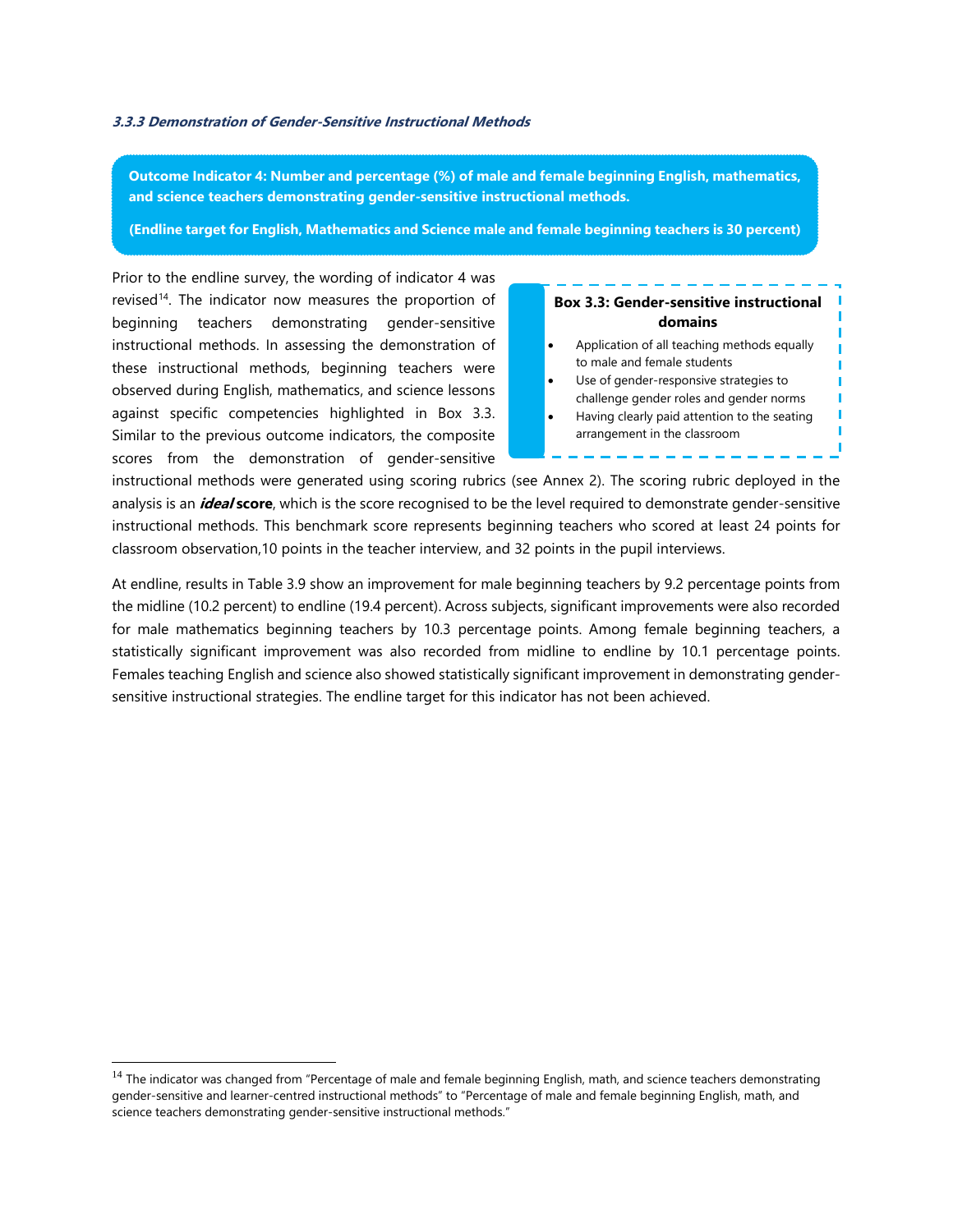| <b>Subjects</b>    | BL<br>(Oct-<br>2015) | <b>ML</b><br>(May-<br>2017 | EL<br>(Jun-<br>2018) | $\Delta$ from ML<br>to EL | <b>Subjects</b> | <b>BL</b><br>$(Oct -$<br>2015 | <b>ML</b><br>(May-<br>2017) | EL<br>(Jun-<br>2018) | $\Delta$ from<br><b>ML</b> to EL |
|--------------------|----------------------|----------------------------|----------------------|---------------------------|-----------------|-------------------------------|-----------------------------|----------------------|----------------------------------|
| English            | 1.2                  | 8.3                        | 21.8                 | $+13.5$                   | English         | 3.1                           | 8.2                         | 21.1                 | $+12.9*$                         |
| <b>Mathematics</b> | 0.0                  | 6.0                        | 16.3                 | $+10.3*$                  | Mathematics     | 0.0                           | 12.0                        | 16.7                 | $+4.7$                           |
| Science            | 0.0                  | 15.5                       | 21.3                 | $+5.8$                    | Science         | 0.0                           | 4.8                         | 17.7                 | $+12.9*$                         |
| Total              | 0.4                  | 10.2                       | 19.4                 | $+9.2*$                   | Total           | 0.6                           | 8.6                         | 18.7                 | $+10.1*$                         |
| <b>Total N</b>     | 210                  | 186                        | 222                  |                           | <b>Total N</b>  | 160                           | 222                         | 187                  |                                  |

<span id="page-29-1"></span>**TABLE 3.9: Teachers demonstrating gender-sensitive instructional methods by sex and subject**

Note: \* p*≤*0.05; BL = Baseline; ML=Midline; EL=Endline; *∆* **<sup>=</sup>**percentage change

Results in Table 3.10 illustrate the proportion of male and female beginning teachers demonstrating gendersensitive instructional strategies by the class they teach. The results show a significant improvement for both male and female beginning teachers who teach upper primary and JHS with over 10 percentage points each.

| <b>Level</b>         | <b>BL</b><br>$(Oct -$<br>2015) | <b>ML</b><br>(May-<br>2017 | EL<br>(Jun-<br>2018) | $\Delta$ from<br><b>ML</b> to EL | <b>Level</b>         | BL<br>$(Oct -$<br>2015 | <b>ML</b><br>(May-<br>2017 | EL<br>(Jun-)<br>2018) |      |
|----------------------|--------------------------------|----------------------------|----------------------|----------------------------------|----------------------|------------------------|----------------------------|-----------------------|------|
| Lower Primary        | 0.0                            | 16.7                       | 15.3                 | $-1.4$                           | Lower Primary        | 0.0                    | 12.0                       | 20.0                  | +8.0 |
| <b>Upper Primary</b> | 0.0                            | 6.8                        | 17.0                 | $+10.2*$                         | <b>Upper Primary</b> | 0.0                    | 3.0                        | 13.2                  |      |
|                      | 0.7                            | 10.0                       | 26.1                 | $+16.1*$                         | JHS                  | 1.4                    | 7.9                        | 23.7                  |      |
|                      | 0.4                            | 10.2                       | 19.4                 | $+9.2*$                          | Total                | 0.6                    | 8.6                        | 18.7                  |      |
|                      | 210                            | 186                        | 222                  |                                  | <b>Total N</b>       | 160                    | 222                        | 187                   |      |

#### <span id="page-29-2"></span>**TABLE 3.10: Teachers demonstrating gender-sensitive instructional methods by sex and class (%)**

Note: \* p*≤*0.05; BL = Baseline; ML=Midline; EL=Endline; *∆* **<sup>=</sup>**percentage change

## <span id="page-29-0"></span>**3.4 Tutor Output Indicator Findings**

Over the project period, T-TEL has made significant efforts to support improved quality of preservice training. During this period T-TEL implemented several interventions to achieve its targets. One of the key interventions is support for Tutor Professional Development (TPD). T-TEL encouraged CoEs to have weekly CPD events for all tutors. T-TEL also provided support through developing resources based on a theme per semester and training the facilitators to deliver the CPD sessions. T-TEL's teaching and learning advisers then provided in-lesson support to tutors to implement strategies. By the time of this endline study, all 40 COEs were implementing CPD sessions each week. T-Tel has also provided eight themes, printing and distributing over 2,500 copies of materials for each theme over the project period. Some 80 PDC facilitators have been trained on each theme for training delivery.

T-TEL has also implemented several activities including the development and printing of over 2,000 tutor handbooks as well as development and distribution of over 60,252 student-teacher handbooks. More than five days of training were organized for TPCs across the 40 CoEs. In addition, TPCs presented on-campus teaching practice sessions for year-two student teachers.

Table 3.11 presents the results of the classroom competency observation scores. The results show that across competency areas evaluated, tutors recorded significantly high scores from midline to endline. Tutors' use of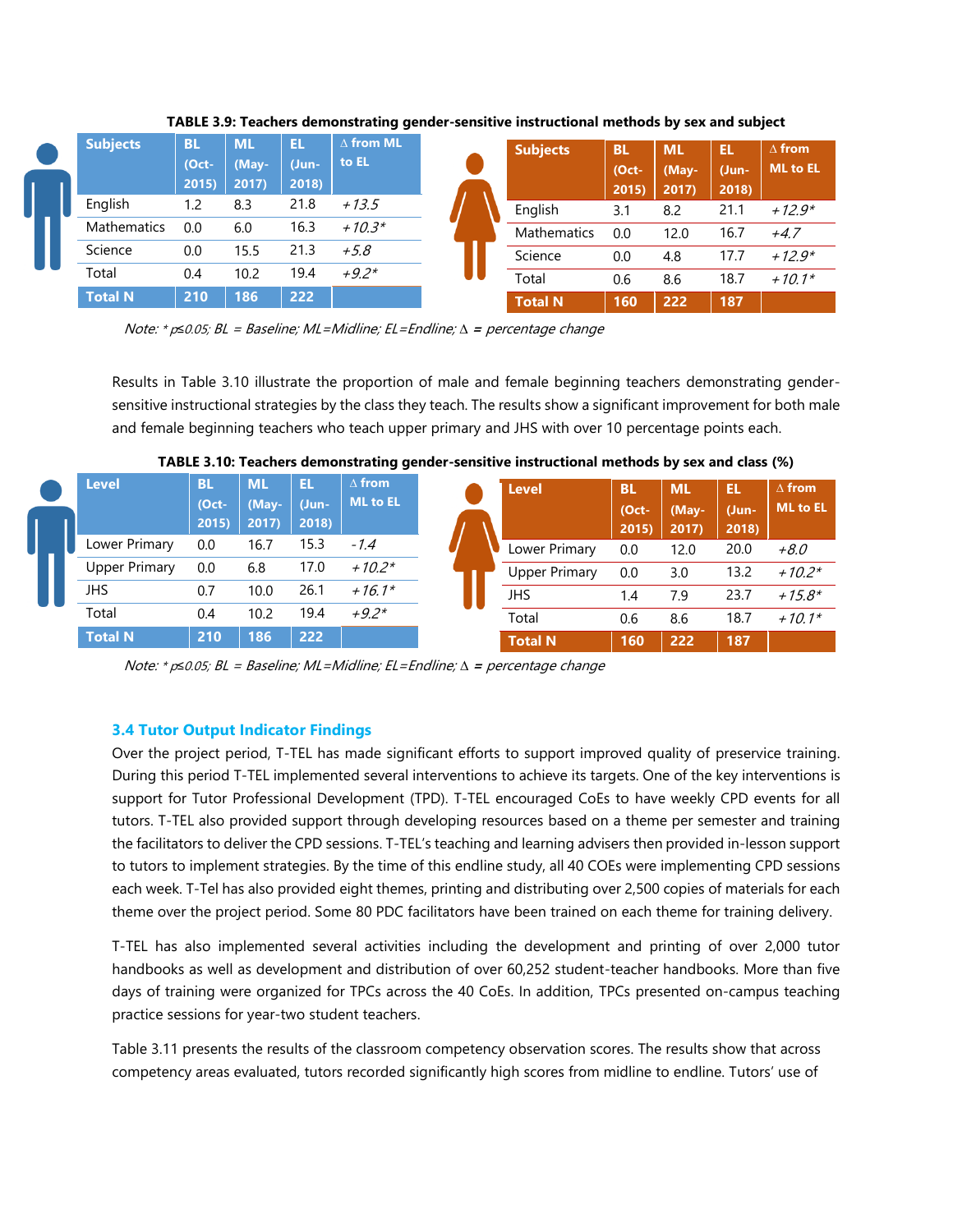gender-responsive strategies to challenge gender roles and gender norms had the most significant net gain (65.9 percent) from midline to endline.

<span id="page-30-0"></span>

|                                                                                              | <b>BL</b>  | <b>ML</b>   | EL.          | $\Delta$ from   |
|----------------------------------------------------------------------------------------------|------------|-------------|--------------|-----------------|
|                                                                                              | (Oct-2015) | (May- 2017) | $(Jun-2018)$ | <b>ML</b> to EL |
| The tutor uses strategies to assess student<br>understanding                                 | 21.6       | 40.6        | 98.9         | $+58.3*$        |
| The tutor uses strategies to provide clear<br>explanations for concepts, knowledge, skills   | 63.4       | 65.3        | 92.9         | $+27.6*$        |
| The tutor gives constructive feedback on<br>student's answers, work or effort                | 49.2       | 67.6        | 92.5         | $+24.9*$        |
| The tutor uses strategies to organise and<br>execute group or pair work                      | 16.0       | 40.8        | 92.2         | $+51.4*$        |
| The tutor uses different teaching and<br>learning materials to facilitate learning           | 12.5       | 27.9        | 91.8         | $+63.9*$        |
| The tutor uses gender-responsive strategies<br>to challenge gender roles and gender<br>norms | 1.9        | 25.2        | 91.1         | $+65.9*$        |
| The tutor asks students a range of<br>questions during the lesson                            | 68.0       | 70.6        | 90.4         | $+19.8*$        |
| The tutor promotes and manages whole<br>class discussion                                     | 58.9       | 63.4        | 89.0         | $+25.6*$        |
| The tutor uses strategies to open the lesson                                                 | 44.6       | 63.0        | 86.8         | $+23.8*$        |
| The tutor draws on Leadership for Learning<br>strategies during the lesson                   | 40.1       | 59.2        | 83.3         | $+24.1*$        |
| The tutor uses strategies to close the lesson                                                | 51.2       | 73.5        | 82.6         | $+9.1*$         |
| The tutor applies all teaching methods<br>equally to female and male students                | 48.0       | 60.4        | 78.7         | $+18.3*$        |
| The tutor uses techniques to address mixed<br>abilities                                      | 21.5       | 45.8        | 69.4         | $+23.6*$        |
| The tutor uses different interactive<br>methods/activities to facilitate learning            | 28.7       | 38.1        | 68.7         | $+30.6*$        |
| The tutor demonstrated use of T-TEL<br>materials                                             | 0.4        | 36.5        | 54.1         | $+17.6*$        |

**TABLE 3.11: Raw competency scores for tutors (%)**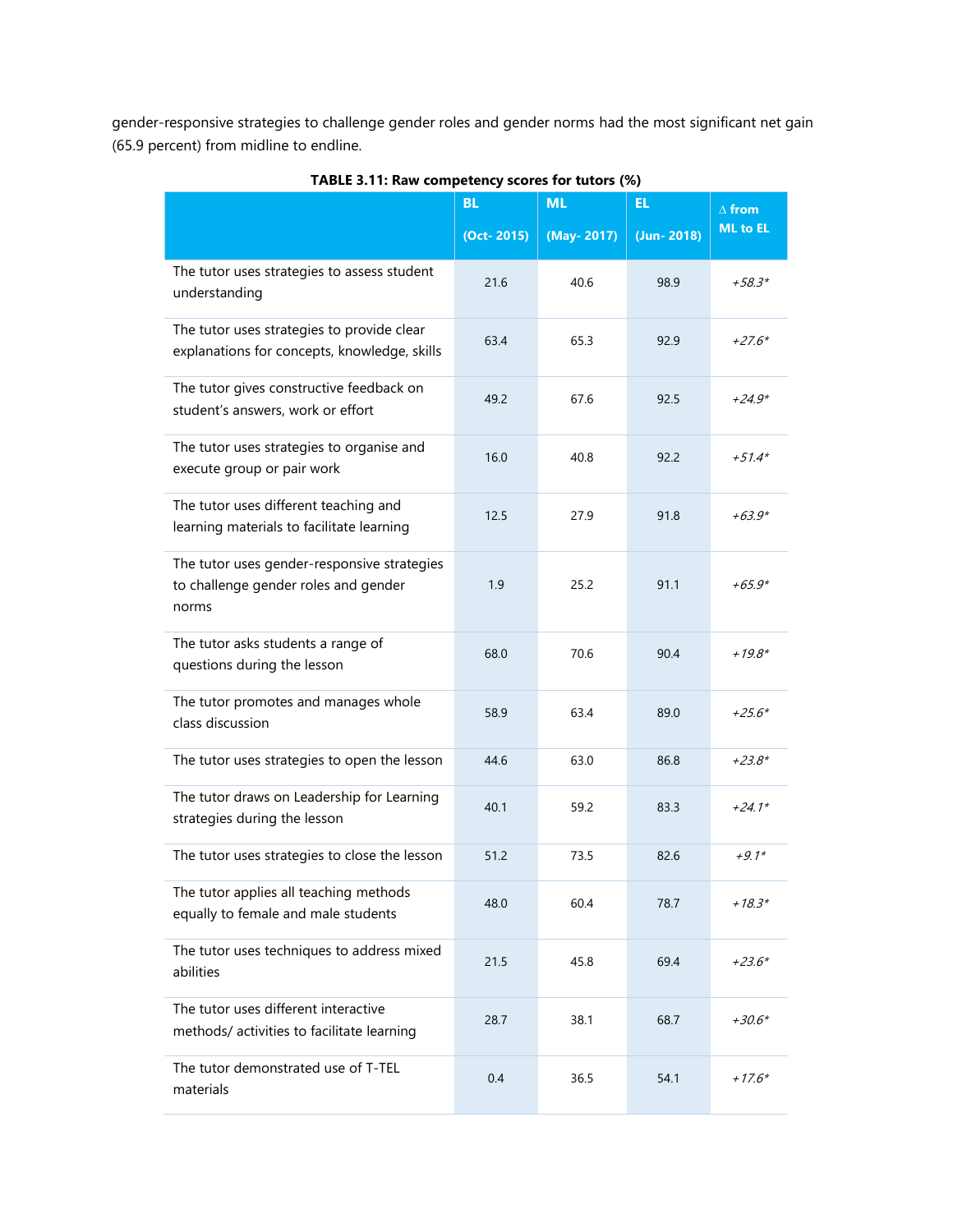Note: \* p*≤*0.05; BL = Baseline; ML=Midline; EL=Endline; *∆* **<sup>=</sup>**percentage change

#### <span id="page-31-0"></span>**3.4.1 Use of T-TEL Teaching and Learning Materials for Lessons and Tutorials**

**Output Indicator 2.1: Number and percentage (%) of male and female tutors using T-TEL teaching and learning materials for lessons and tutorials.**

**Endline target for:**

- **English male and female tutors are 49 percent and 50 percent respectively.**
- **Mathematics male and female tutors are 45 percent and 44 percent respectively.**
- **Science male and female tutors are 45 percent and 47 percent respectively.**

For outcome indicator 2.1, the survey measured the use of the TPD programme materials in terms of implementation of strategies from those materials in tutors' lessons. 'Usage' was measured through observation and through selfreporting by tutors. At the time the baseline study was conducted, these materials had not yet been published (which accurately reflects the baseline aim of measuring practices and performance prior to T-TEL intervention). The

#### **Box 3.4: Teaching and learning domains**

- T-TEL materials are used to plan lessons
- T-TEL materials are used to teach lessons
- T-TEL materials are used by students during the lesson

composite scores from the demonstration of usage of T-TEL teaching and learning materials for lessons and tutorials were generated using scoring rubrics (see Annex 2). The minimum composite score for a tutor to be counted towards the log frame indicator is five points. This benchmark represents tutors who scored at least two points for classroom observation and three points for the tutor interview.

At endline, the results in Table 3.12 does not show any significant differences across sex and subject areas from midline to endline. The results also show that the endline target for male and female mathematics tutors has been achieved. The endline target for male science teachers has also been achieved.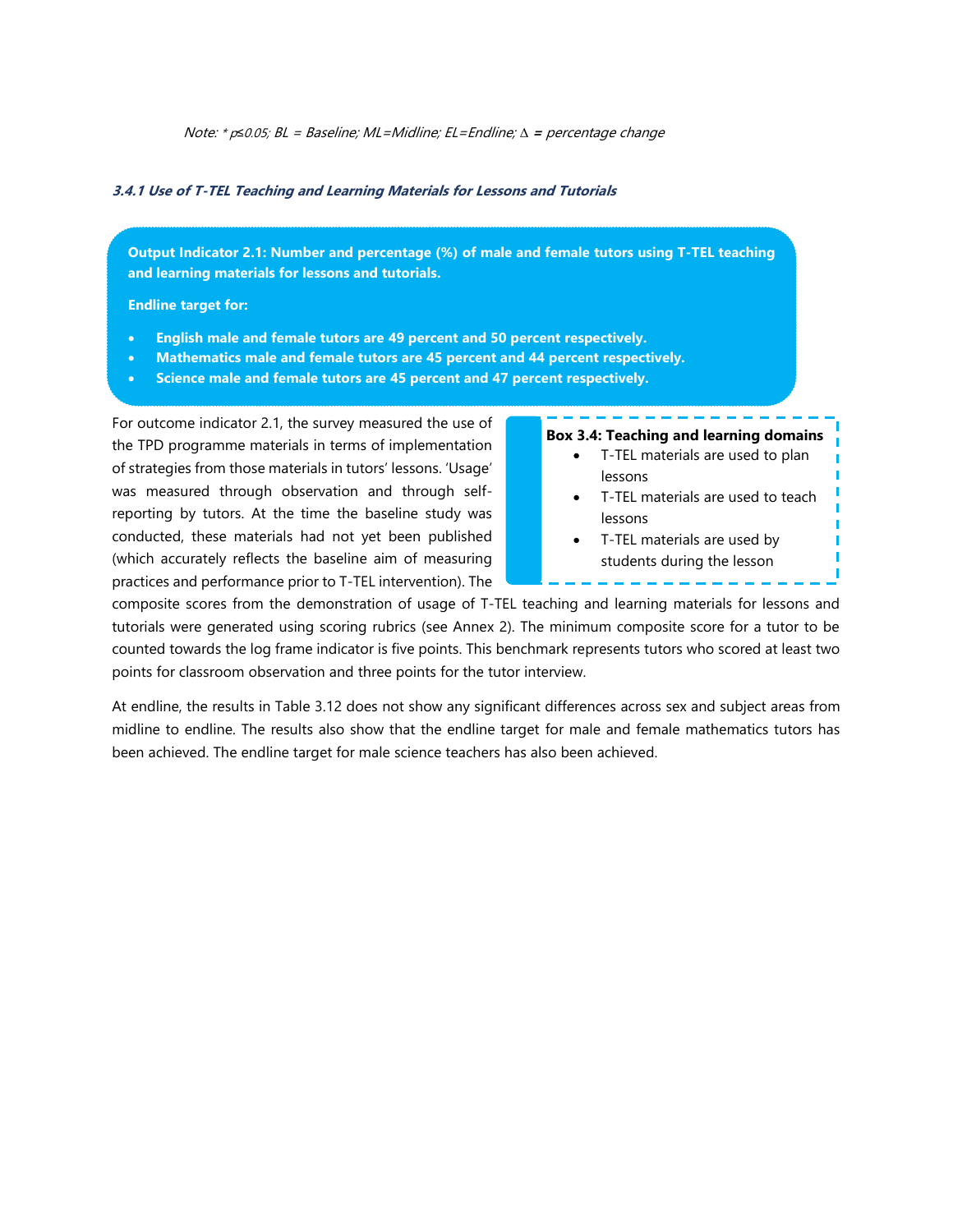| <b>Subjects</b>    | <b>ML</b><br>(May-<br>2017) | EL.<br>Uun-<br>2018 | $\Delta$ from<br><b>ML to EL</b> | <b>Subjects</b>    | <b>ML</b><br>(May-<br>2017) | Ħ<br>(Jun-<br>2018) |
|--------------------|-----------------------------|---------------------|----------------------------------|--------------------|-----------------------------|---------------------|
| English            | 50.8                        | 46.0                | $-4.8$                           | English            | 58.8                        | 46.4                |
| <b>Mathematics</b> | 54.2                        | 51.3                | $-2.9$                           | <b>Mathematics</b> | 43.8                        | 50.0                |
| Science            | 57.8                        | 49.4                | $-8.4$                           | Science            | 50.0                        | 35.3                |
| Total              | 54.7                        | 49.1                | $-5.6$                           | Total              | 52.9                        | 44.1                |
| <b>Total N</b>     | 225                         | 222                 |                                  | <b>Total N</b>     | 68                          | 59                  |

#### <span id="page-32-1"></span>**TABLE 3.12: Proportion of male and female tutors using T-TEL teaching and learning materials by subject (%)**

The result across levels taught by tutors also shows a decline from midline to endline. However, the resultant percentage changes are not statistically significant (See Table 3.13). Note: \* p*≤*0.05; BL = Baseline; ML=Midline; EL=Endline; *∆* **<sup>=</sup>**percentage change

<span id="page-32-2"></span>

| TABLE 3.13: Proportion of male and female tutors using T-TEL teaching and learning materials by class (%) |  |  |
|-----------------------------------------------------------------------------------------------------------|--|--|
|                                                                                                           |  |  |

| <b>Level</b>   | <b>ML</b><br>(May- | EL.<br>$U$ un- | $\Delta$ from ML<br>to EL | <b>Level</b>   | <b>ML</b>      | ГŦ             | $\Delta$ from<br><b>ML</b> to EL |
|----------------|--------------------|----------------|---------------------------|----------------|----------------|----------------|----------------------------------|
|                | 2017)              | 2018)          |                           |                | (May-<br>2017) | (Jun-<br>2018) |                                  |
| Year 1         | 51.7               | 46.7           | $-5.0$                    | Year 1         | 55.8           | 44.4           | $-11.4$                          |
| Year 2         | 57.6               | 51.3           | $-6.3$                    | Year 2         | 48.0           | 43.8           | $-4.2$                           |
| Total          | 54.7               | 49.1           | -5.6                      | Total          | 52.9           | 44.1           | $-8.8$                           |
| <b>Total N</b> | 225                | 222            |                           | <b>Total N</b> | 68             | 59             |                                  |

Note: \* p*≤*0.05; BL = Baseline; ML=Midline; EL=Endline; *∆* **<sup>=</sup>**percentage change

#### <span id="page-32-0"></span>**3.4.2 Demonstration of Student-focused Teaching Methods by College Tutors**

**Output Indicator 2.2: Number and percentage (%) of male and female tutors demonstrating student-focused teaching methods.**

**Endline targets:**

**English male and female tutors are 63 percent and 63 percent respectively. Mathematics male and female tutors are 58 percent and 66 percent respectively. Science male and female tutors are 59 percent and 59 percent respectively.**

Indicator 2.2 measures the proportion of tutors demonstrating student-focused teaching methods. Box 3.5 presents teaching strategies that enable students to learn effectively. To measure the current level of tutors' use of student-focused teaching strategies, three methods were employed to provide one composite indicator: lesson observations, follow-up interviews with tutors, and self-administered questionnaires for ten of the observed tutors' students based on the scoring rubrics



(see Annex 2). The scoring rubrics benchmark deployed in the analysis is an **ideal score**, which is the score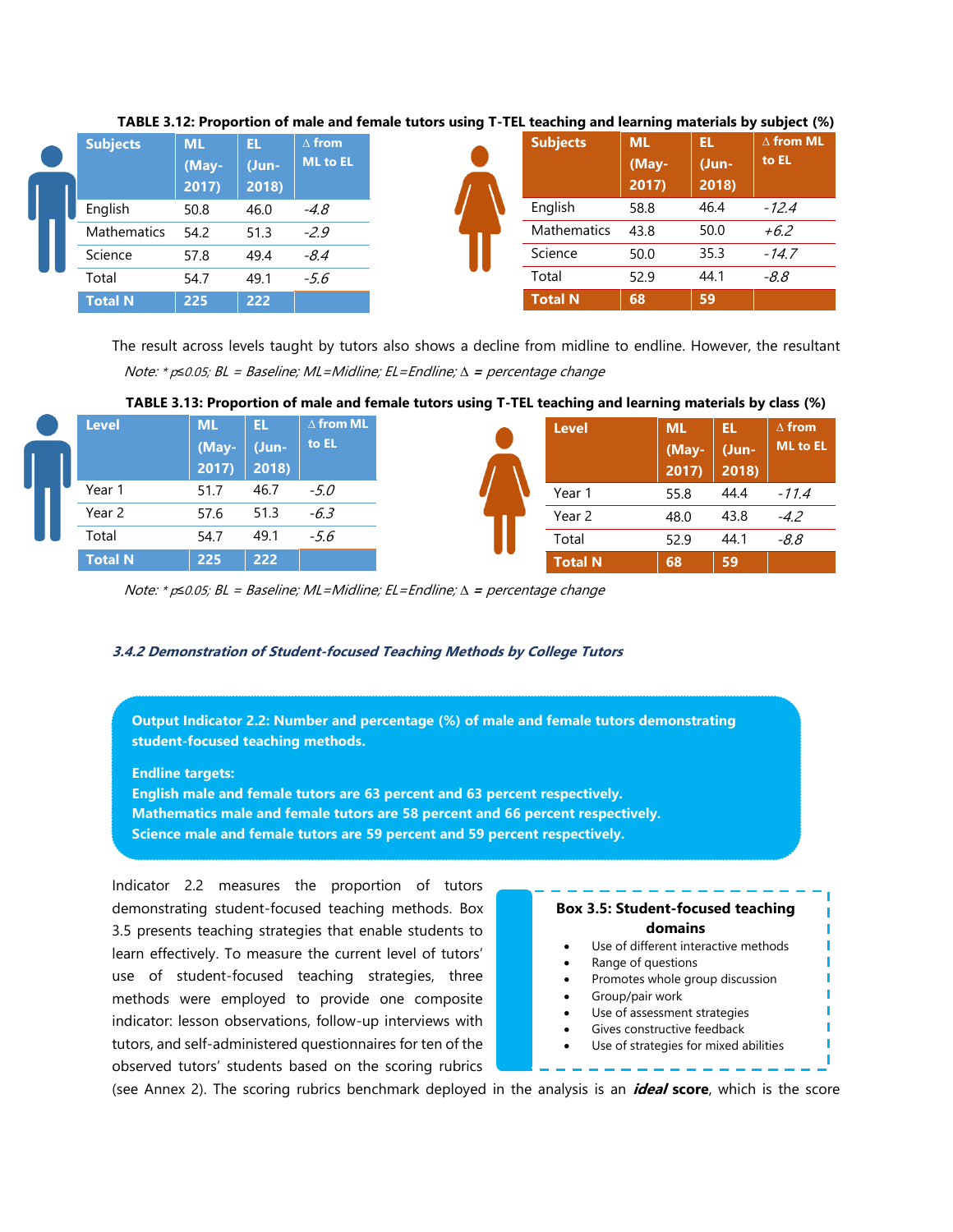recognised to be the level required to demonstrate competency in the use of student-focused teaching methods. This benchmark represents the average of tutors who scored at least 64 points for classroom observation, 35 points in the teacher interview, and 88 points for student interviews. This score represents the minimum required competency for this indicator.

Based on results in Table 3.14, the endline results show a significant improvement for male tutors by 13.1 percentage points from the midline (65.3 percent) to endline (78.4 percent). Across subjects, significant improvements were also recorded for male mathematics tutors by 23.6 percentage points. Among female beginning teachers, no statistically significant improvements were recorded.

At endline the results over the project period show that targets for both male and female tutors have been achieved.

<span id="page-33-0"></span>**TABLE 3.14: Proportion of male and female tutors demonstrating student-focused teaching methods by subject (%)**

|       |                    |                    |                    |             |                                  | $300 \times 100$ |                    |                       |                    |             |                           |
|-------|--------------------|--------------------|--------------------|-------------|----------------------------------|------------------|--------------------|-----------------------|--------------------|-------------|---------------------------|
|       | <b>Subjects</b>    | <b>BL</b><br>(Oct- | <b>ML</b><br>(May- | EL.<br>Uun- | $\Delta$ from<br><b>ML</b> to EL |                  | <b>Subjects</b>    | <b>BL</b><br>$(Oct -$ | <b>ML</b><br>(May- | EL<br>(Jun- | $\Delta$ from ML<br>to EL |
|       |                    | 2015               | 2017)              | 2018)       |                                  |                  |                    | 2015)                 | 2017               | 2018)       |                           |
|       | English            | 23.3               | 67.8               | 74.6        | $+6.8$                           |                  | English            | 36.7                  | 61.8               | 71.4        | $+9.6$                    |
|       | <b>Mathematics</b> | 28.6               | 62.7               | 86.3        | $+23.6*$                         |                  | <b>Mathematics</b> | 22.2                  | 75.0               | 78.6        | $+3.6$                    |
|       | Science            | 26.0               | 66.3               | 73.4        | $+7.1$                           |                  | Science            | 5.9                   | 72.2               | 64.7        | $-7.5$                    |
| Total |                    | 26.4               | 65.3               | 78.4        | $+13.1*$                         |                  | Total              | 25.0                  | 67.6               | 71.2        | $+3.6$                    |
|       | <b>Total N</b>     | 220                | 225                | 222         |                                  |                  | <b>Total N</b>     | 56                    | 68                 | 59          |                           |

Note: \* p*≤*0.05; BL = Baseline; ML=Midline; EL=Endline; *∆* **<sup>=</sup>**percentage change

Results in Table 3.15 illustrates the proportion of male and female tutors demonstrating student-focused teaching methods by the level they teach. The result shows a significant improvement for male tutors teaching year one and two.

<span id="page-33-1"></span>**TABLE 3.15: Proportion of male and female tutors demonstrating student-focused teaching methods by class**

|   |                |                                |                            | $(\%)$              |                           |                |                                |                            |                      |                              |
|---|----------------|--------------------------------|----------------------------|---------------------|---------------------------|----------------|--------------------------------|----------------------------|----------------------|------------------------------|
|   | <b>Level</b>   | <b>BL</b><br>$(Oct -$<br>2015) | <b>ML</b><br>(May-<br>2017 | EL<br>(Jun-<br>2018 | $\Delta$ from ML<br>to EL | Level          | <b>BL</b><br>$(Oct -$<br>2015) | <b>ML</b><br>(May-<br>2017 | EL<br>(Jun-<br>2018) | from<br>Δ<br><b>ML</b> to EL |
| U | Year 1         | 16.8                           | 67.8                       | 81.3                | $+13.5*$                  | Year 1         | 12.1                           | 65.1                       | 77.8                 | $+12.7$                      |
|   | Year 2         | 17.3                           | 62.6                       | 75.7                | $+13.1*$                  | Year 2         | 13.3                           | 72.0                       | 65.6                 | -6.4                         |
|   | Total          | 26.4                           | 65.3                       | 78.4                | $+13.1*$                  | Total          | 25.0                           | 67.6                       | 71.2                 | $+3.6$                       |
|   | <b>Total N</b> | 220                            | 225                        | 222                 |                           | <b>Total N</b> | 56                             | 68                         | 59                   |                              |

Note: \* p*≤*0.05; BL = Baseline; ML=Midline; EL=Endline; *∆* **<sup>=</sup>**percentage change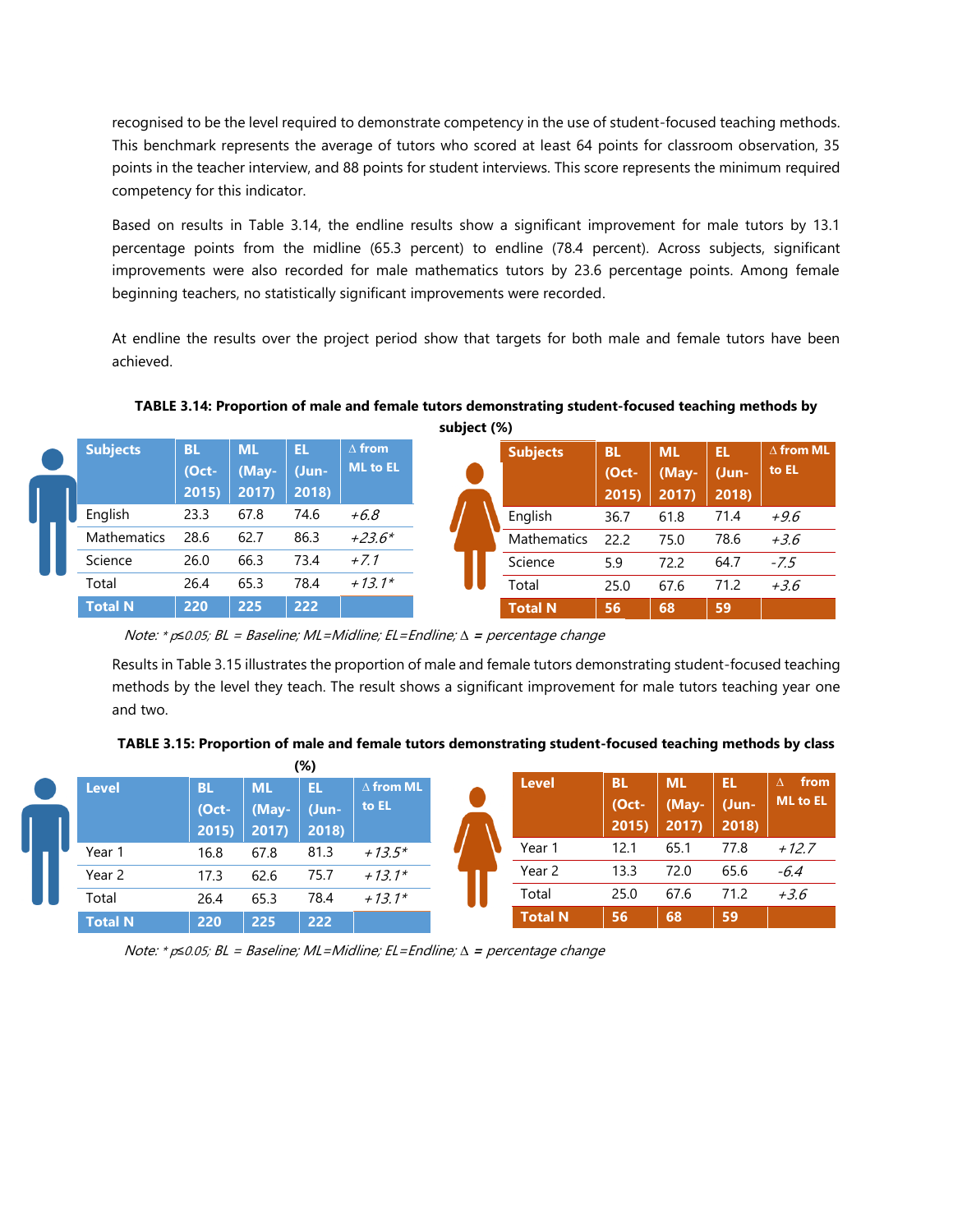#### <span id="page-34-0"></span>**3.4.3 Demonstration of Gender-Sensitive Instructional Methods by Tutors**

**Output Indicator 2.4: Percentage (%) of male and female tutors demonstrating gender-sensitive instructional methods.**

**Endline targets: English male and female tutors are 63 percent and 63 percent respectively. Mathematics male and female tutors are 58 percent and 66 percent respectively. Science male and female tutors are 59 percent and 59 percent respectively.**

Indicator 2.4 measures the proportion of tutors who demonstrate gender-sensitive instructional methods in the classroom. The midline survey assessed tutors' use of gender-responsive instructional methods. Following similar assessment methods described earlier, tutors were evaluated based on the following criteria:

- The extent of equal treatment of female and male students (with regard to questions, discussion, participation, encouragement, classroom leadership, etc.)
- The usage of gender-responsive strategies (with regard to challenging traditional gender roles in teaching and learning materials, examples, activities, etc.)

To measure the current level of tutors' use of gender-sensitive instructional methods, three main methods were employed to provide composite score: lesson observations, follow-up interviews with tutors; and selfadministered questionnaires for ten students of the observed tutors based on scoring rubrics (see Annex 2). The scoring rubric deployed in the analysis is the **ideal score**, which is the score recognised to be the level required to demonstrate gender-sensitive instructional methods. The minimum composite score for a tutor to be counted towards the log frame indicator is 16 points for tutor observation, 7 points for tutor interview, and 24 points for students of the tutor interviewed.

Based on results in Table 3.16 the endline results show a significant improvement for male tutors by 22.2 percentage points from the midline (46.7 percent) to endline (68.9 percent). Across subjects, significant improvements were also recorded for English, mathematics, and science. Among female beginning teachers, no statistically significant improvements were recorded for any of the subjects despite a positive performance from the midline.

At endline, the results over the project period show that targets for male tutors were achieved across the subjects. For female tutors, the target for mathematics and science tutors was achieved at the end of the project<sup>15</sup>.

l

<sup>&</sup>lt;sup>15</sup> The score for mathematics (64.3 percent) is within the confidence interval (59.4 percent, 69.2 percent) given a margin of error of 4.9 percent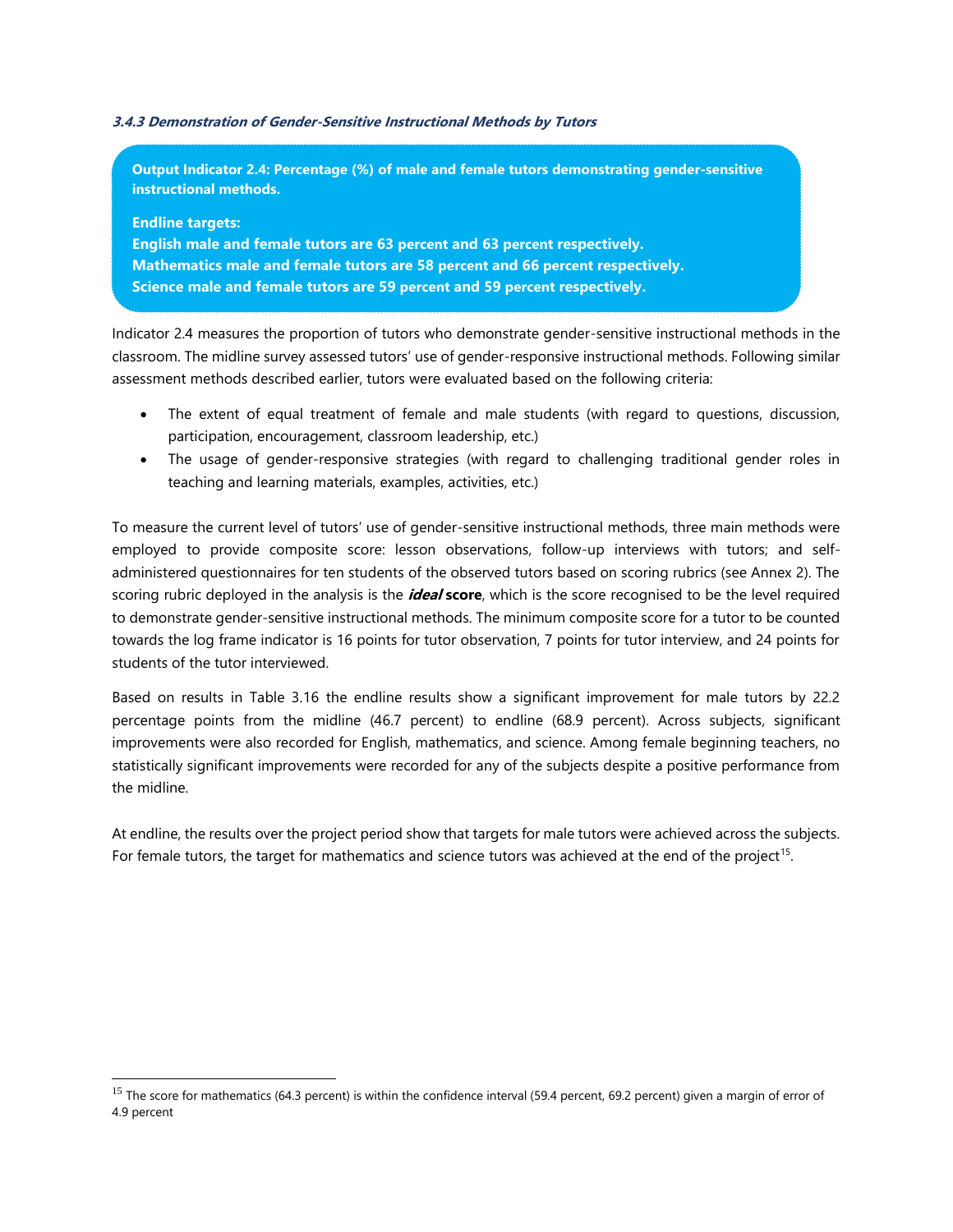

<span id="page-35-1"></span>**TABLE 3.16: Proportion of male and female tutors demonstrating gender-sensitive instructional methods by** 

Note: \* p*≤*0.05; BL = Baseline; ML=Midline; EL=Endline; *∆* **<sup>=</sup>**percentage change

Results in Table 3.17 illustrate the proportion of male and female tutors demonstrating gender-sensitive instructional methods by the level tutors teach. The results show a significant improvement for male tutors teaching year 1 and 2 from midline to endline.

<span id="page-35-2"></span>**TABLE 3.17: Proportion of male and female tutors demonstrating gender-sensitive instructional methods by class (%)**

|                |                   |               | Class (%)      |                  |                |                       |               |                 |                                  |
|----------------|-------------------|---------------|----------------|------------------|----------------|-----------------------|---------------|-----------------|----------------------------------|
| <b>Level</b>   | <b>BL</b>         | <b>ML</b>     | EL             | $\Delta$ from ML | <b>Level</b>   | <b>BL</b><br>$(Oct -$ | <b>ML</b>     | ŒĽ              | $\Delta$ from<br><b>ML</b> to EL |
|                | $(Oct -$<br>2015) | (May-<br>2017 | (Jun-<br>2018) | to EL            |                | 2015)                 | (May-<br>2017 | (Jun-)<br>2018) |                                  |
| Year 1         | 2.7               | 44.1          | 72.0           | $+27.9*$         | Year 1         | 0.0                   | 39.5          | 63.0            | $+23.5$                          |
| Year 2         | 0.0               | 49.5          | 66.1           | $+16.6*$         | Year 2         | 13.0                  | 64.0          | 65.6            | $+1.6$                           |
| Total          | 1.8               | 46.7          | 68.9           | $+22.2*$         | Total          | 3.6                   | 48.5          | 64.4            | $+15.9$                          |
| <b>Total N</b> | 220               | 225           | 222            |                  | <b>Total N</b> | 56                    | 68            | 59              |                                  |

Note: \* p*≤*0.05; BL = Baseline; ML=Midline; EL=Endline; *∆* **<sup>=</sup>**percentage change

## <span id="page-35-0"></span>**3.5 Mentors' Output Indicator Findings**

To support the achievement of preservice training, T-TEL has organized capacity-building training for TPCs in the use of teaching practice materials and orientation for 689 circuit supervisors and 112 girls' education officers on TP materials. CoEs implemented training for over 8,000 mentors, on how to use the T-TEL handbooks during teaching practice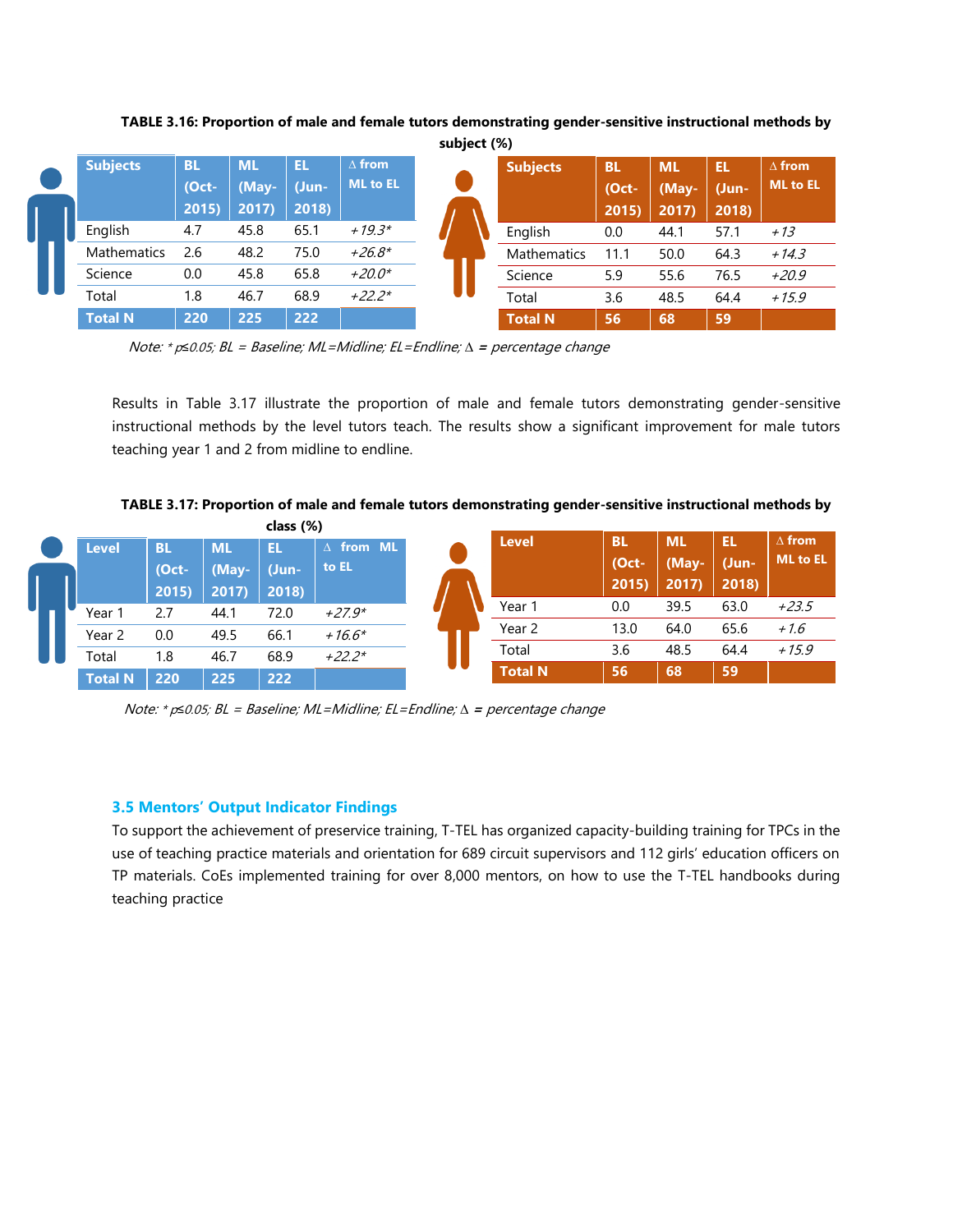#### <span id="page-36-0"></span>**3.5.1 Use of Gender-Sensitive Practicum Mentoring Strategies**

**Output Indicator 2.3: Number and percentage (%) of male and female mentors demonstrating gender-sensitive mentoring strategies.**

#### **Endline targets:**

**Total N 165 213 191**

**English male and female mentors are 30 percent and 35 percent respectively. Mathematics male and female mentors are 30 percent and 35 percent respectively. Science male and female mentors are 30 percent and 35 percent respectively.**

The role of mentors is essential in guiding student teachers build their skills through practical experience in classrooms. It is essential for the mentor to be a role model to support the development of student teachers in building confidence and skills through structured training and coaching. T-TEL has encouraged mentors to use gender-sensitive mentoring strategies to help guide the mentees.

In assessing the use of gender-sensitive mentoring strategies, mentors were interviewed with respect to several specific actions and competencies (See Box 3.6). To triangulate data, the mentors' respective mentees were interviewed with regard to the performance of

#### **Box 3.6: Gender-sensitive mentoring domains**

- support provided to mentees at the beginning of practicums
- support provided to mentees during practicums
- extra support provided for female mentees
- competencies mentees improved under mentorship during their practicums
- use of a variety of important mentoring strategies

**Total N 203 197 209**

mentors on the same actions and competencies. An **ideal score** was set for each action or competency. On the basis of the assessment by both mentors and mentees, a composite performance rating was computed (See Annex 2).

As shown in Table 3.18, the endline results show a significant improvement for both male and female mentors by 15.0 and 12.3 percentage points, respectively. The analysis also explored the performance across the subject areas of mentors. The results reveal that both male and female mentors who teach all subjects showed a significant improvement from midline to endline. At endline, the results over the project period show that targets for male mentors teaching specific subjects have been achieved because the score is within the confidence interval.

| $(\%)$             |           |           |       |               |
|--------------------|-----------|-----------|-------|---------------|
| <b>Subjects</b>    | <b>BL</b> | <b>ML</b> | EL    | $\Delta$ from |
|                    | (Oct-     | (May-     | (Jun- | ML to EL      |
|                    | 2015)     | 2017      | 2018) |               |
| English            | 3.9       | 12.5      | 16.0  | $+3.5$        |
| <b>Mathematics</b> | 0.0       | 9.8       | 15.2  | $+5.4$        |
| Science            | 0.0       | 12.5      | 15.6  | $+3.1$        |
| All subjects       | 0.0       | 7.5       | 41.0  | $+33.5*$      |
| Specific           |           |           |       |               |
| subjects           | 1.4       | 15.8      | 26.1  | $+10.3$       |
| Total              | 1.2       | 12.2      | 27.2  | $+15.0*$      |

## <span id="page-36-1"></span>**TABLE 3.18: Proportion of male and female mentors using gender-sensitive mentoring strategies by subject**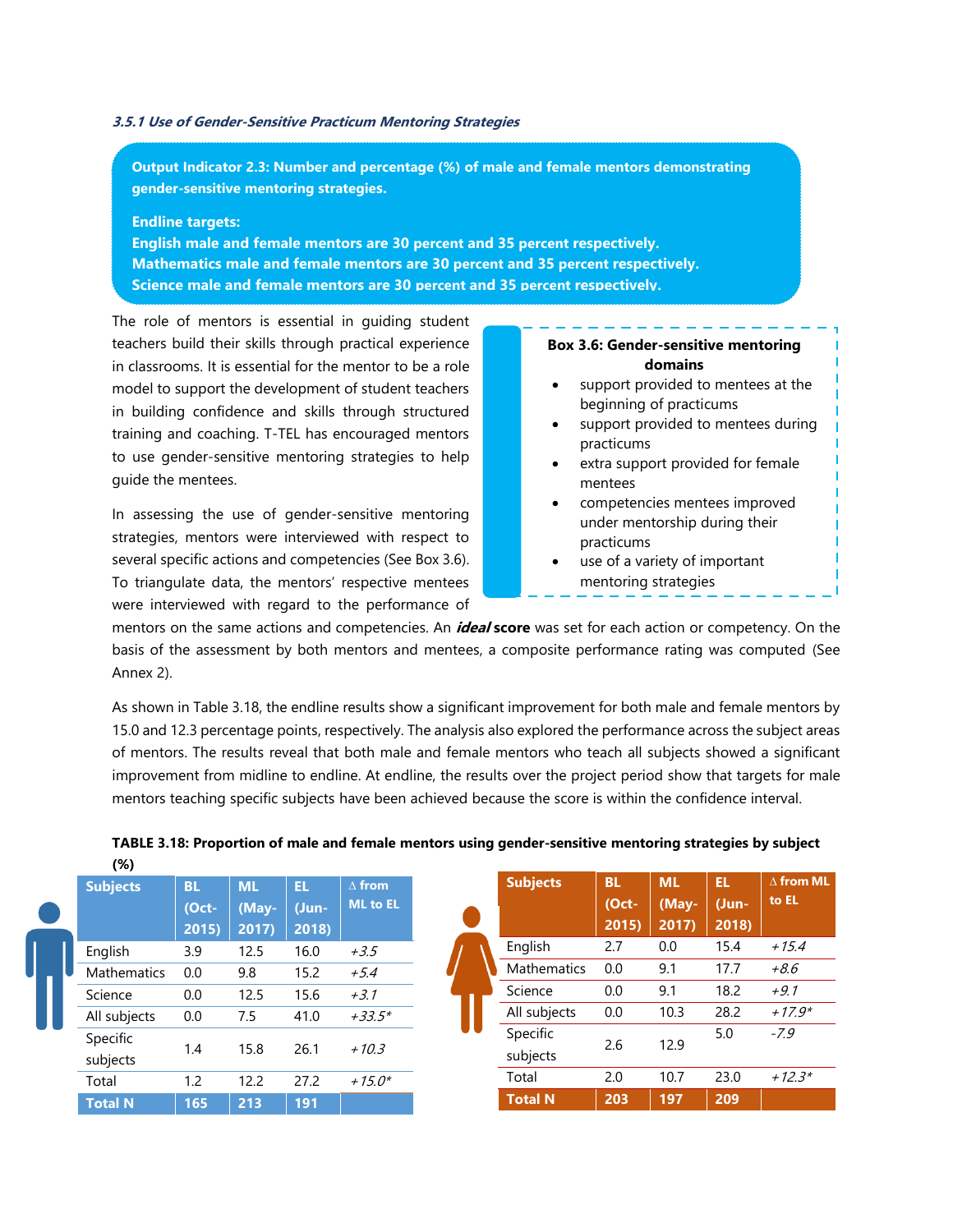Note: \* p*≤*0.05; BL = Baseline; ML=Midline; EL=Endline; *∆* **<sup>=</sup>**percentage change

#### <span id="page-37-0"></span>**3.6 CoE Principal Outcome Indicator Findings**

To ensure improved management and leadership practices in CoEs, component two of T-TEL supports NCTE and NAB to strengthen the quality assurance system for colleges and professional development and training for college leadership teams, including coaching at colleges. Several activities were implemented over the project period, including:

- Training for college improvement advisers (CIAs) to facilitate the zonal/cluster workshops in areas such as gender-responsive management, collaborative approaches to college improvement planning, project communication, project activity reporting, and the application process for T-TEL's challenge fund<sup>16</sup> .
- Workshops on self-assessment and improvement planning unit for college leadership teams benefiting 224 CoE leaders.
- Training for CoE leaders on building a shared vision and leading effective management systems to include policy formulation. All training was followed up with coaching by CIAs, including at least two visits to each CoE per semester.
- In collaboration with NAB and NCTE, a comprehensive Quality Assurance Toolkit has been developed and approved by NAB for the purpose of validating standards for future reaccreditation of CoEs. In total, four documents have been developed: the Quality Assurance Handbook, College of Education Evaluation Form, College Evaluation and Quality Frame Overview, and CoEs Quality Assurance and Accreditation Frame. In addition, as part of piloting the Quality Assurance and Accreditation Assessment Instrument (QAAAI), NAB with the support of T-TEL's, leadership programme, has provided training for 18 quality assurance experts. T-TEL then supported NAB to conduct CoE reaccreditation through application of the QAAAI in all 40 CoEs in June 2018.

#### <span id="page-37-1"></span>**3.6.1 Demonstration of a Defined Set of Leadership and Management Skills**

**Outcome Indicator 1.1: Number and percentage (%) of colleges demonstrating a percent achievement of a defined set of leadership and management skills.**

**Endline target for male principals is 67 percent; Female is 73 percent**

l

In assessing this output indicator, college principals were asked questions about their leadership and management skills (See Box 3.7)

College principals were interviewed about their understanding and demonstration of the issues in leadership and management skills and were asked to provide documentary evidence where deemed appropriate. College secretaries/QA officers were interviewed on their views of their principal's performance on the same issues to triangulate the information.

<sup>&</sup>lt;sup>16</sup> As part of effort to strengthen the delivery of preservice teacher education, T-TEL introduced a challenge fund to run between 2015 and 2018. The main objective of the fund is to identify and nurture new ways to improve the quality of preservice training of teacher, especially for girls. The fund's focus is on exploring innovative approaches to teacher development including testing a new idea that has no evidence base and implementing an existing idea but in a new situation.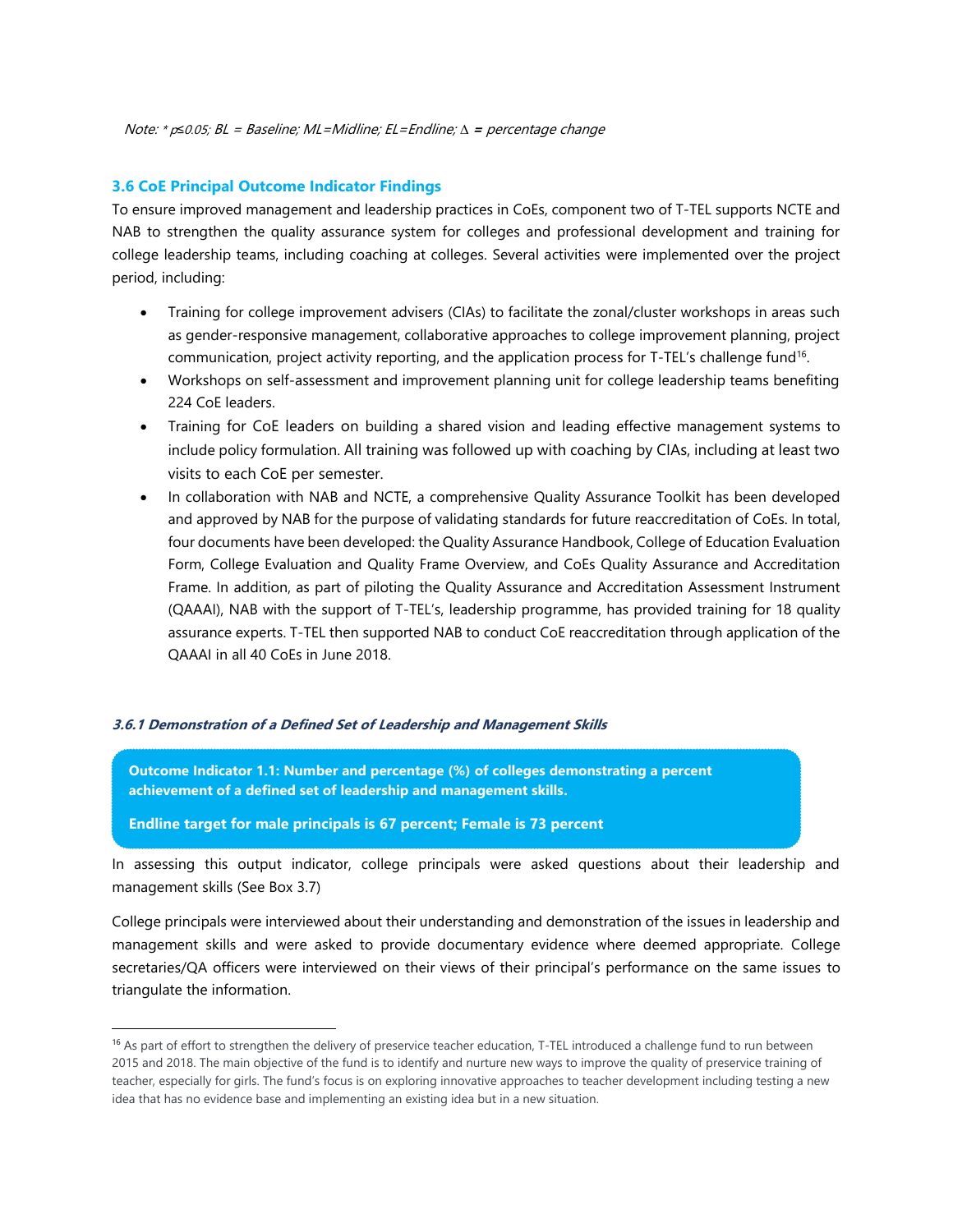A scoring rubric outlining the numerical values needed for **ideal scores** is provided in Annex 2. A composite score was calculated from the responses of both the college principals and secretaries/QA officers. The minimum scores from the principal interview and secretaries/QA needed to count as a 'college principal demonstrating a defined set of leadership and management skills' is 49 and 45 points, respectively. A college that obtained an average minimum of 100 is tagged as satisfying the indicator.

The findings in Table 3.19 indicate that there has been a marked improvement in the proportion of principals demonstrating a defined set of leadership and management skills at endline. The proportion of principals demonstrating leadership and management skills has increased to 82.5 percent at endline from 62.5 percent at midline. Based on this result, the endline target of 67 percent for male principals and 73 percent for female has been achieved.

#### **Box 3.7: Leadership and management skills**

- Whether colleges have vision and mission statement and whether they are aligned;
- Level of stakeholder involvement in the development of these statements and whether the vision has been shared with stakeholders
- Whether objectives have been developed objectives from the vision
- Use of vision to inform your college development plan (CDP)
- College principals' understanding of their statutory roles and responsibilities and that of the Governing Council
- Set up and level of functionality of committees of the governing council
- Set up and level of functionality of committees of the academic board
- Existence of strategies to support tutors' professional development
- Existence of strategies to support improvements in student performance
- Existence of strategies for improving teaching practice in schools
- Existence of plans and policies to affect change Development of CDP
- Level of stakeholder involvement in development of CDP

#### <span id="page-38-1"></span> **TABLE 3.19: Proportion of principals achieving a defined set of management skills (%)**

| <b>Indicator</b>  | <b>BL</b><br>$(Oct -$<br>2015) | <b>ML</b><br>(May-<br>2017 | EL<br>(Jun-<br>2018) | $\Delta$ from ML<br>to EL |
|-------------------|--------------------------------|----------------------------|----------------------|---------------------------|
| Male principals   | 29.6                           | 64.5                       | 86.2                 | $+21.7$                   |
| Female principals | 45.4                           | 55.6                       | 72.7                 | $+17.1$                   |
| All principals    | 34.2                           | 62.5                       | 82.5                 | $+20.0$                   |

#### <span id="page-38-0"></span>**3.6.2 Meeting Annual Targets, including Gender-related Targets, within College Improvement Plans**

**Output Indicator 1.2: Number and percentage (%) of colleges meeting their annual targets, including gender-related targets, within college improvement plans.**

**(Endline target for colleges is 26 percent)**

The transformation of CoEs into effective and functioning tertiary institutions in accordance with the Colleges of Education Law (Act 847) 2012 requires the development and implementation of college improvement plans (CIPs). To achieve this, T-TEL has supported CoEs to develop their CIPs, which then feed into longer-term three- to fiveyear college development plans (CDPs). Each plan has annual targets against objectives, which CoEs need to achieve. Output indicator 1.2 measures how well colleges are making progress in implementing their CIPs.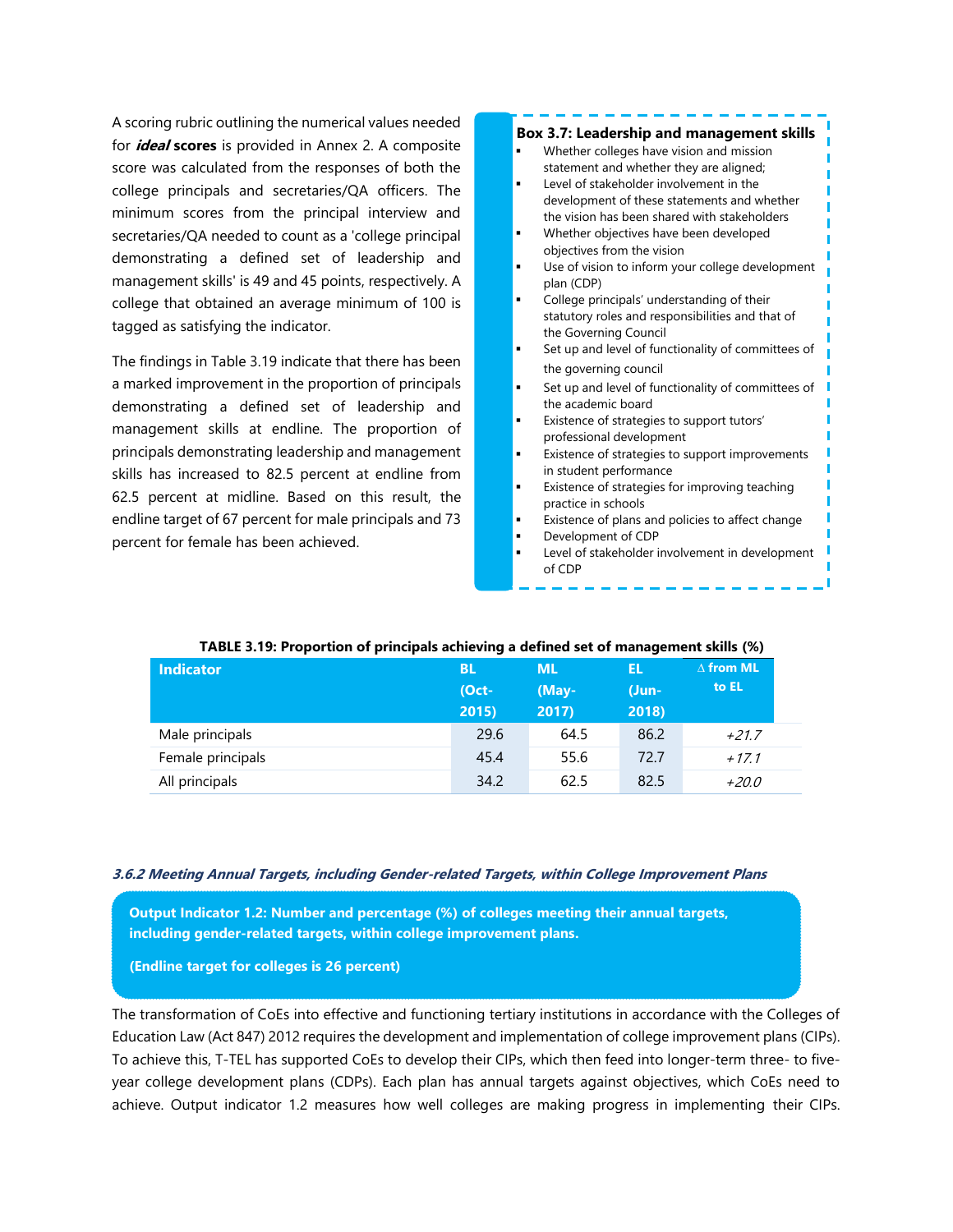Principals were interviewed about whether their colleges had developed a CIP and met targets within the CIP for the academic year 2017/2018.

To measure the progress made over the project implementation period, CoE that achieve 50 percent of their stated targets based on evidence provided by the principals are deemed to have satisfied the requirement of the indicator. Results from the survey reveal that, at endline, 20 percent of colleges had achieved their stated goals and objective up from 7.5 percent at midline. The endline target of 26 percent has not been achieved. Table A2 in Annex 1 provides a breakdown of the specific college targets and their achievement.

## <span id="page-39-0"></span>**3.6.3 Demonstration of a Defined Set of Management Policies including a Defined Set of Gender-Sensitive Criteria**

**Output Indicator 1.3: Percentage of colleges meeting their annual targets, including gender-related targets, within college improvement plans.**

**(Endline target for policy adoption is 90 percent; Gender-sensitive policies is 80 percent)** 

Based on requirements of CoEs, there are 14 policies and 19 expected gender-related targets that colleges are supposed to achieve. This indicator, therefore, evaluated targets set by the colleges within the academic year and also measured whether achieved targets were gender-sensitive<sup>17</sup>. The measurement of the indicator was revised from the midline survey and decomposed into two parts. These include:

- The total number and percentage of all policies that have been adopted
- The percentage of adopted policies that are gender-sensitive

l

Based on this revision, the baseline and midline results were revised to make them comparable with the endline. Also, the average number of policies adopted by colleges during the study period has also been reported to measure progress over the project period by colleges.

As shown in Table 3.20, there has been a marked improvement in the proportion of policies that have been adopted at endline. The results show that the number of policies adopted at endline is 96.3 percent compared with a midline figure of 82.1 percent. It can also be noted from the results that 79.6 percent of the policies adopted are gender-sensitive. The results further illustrate that all colleges have adopted an average of 13 policies of the 14 at endline.

<span id="page-39-1"></span>

| <b>Indicator</b>                                       | <b>BL</b><br>$Oct-$<br>2015 | <b>ML</b><br>(May-<br>2017 | ΈL<br>$U$ un-<br>2018) | $\Delta$ from ML to<br>EL |
|--------------------------------------------------------|-----------------------------|----------------------------|------------------------|---------------------------|
| % of policies adopted by colleges                      | 46.8                        | 82.1                       | 96.3                   | +14.2                     |
| of policies adopted that are gender-<br>%<br>sensitive | 20.9                        | 70.0                       | 80.7                   | +21.4                     |
| Average number of policies adopted                     | 6.55                        | 11.50                      | 13.48                  |                           |

 $17$  Gender-sensitive aspects of policies are components of the policies that aim to address the special needs of females within the CoEs. For example, in the financial management policy, the gender-sensitive component is 'Budget for resources such as scholarships focused on female students and tutors'.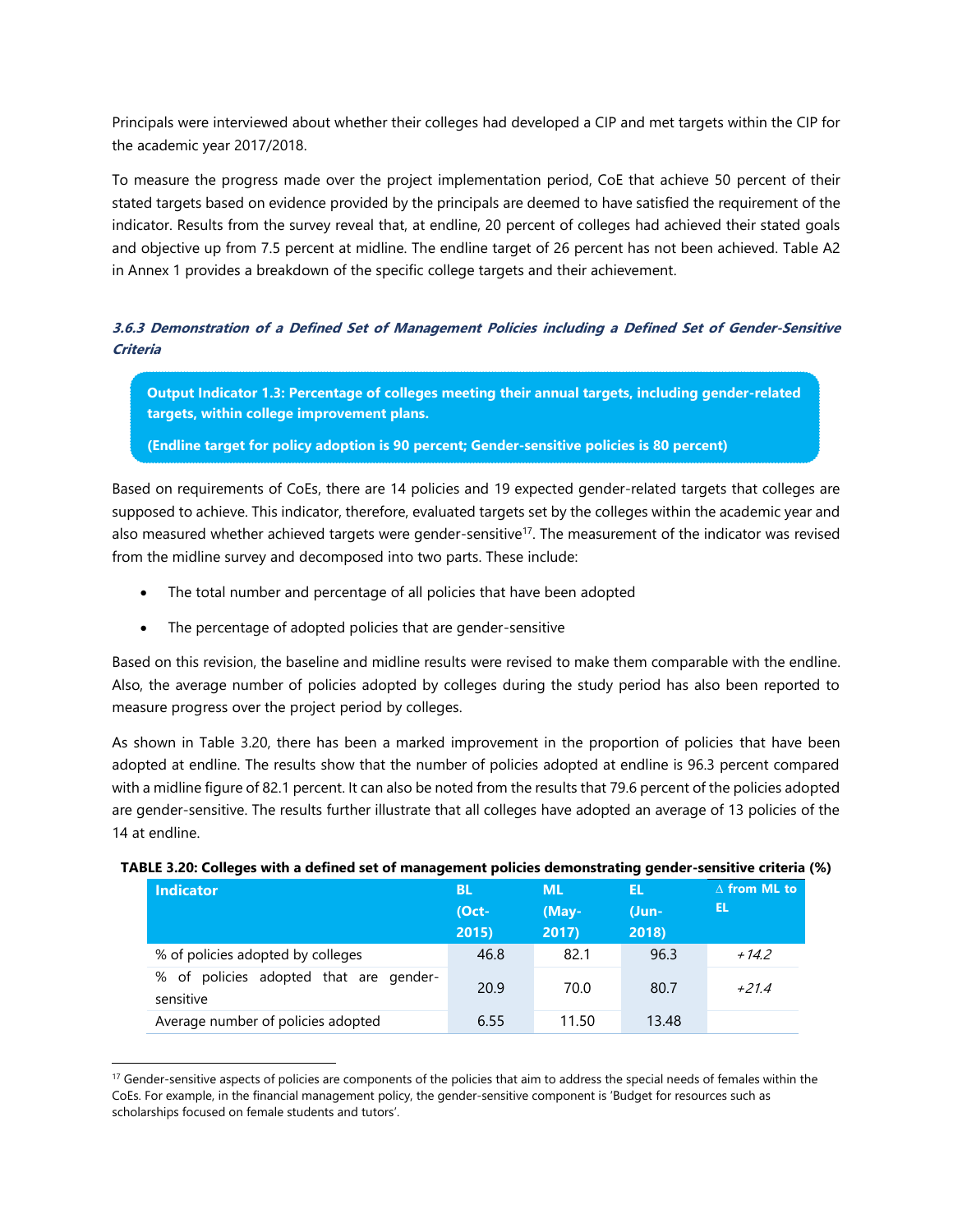Results in Table 3.21 show the specific gender-sensitive policies adopted by CoEs. Exactly 90 percent of staff recruitment and sexual harassment policies that have been adopted by CoEs are gender sensitive. Public engagement has the least number of gender-sensitive adoption by colleges.

<span id="page-40-0"></span>

| <b>Set of targets</b>                 | <b>BL</b>      | <b>ML</b>  | EL.        |
|---------------------------------------|----------------|------------|------------|
|                                       | $(Oct - 2015)$ | (May-2017) | (Jun-2018) |
| Staff recruitment policy              | 34.2           | 65.0       | 90.0       |
| Sexual harassment policy              | 36.8           | 72.5       | 90.0       |
| Quality assurance policy              | 84.2           | 67.5       | 82.5       |
| Acceptable use policy                 | 26.3           | 32.5       | 82.5       |
| Teaching and learning policy          | 55.5           | 65.0       | 80.0       |
| Inclusion and gender policy           | 2.6            | 70.0       | 80.0       |
| Health and safety policy              | 21.1           | 77.5       | 80.0       |
| Tutor code of conduct                 | 86.8           | 67.5       | 80.0       |
| Admission and exam policy             | 86.8           | 77.5       | 77.5       |
| Tutor professional development policy | 47.4           | 62.5       | 72.5       |
| Financial management policy           | 57.9           | 65.0       | 70.0       |
| Tutor appraisal policy                | 65.8           | 47.5       | 70.0       |
| Assessment policy                     | 36.8           | 45.0       | 67.5       |
| Public engagement policy              | 0.0            | 17.5       | 52.5       |

**TABLE 3.21: Colleges with management policies demonstrating a gender-sensitive criteria (%)**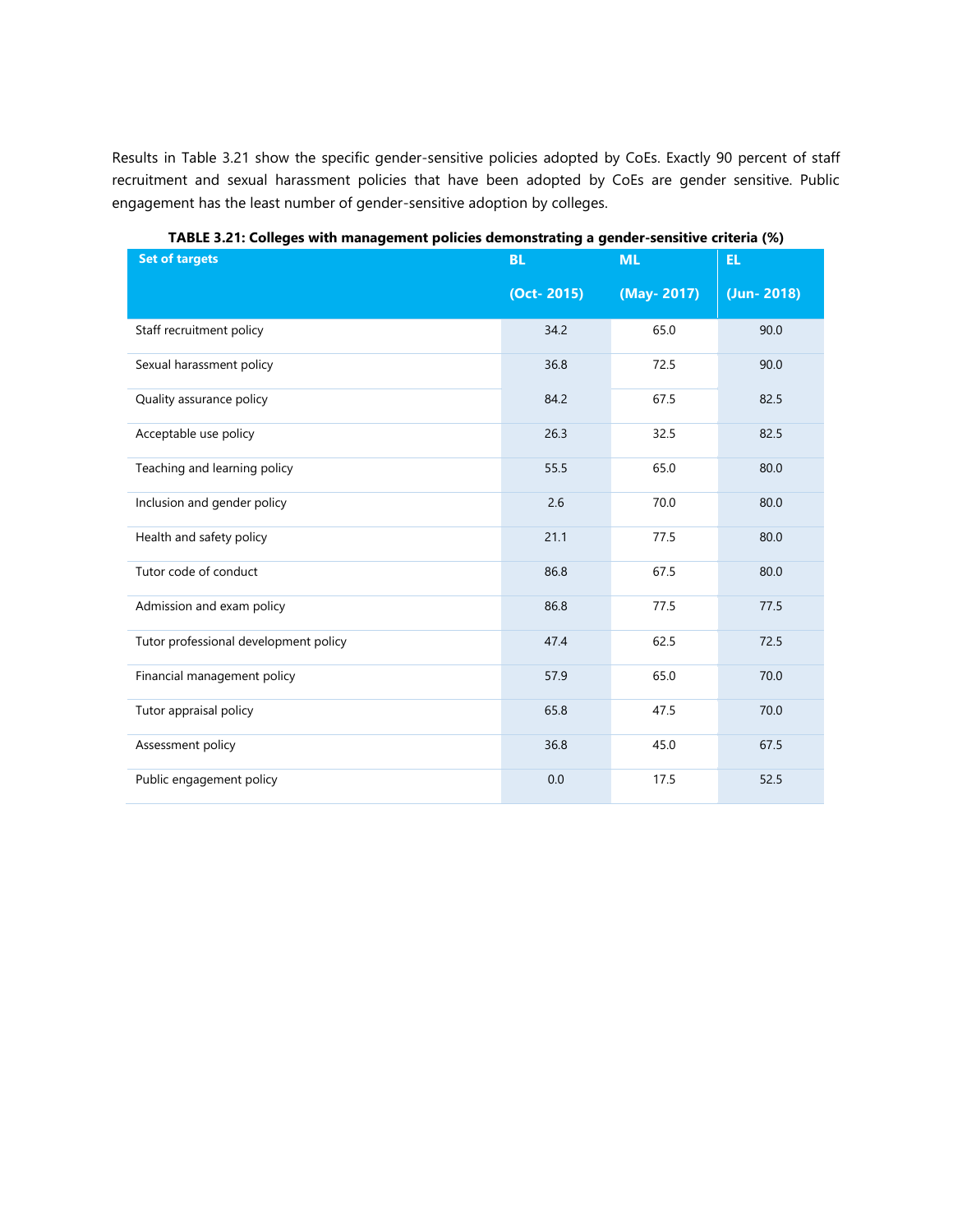#### <span id="page-41-0"></span>**4.1 Conclusion**

The endline survey sought to measure the progress made by T-TEL against its log frame indicators over the project period. In this respect, the endline report has probed into and provided the necessary information on the outcome and output indicators.

#### **Beginning Teachers**

The findings demonstrates a significant improvement across male and female English, mathematics, and science teachers over the project period. Demonstration of core competence in the PTPDM has seen a notable improvement with male teachers achieving the endline target of 30 percent in English, mathematics and science. Female teachers in English and mathematics also met the 30 percent target although female science teachers were unable to reach the target. The aim of training teachers in the application of the basic school curriculum also saw results with a significant improvement among both male and female teachers. In this indicator, all male teachers across subjects taught attained the endline target while the target for female English teachers was unmet. Demonstration of gender-sensitive instructional methods by teachers has seen some improvement overall from midline to endline but more progress still needs to be made in this area.

#### **Tutors**

For tutors, demonstration of student-focused teaching methods is one of the key areas where tutors have shown a good level of performance throughout the project period. Male mathematics tutors had the most significant gain among all the groups. The use of gender-sensitive instructional methods also witnessed significant gains overall with male tutors performing better than female tutors. These changes are indicative of improving pedagogical practices that suggest that the current methods of teaching have produced positive results and have the potential to produce enhanced results. However, the use of T-TEL teaching and learning materials for the pedagogical practices did not improve from midline to endline. The use of teaching and learning materials declined overall especially by male tutors from midline to endline. Female mathematics tutors, however, witnessed a significant gain.

#### **Mentors**

The number of mentors using gender-sensitive strategies increased significantly from baseline and endline. Mentors who teach all subjects had the highest gain at endline. Despite an overall positive performance by mentors, they did not achieve the endline target of 30 percent.

#### **Colleges of Education**

The survey results further show that leadership and management practices, as well as gender-sensitive policies of most of the colleges, have improved thus enabling them to meet goals in their college improvement plans. This is evidenced by the increased uptake of these practices. Nonetheless, colleges may benefit from more support in relation to practical strategies for meeting their annual targets including those related to gender sensitivity in the CIPs as well as gender targets in college management policies.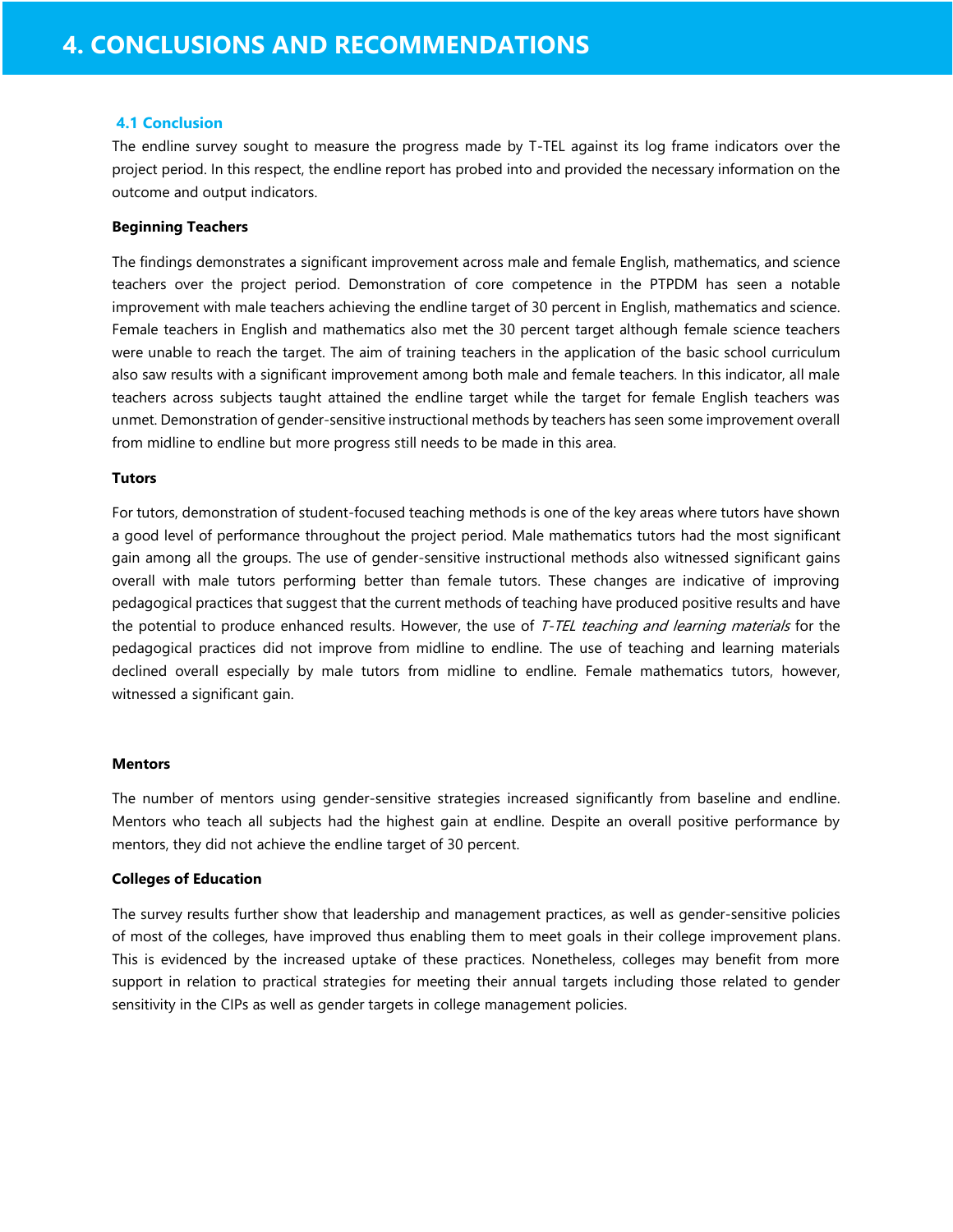#### <span id="page-42-0"></span>**ANNEXES**

## <span id="page-42-1"></span>**Annex 1**

#### **Zones No. of CoEs NAME of CoE DISTRICT & REGION SEX COMPOSITION of CoE STUDENT POPULATION** M = Mixed-sex CoE SF = Female-only CoE SM = Male-only CoE **ZONE 1** NORTHERN / UPPER EAST & WEST **8** 1. Bagabaga College of Education Tamale Metropolitan District / Northern Region M 970 2. Bimbilla Evangelical Presbyterian College of Education\*\* Nanumba North District / Northern Region M 1,088 3. Gbewaa College of Education Bawku District / Upper East Region M 1.124 4. Nusrat Jahan Ahmadiyya College of Education\*\* Wa Municipal District / Upper West Region M 769 5. St. John Bosco College\*\* Navrongo, (Kassena-Nankana District) / Upper East Region M 1,155 6. Tamale College of Education\*\* Tamale Metropolitan District / Northern Region M 1,185 7. Tumu College of Education Tumu (Sissala East District) / Upper West M 715 8. Gambaga College of Education Gambaga District/ Northern region M M 878 **ZONE 2** ASHANTI / BRONG AHAFO **11** 1. Akrokerri College of Education\*\* | Adansi North District / Ashanti Region | M 1,201 2. Atebubu College of Education Atebubu-Amantin District / Brong Ahafo Region M 1,140 3. Agogo Presbyterian College of Education\*\* Asante Akim North District / Ashanti Region SF 732 4. Berekum College of Education\*\* Berekum Municipal District / Brong Ahafo Region M  $1,247$ 5. Mampong Technical College of Education Mampong Municipal District / Ashanti Region SM 1.194 6. Ofinso College of Education\*\* Offinso Municipal District / Ashanti Region M 1,103 7. St. Joseph College of Education\*\* Bechem, (Tano South District) / Brong Ahafo Region M 869 8. St. Louis College of Education Kumasi Metropolitan / Ashanti Region SF 1.017 9. St. Monica's College of Education Mampong Municipal District / Ashanti Region SF 1,078 10. St. Ambrose College of Education Dormaa Municipal /Brong Ahafo Region M M 435 11.. Wesley College of Education Kumasi Metropolitan / Ashanti Region M 1,026 **ZONE 3** VOLTA **7** 1. Akatsi College of Education\*\* | Akatsi South District / Volta Region | M 1,126 2. Dambai College of Education | Krachi East District / Volta Region M M 702 3. Evangelical Presbyterian College of Education\*\* Amedzofe, (Ho Municipal) / Volta Region M 599

#### **TABLE A1: List of CoEs**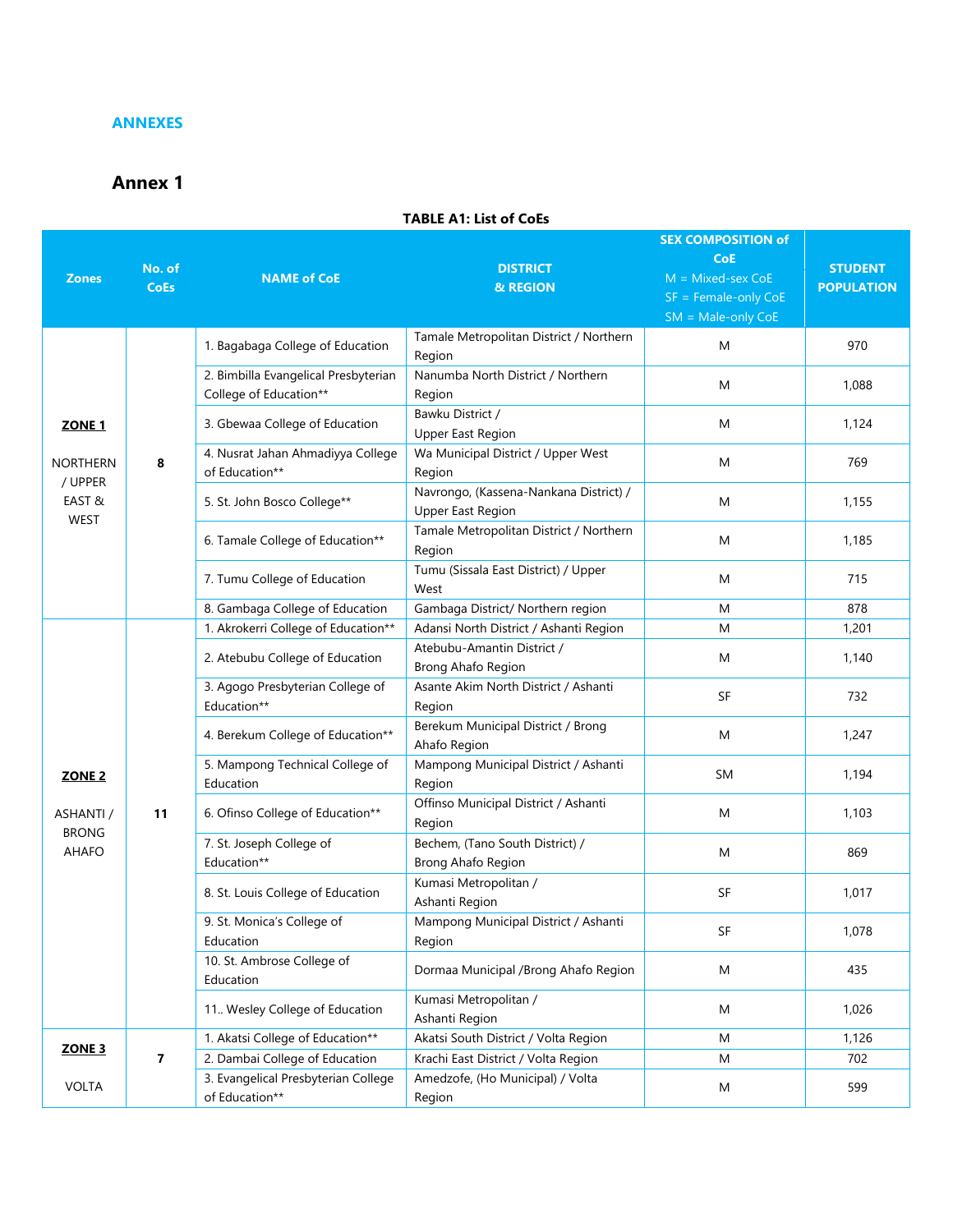|                                                             |                       |                                                    |                                                                   | <b>SEX COMPOSITION of</b>                                                            |                                     |
|-------------------------------------------------------------|-----------------------|----------------------------------------------------|-------------------------------------------------------------------|--------------------------------------------------------------------------------------|-------------------------------------|
| <b>Zones</b>                                                | No. of<br><b>CoEs</b> | <b>NAME of CoE</b>                                 | <b>DISTRICT</b><br>& REGION                                       | <b>CoE</b><br>$M = Mixed$ -sex CoE<br>$SF = Female-only CoE$<br>$SM = Male-only CoE$ | <b>STUDENT</b><br><b>POPULATION</b> |
|                                                             |                       | 4. Jasikan College of Education                    | Jasikan District /<br>Volta Region                                | M                                                                                    | 1046                                |
|                                                             |                       | 5. Peki College of Education**                     | Peki, (South Dayi District) / Volta Region                        | M                                                                                    | 631                                 |
|                                                             |                       | 6. St. Francis' College of<br>Education**          | Hohoe Municipal District / Volta Region                           | M                                                                                    | 1,013                               |
|                                                             |                       | 7. St. Teresa's College of Education               | Hohoe Municipal District / Volta Region                           | <b>SF</b>                                                                            | 630                                 |
|                                                             | 6                     | 1. Enchi College of Education                      | Aowin District / Western Region                                   | M                                                                                    | 841                                 |
|                                                             |                       | 2. Foso College of Education**                     | Assin North District / Central Region                             | M                                                                                    | 1,008                               |
| ZONE <sub>4</sub><br><b>CENTRAL &amp;</b><br><b>WESTERN</b> |                       | 3. Holy Child College of<br>Education**            | Takoradi Metropolitan / Western<br>Region                         | <b>SF</b>                                                                            | 734                                 |
|                                                             |                       | 4. Komenda College of Education**                  | Komenda-Edina-Eguafo-Abrem District<br>Central Region             | M                                                                                    | 970                                 |
|                                                             |                       | 5. Ola College of Education                        | Cape Coast Metropolitan / Central<br>Region                       | <b>SF</b>                                                                            | 1,057                               |
|                                                             |                       | 6. Wiawso College of Education                     | Sefwi-Wiawso District / Western Region                            | M                                                                                    | 1,077                               |
| ZONE 5<br>EASTERN /<br><b>GREATER</b><br><b>ACCRA</b>       | 8                     | 1. Abetifi Presbyterian College of<br>Education    | Kwahu East District / Eastern Region                              | M                                                                                    | 1009                                |
|                                                             |                       | 2. Ada College of Education**                      | Dangme East District / Greater Accra<br>Region                    | M                                                                                    | 838                                 |
|                                                             |                       | 3. Accra College of Education                      | Accra Metropolitan / Greater Accra<br>Region                      | M                                                                                    | 911                                 |
|                                                             |                       | 4. Kibi Presbyterian College of<br>Education**     | East Akim Municipal District / Eastern<br>Region                  | M                                                                                    | 776                                 |
|                                                             |                       | 5. Mount Mary College of<br>Education              | Somanya, (Yilo Krobo District) /<br>Eastern Region                | M                                                                                    | 1244                                |
|                                                             |                       | 6. Presbyterian College of<br>Education**          | Akropong, (Akuapim North District) /<br>Eastern Region            | M                                                                                    | 1,439                               |
|                                                             |                       | 7. Presbyterian Women's College<br>of Education    | Aburi, (Akuapim South Municipal<br>District) /<br>Eastern Region) | SF                                                                                   | 665                                 |
|                                                             |                       | 8. Seventh Day Adventist College<br>of Education** | Asokore-Koforidua, (New-Juaben<br>Municipal District)             | M                                                                                    | 1,076                               |

\*\* Colleges in which classroom observations were conducted